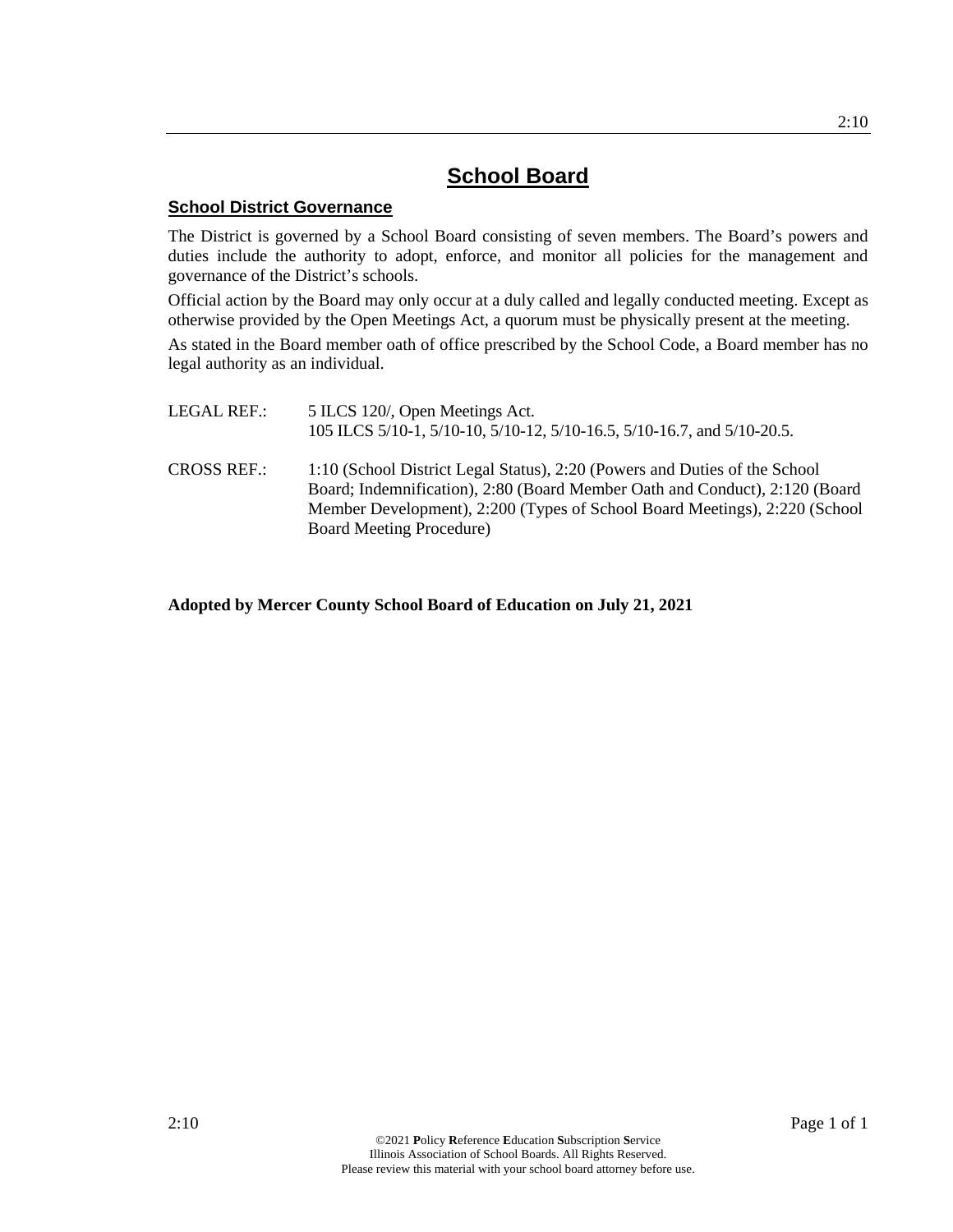## **Powers and Duties of the School Board; Indemnification**

The major powers and duties of the School Board include, but are not limited to:

- 1. Organizing the Board after each consolidated election by electing officers and establishing its regular meeting schedule and, thereafter, taking action during lawfully called meetings to faithfully fulfill the Board's responsibilities in accordance with State and federal law.
- 2. Formulating, adopting, and modifying Board policies, at its sole discretion, subject only to mandatory collective bargaining agreements and State and federal law.
- 3. Employing a Superintendent and other personnel, making employment decisions, dismissing personnel, including determining whether an employee has willfully or negligently failed to report an instance of suspected child abuse or neglect as required by 325 ILCS 5/, and establishing an equal employment opportunity policy that prohibits unlawful discrimination.
- 4. Directing, through policy, the Superintendent, in his or her charge of the District's administration.
- 5. Approving the annual budget, tax levies, major expenditures, payment of obligations, annual audit, and other aspects of the District's financial operation; and making available a statement of financial affairs as provided in State law.
- 6. Entering contracts using the public bidding procedure when required.
- 7. Providing, constructing, controlling, and maintaining adequate physical facilities; making school buildings available for use as civil defense shelters; and establishing a resource conservation policy.
- 8. Establishing an equal educational opportunities policy that prohibits unlawful discrimination.
- 9. Approving the curriculum, textbooks, and educational services.
- 10. Evaluating the educational program and approving School Improvement and District Improvement Plans.
- 11. Presenting the District report card and School report card(s) to parents/guardians and the community; these documents report District, School, and student performance.
- 12. Establishing and supporting student behavior policies designed to maintain an environment conducive to learning, including deciding individual student suspension or expulsion cases brought before it.
- 13. Establishing attendance units within the District and assigning students to the schools.
- 14. Establishing the school year.
- 15. Requiring a moment of silence to recognize veterans during any type of school event held at a District school on November 11.
- 16. Providing student transportation services pursuant to State law.
- 17. Entering into joint agreements with other boards to establish cooperative educational programs or provide educational facilities.
- 18. Complying with requirements in the Abused and Neglected Child Reporting Act (ANCRA). Specifically, each individual Board member must, if an allegation is raised to the member during an open or closed Board meeting that a student is an abused child as defined in ANCRA,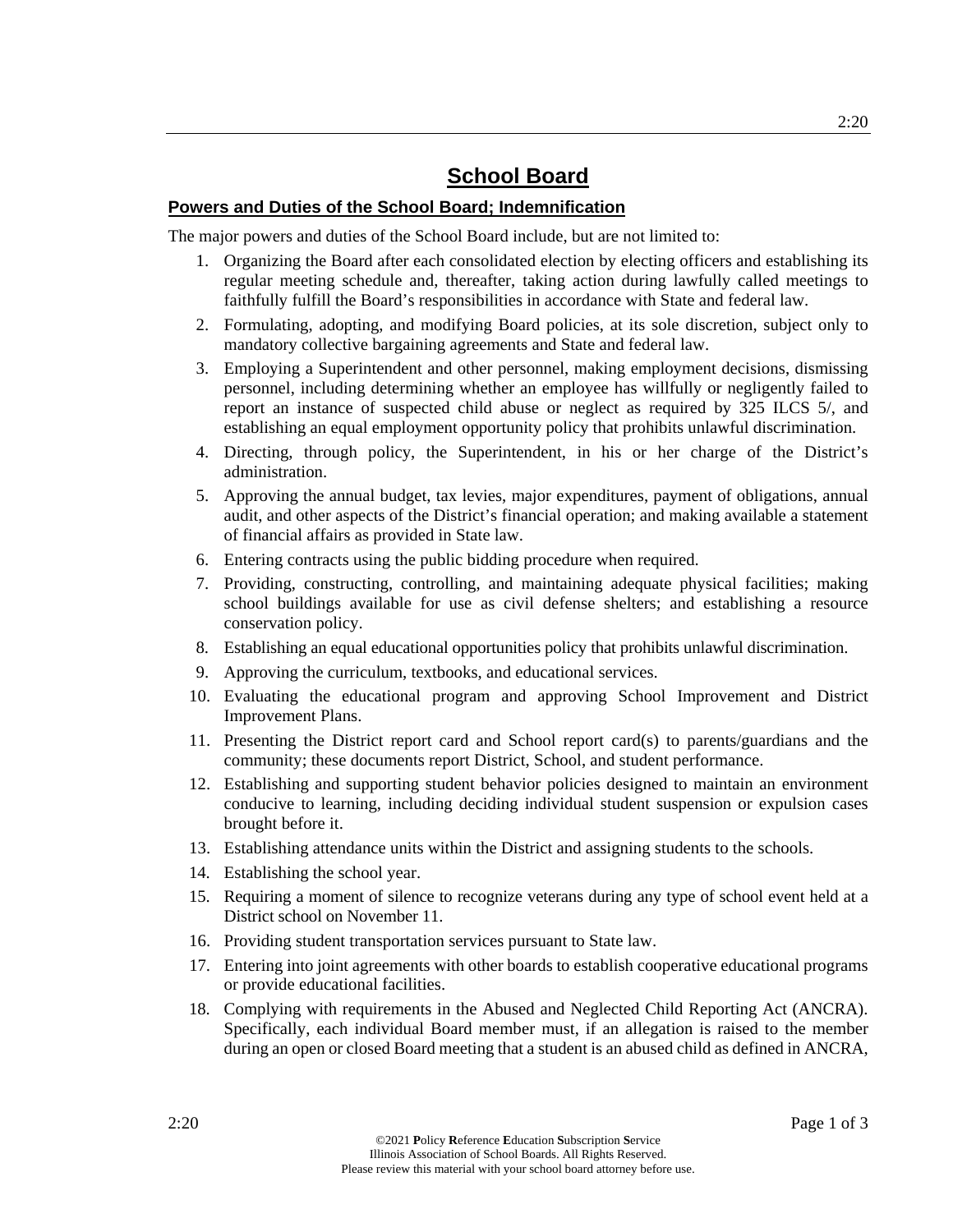direct or cause the Board to direct the Superintendent or other equivalent school administrator to comply with ANCRA's requirements concerning the reporting of child abuse.

- 19. Notifying the State Superintendent of Education promptly and in writing of the name of a licensed teacher who was convicted of a felony, along with the conviction and the name and location of the court where the conviction occurred.
- 20. Notifying the Teachers' Retirement System (TRS) of the State of Ill. Board of Trustees promptly and in writing when it learns that a teacher as defined in the Ill. Pension Code was convicted of a felony, along with the name and location of the court where the conviction occurred, and the case number assigned by that court to the conviction.
- 21. Communicating the schools' activities and operations to the community and representing the needs and desires of the community in educational matters.

#### Indemnification

To the extent allowed by law, the Board shall defend, indemnify, and hold harmless School Board members, employees, volunteer personnel (pursuant to 105 ILCS 5/10-22.34, 10-22.34a and 10- 22.34b), mentors of certified staff (pursuant to 105 ILCS 5/2-3.53a, 2-3.53b, and 105 ILCS 5/21A-5 et seq.), and student teachers who, in the course of discharging their official duties imposed or authorized by law, are sued as parties in a legal proceeding. Nothing herein, however, shall be construed as obligating the Board to defend, indemnify, or hold harmless any person who engages in criminal activity, official misconduct, fraud, intentional or willful and wanton misconduct, or acts beyond the authority properly vested in the individual.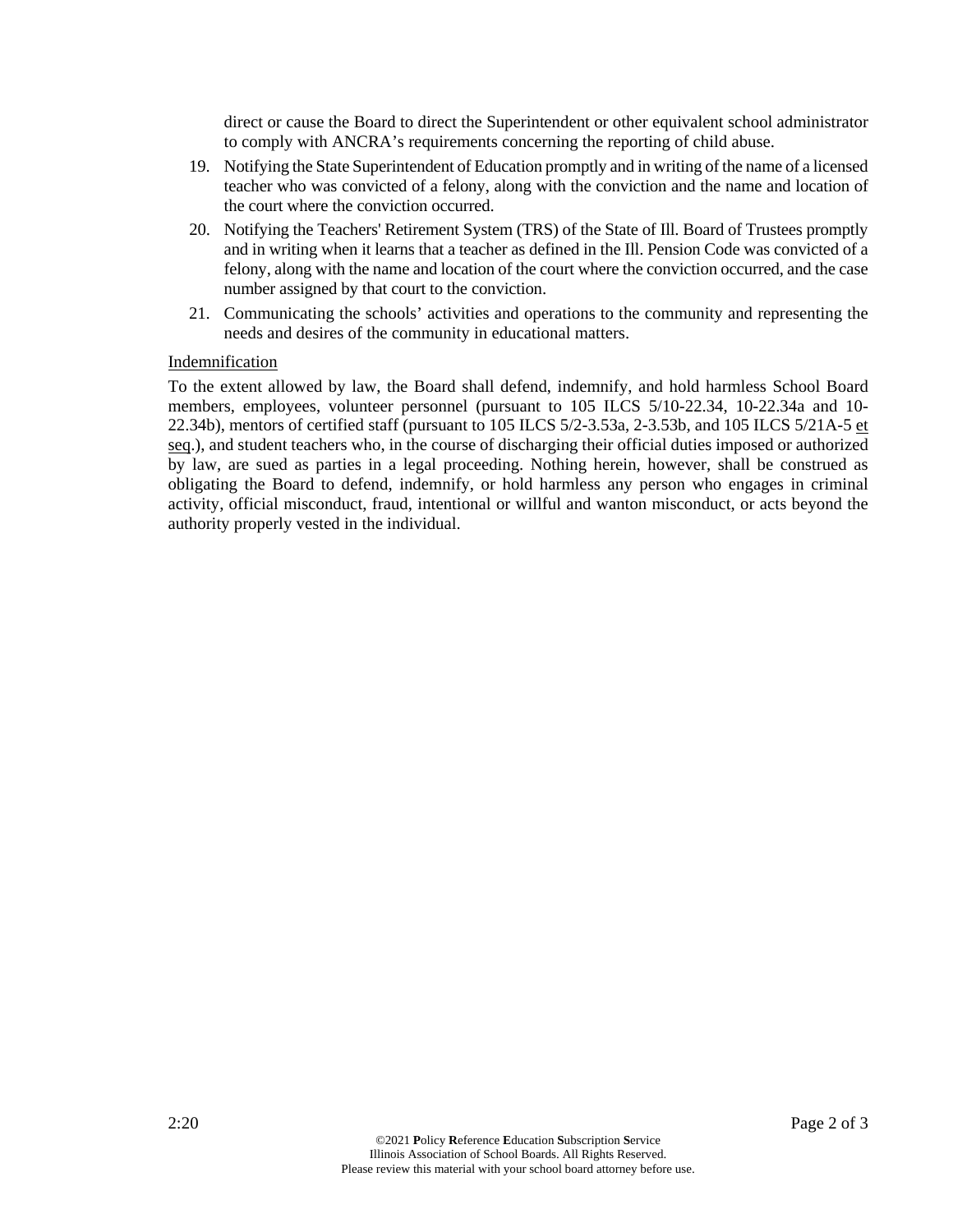LEGAL REF.: 105 ILCS 5/10, 5/17-1, 5/21B-85, and 5/27-1. 115 ILCS 5/, Ill. Educational Labor Relations Act. 325 ILCS 5/, Abused and Neglected Child Reporting Act. CROSS REF.: 1:10 (School District Legal Status), 1:20 (District Organization, Operations, and Cooperative Agreements), 2:10 (School District Governance), 2:80 (Board Member Oath and Conduct), 2:140 (Communications To and From the Board), 2:210 (Organizational School Board Meeting), 2:240 (Board Policy Development), 4:60 (Purchases and Contracts), 4:70 (Resource Conservation), 4:100 (Insurance Management), 4:110 (Transportation), 4:150 (Facility Management and Building Programs), 4:165 (Awareness and Prevention of Sexual Abuse and Grooming Behaviors), 4:175 (Convicted Child Sex Offender; Screening; Notifications), 5:10 (Equal Employment Opportunity and Minority Recruitment), 5:30 (Hiring Process and Criteria), 5:90 (Abused and Neglected Child Reporting), 5:120 (Employee Ethics; Conduct; and Conflict of Interest), 5:150 (Personnel Records), 5:210 (Resignations), 5:290 (Employment Termination and Suspensions), 6:10 (Educational Philosophy and Objectives), 6:15 (School Accountability), 6:20 (School Year Calendar and Day), 7:10 (Equal Educational Opportunities), 7:30 (Student Assignment and Intra-District Transfer), 7:190 (Student Behavior), 7:200 (Suspension Procedures), 7:210 (Expulsion Procedures), 8:10 (Connection with the Community), 8:30 (Visitors to and Conduct on School Property)

Adopted by Mercer County School Board of Education on December 15, 2021.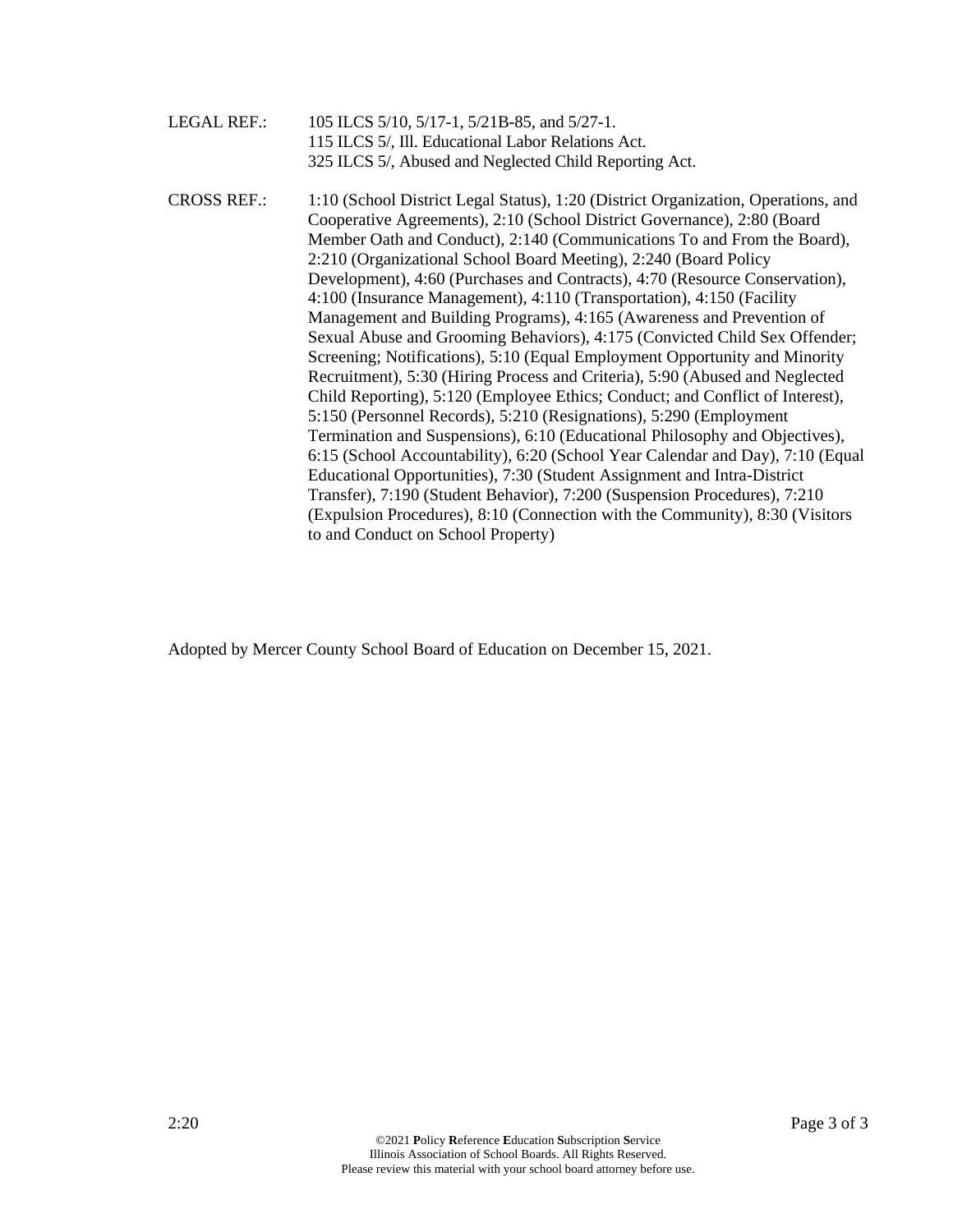## **School District Elections**

School District elections are non-partisan, governed by the general election laws of the State, and include the election of School Board members, various public policy propositions, and advisory questions. Board members are elected at the consolidated election held on the first Tuesday in April in odd-numbered years. If, however, that date conflicts with the celebration of Passover, the consolidated election is postponed to the first Tuesday following the last day of Passover. The canvass of votes is conducted by the election authority within 21 days after the election.

The Board, by proper resolution, may cause to be placed on the ballot: (a) public policy referendum according to Article 28 of the Election Code, or (b) advisory questions of public policy according to Section 9-1.5 of the School Code.

The Board Secretary serves as the local election official. He or she receives petitions for the submission of a public question to referenda and forwards them to the proper election officer and otherwise provides information to the community concerning District elections.

- LEGAL REF.: 10 ILCS 5/1-3, 5/2A, 5/9, 5/10-9, 5/22-17, 5/22-18, and 5/28. 105 ILCS 5/9.
- CROSS REF.: 2:40 (Board Member Qualifications), 2:50 (Board Member Term of Office), 2:210 (Organizational School Board Meeting)

## **Adopted by Mercer County School Board of Education on July 21, 2021**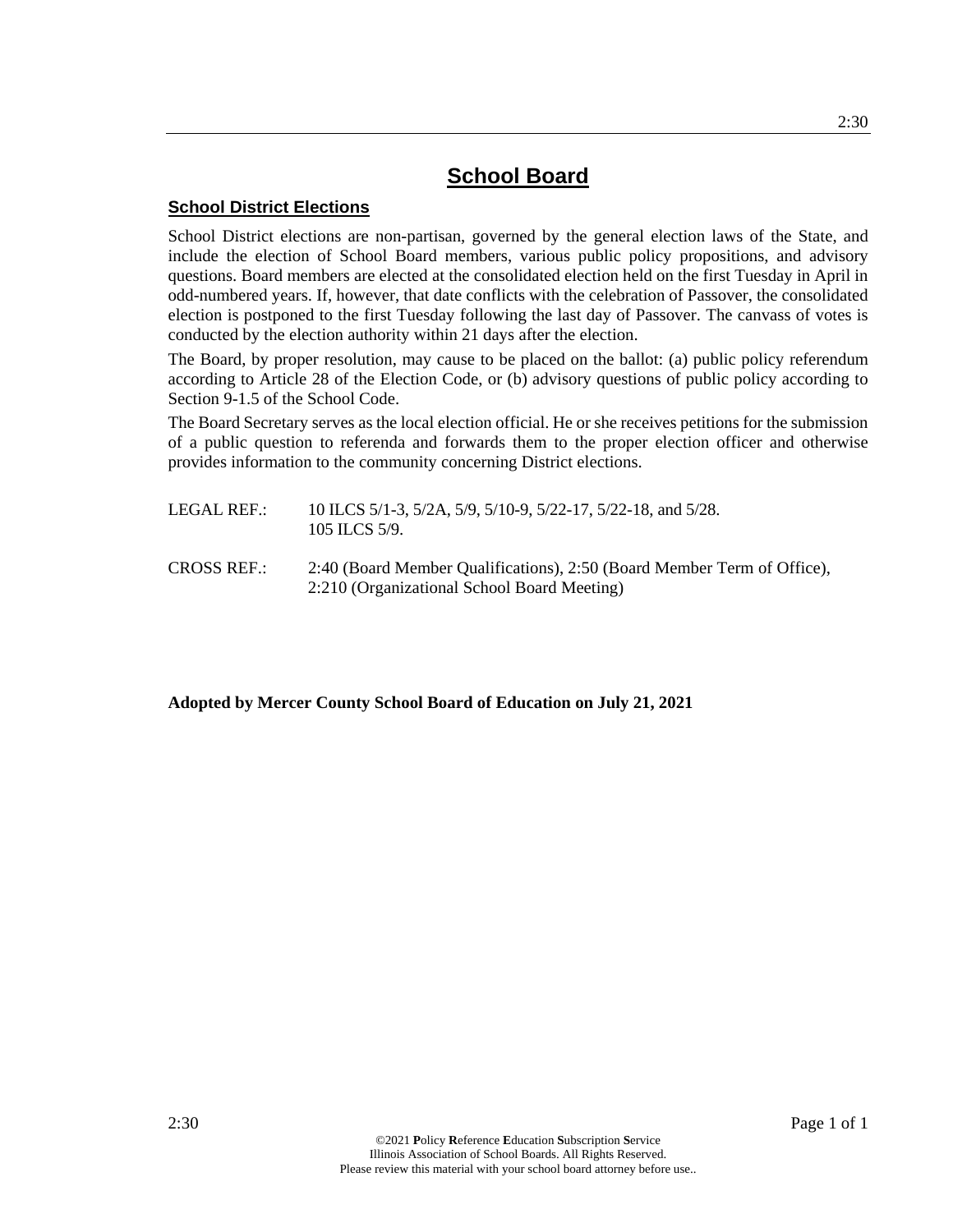## Board Member Qualifications

A School Board member must be, on the date of election or appointment, a United States citizen, at least 18 years of age, a resident of Illinois and the District for at least one year immediately preceding the election, and a registered voter.

Reasons making an individual ineligible for Board membership include holding an incompatible office and certain types of State or federal employment. A child sex offender, as defined in State law, is ineligible for School Board membership.

LEGAL REF.: Ill. Constitution, Art. II, §1; Art. IV, §2(e); Art. VI, §13(b). 105 ILCS 5/10-3 and 5/10-10.

CROSS REF.: 2:30 (School Board Elections), 2:70 (Vacancies on the School Board - Filling Vacancies)

**Adopted by Mercer County School District #404 Board of Education on May 15, 2019**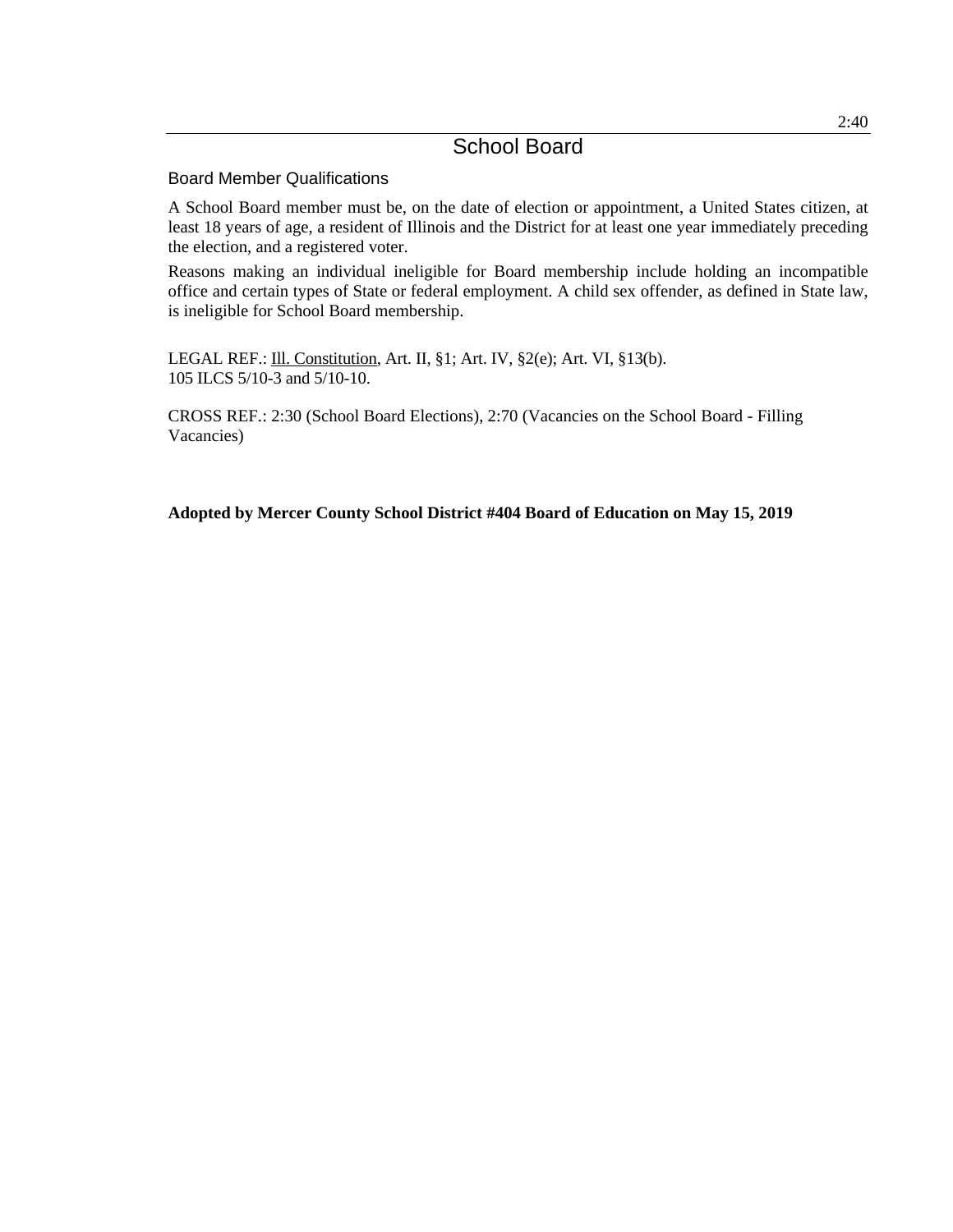## Board Member Term of Office

The term of office for a School Board member begins immediately after both of the following occur:

1. The election authority canvasses the votes and declares the winner(s); this occurs within 21 days after the consolidated election held on the first Tuesday in April in odd-numbered years.

2. The successful candidate takes the oath of office as provided in Board policy 2:80, *Board Member Oath and Conduct.*

The term ends 4 years later when the successor assumes office.

LEGAL REF.: 10 ILCS 5/2A-1.1, 5/22-17, and 5/22-18. 105 ILCS 5/10-10, 5/10-16, and 5/10-16.5.

CROSS REF.: 2:30 (School District Elections), 2:80 (Board Member Oath and Conduct), 2:210 (Organizational School Board Meeting)

## **Adopted by Mercer County School District #404 Board of Education on May 15, 2019**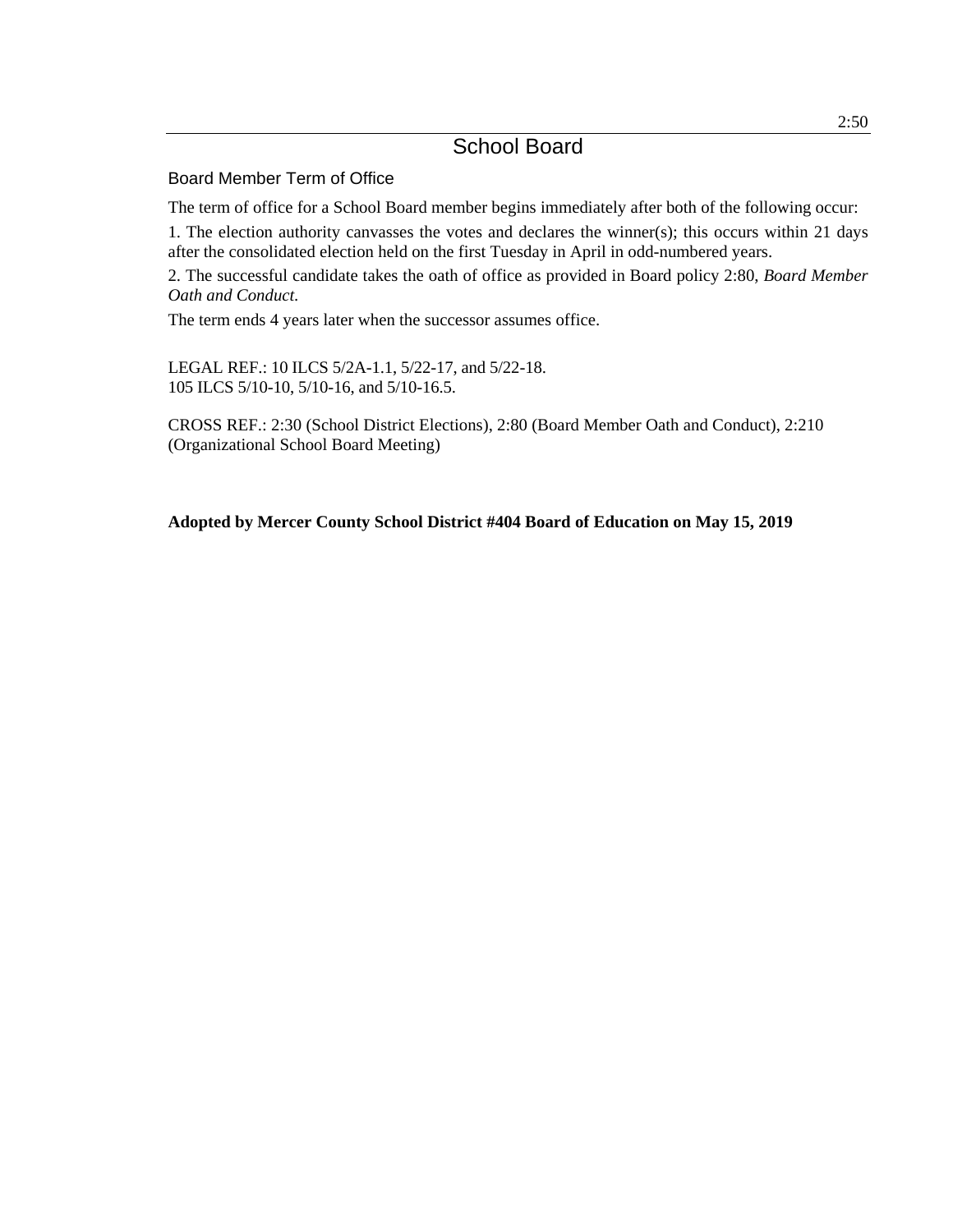## Board Member Removal from Office

If a majority of the School Board determines that a Board member has willfully failed to perform his or her official duties, it may request the Regional Superintendent to remove such member from office.

LEGAL REF.: 105 ILCS 5/3-15.5.

CROSS REF.: 2:70 (Vacancies on the School Board - Filling Vacancies)

**Adopted by Mercer County School District #404 Board of Education on May 15, 2019**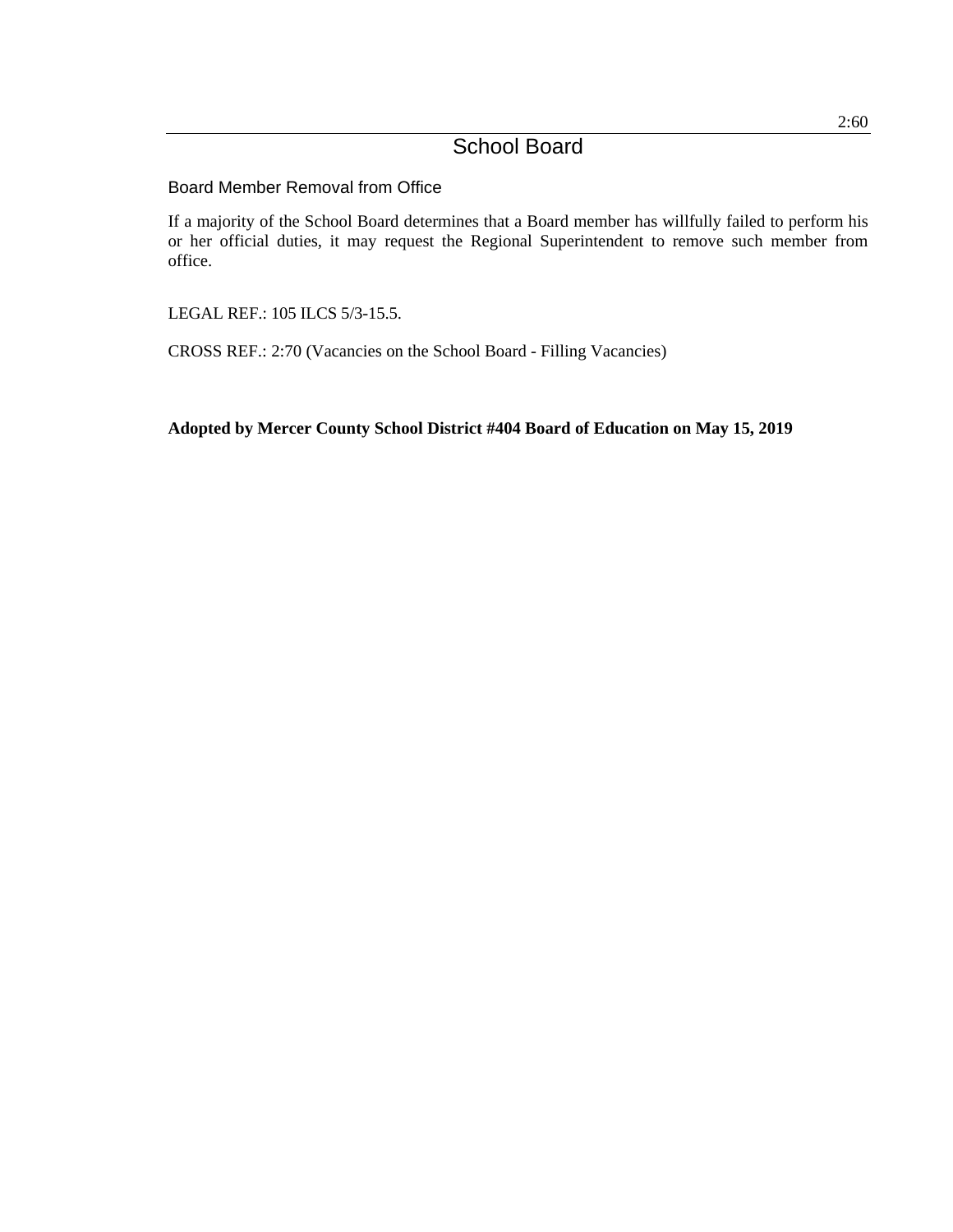## **Vacancies on the School Board - Filling Vacancies**

## Vacancy

Elective office of a School Board member becomes vacant before the term's expiration when any of the following occurs:

- 1. Death of the incumbent,
- 2. Resignation in writing filed with the Secretary of the Board,
- 3. Legal disability,
- 4. Conviction of a felony, bribery, perjury, or other infamous crime or of any offense involving a violation of official oath or of a violent crime against a child,
- 5. Removal from office,
- 6. The decision of a competent tribunal declaring his or her election void,
- 7. Ceasing to be an inhabitant of the District or a particular area from which he or she was elected, if the residential requirements contained in the School Code are violated,
- 8. An illegal conflict of interest, or
- 9. Acceptance of a second public office that is incompatible with Board membership.

## Filling Vacancies

Whenever a vacancy occurs, the remaining members shall notify the Regional Superintendent of Schools of that vacancy within five days after its occurrence and shall fill the vacancy until the next regular board election, at which election a successor shall be elected to serve the remainder of the unexpired term. However, if the vacancy occurs with <u>less</u> than 868 days remaining in the term or less than 88 days before the next regularly scheduled election, the person so appointed shall serve the remainder of the unexpired term, and no election to fill the vacancy shall be held. Members appointed by the remaining members of the Board to fill vacancies shall meet any residential requirements as specified in the School Code. The Board shall fill the vacancy within 60 days after it occurred by a public vote at a meeting of the Board.

Immediately following a vacancy on the Board, the Board will publicize it and accept résumés from District residents who are interested in filling the vacancy. After reviewing the applications, the Board may invite the prospective candidates for personal interviews to be conducted during duly scheduled closed meetings.

- LEGAL REF.: 105 ILCS 5/10-10 and 5/10-11.
- CROSS REF.: 2:40 (Board Member Qualifications), 2:60 (Board Member Removal from Office), 2:120 (Board Member Development)

Adopted by Mercer County School District Board of Education – December 18, 2019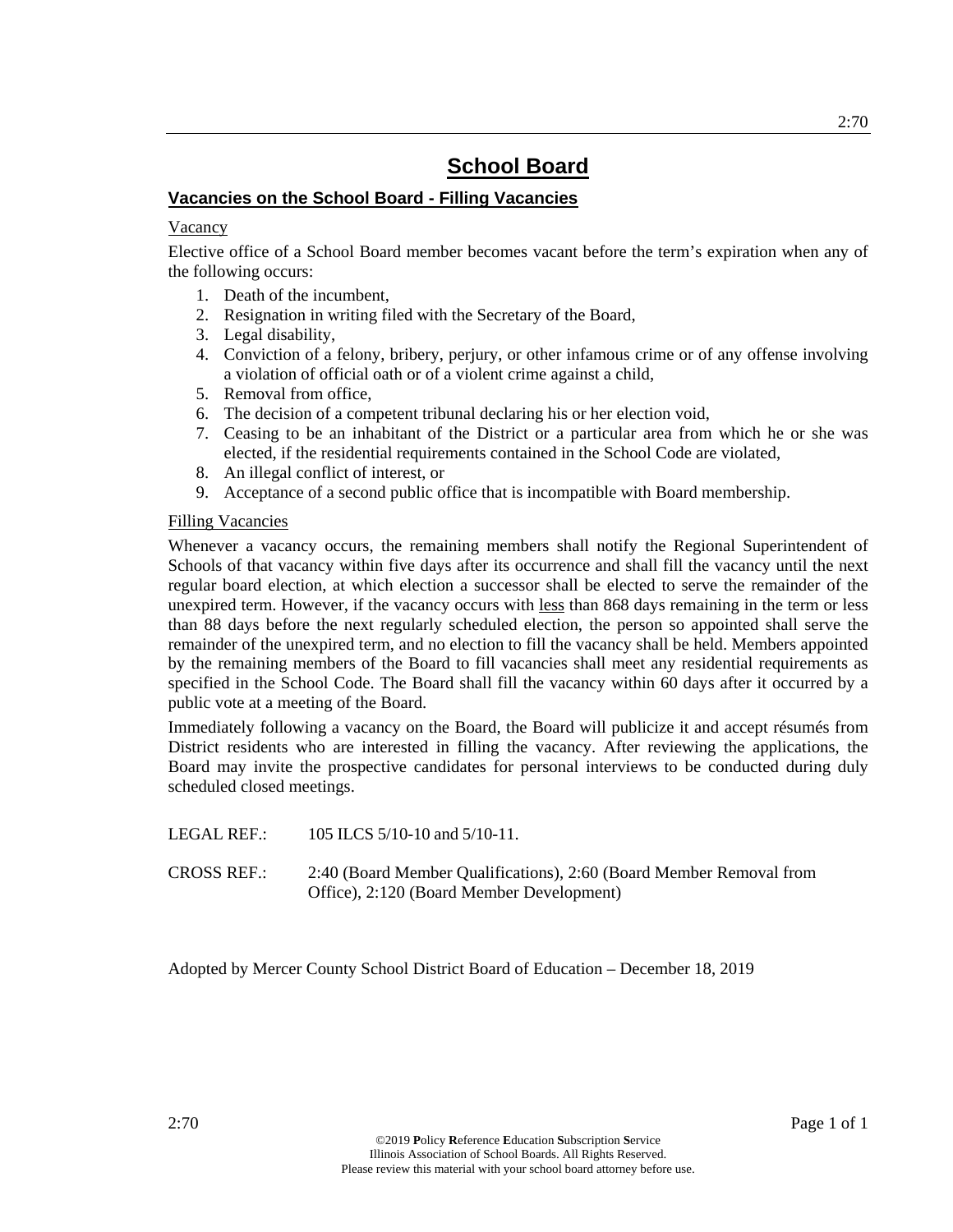### **Board Member Oath and Conduct**

Each School Board member, before taking his or her seat on the Board, shall take the following oath of office:

**I**, (*name*), **do solemnly swear** (or affirm) that I will faithfully discharge the duties of the office of member of the Board of Education of (*name of School District*), in accordance with the Constitution of the United States, the Constitution of the State of Illinois, and the laws of the State of Illinois, to the best of my ability.

**I further swear** (or affirm) that:

- **I shall respect** taxpayer interests by serving as a faithful protector of the School District's assets;
- **I shall encourage** and respect the free expression of opinion by my fellow Board members and others who seek a hearing before the Board, while respecting the privacy of students and employees;
- **I shall recognize** that a Board member has no legal authority as an individual and that decisions can be made only by a majority vote at a public Board meeting;
- **I shall abide** by majority decisions of the Board, while retaining the right to seek changes in such decisions through ethical and constructive channels;
- **As part of the Board of Education**, I shall accept the responsibility for my role in the equitable and quality education of every student in the School District;
- **I shall foster** with the Board extensive participation of the community, formulate goals, define outcomes, and set the course for (*name of School District*);
- **I shall assist** in establishing a structure and an environment designed to ensure all students have the opportunity to attain their maximum potential through a sound organizational framework;
- **I shall strive** to ensure a continuous assessment of student achievement and all conditions affecting the education of our children, in compliance with State law;
- **I shall serve** as education's key advocate on behalf of students and our community's school (or schools) to advance the vision for (*name of School District*); and
- **I shall strive** to work together with the District Superintendent to lead the School District toward fulfilling the vision the Board has created, fostering excellence for every student in the areas of academic skills, knowledge, citizenship, and personal development.

The Board President will administer the oath in an open Board meeting; in the absence of the President, the Vice President will administer the oath. If neither is available, the Board member with the longest service on the Board will administer the oath.

The Board adopts the Illinois Association of School Boards' *Code of Conduct for Members of School Boards*. A copy of the *Code* shall be displayed in the regular Board meeting room.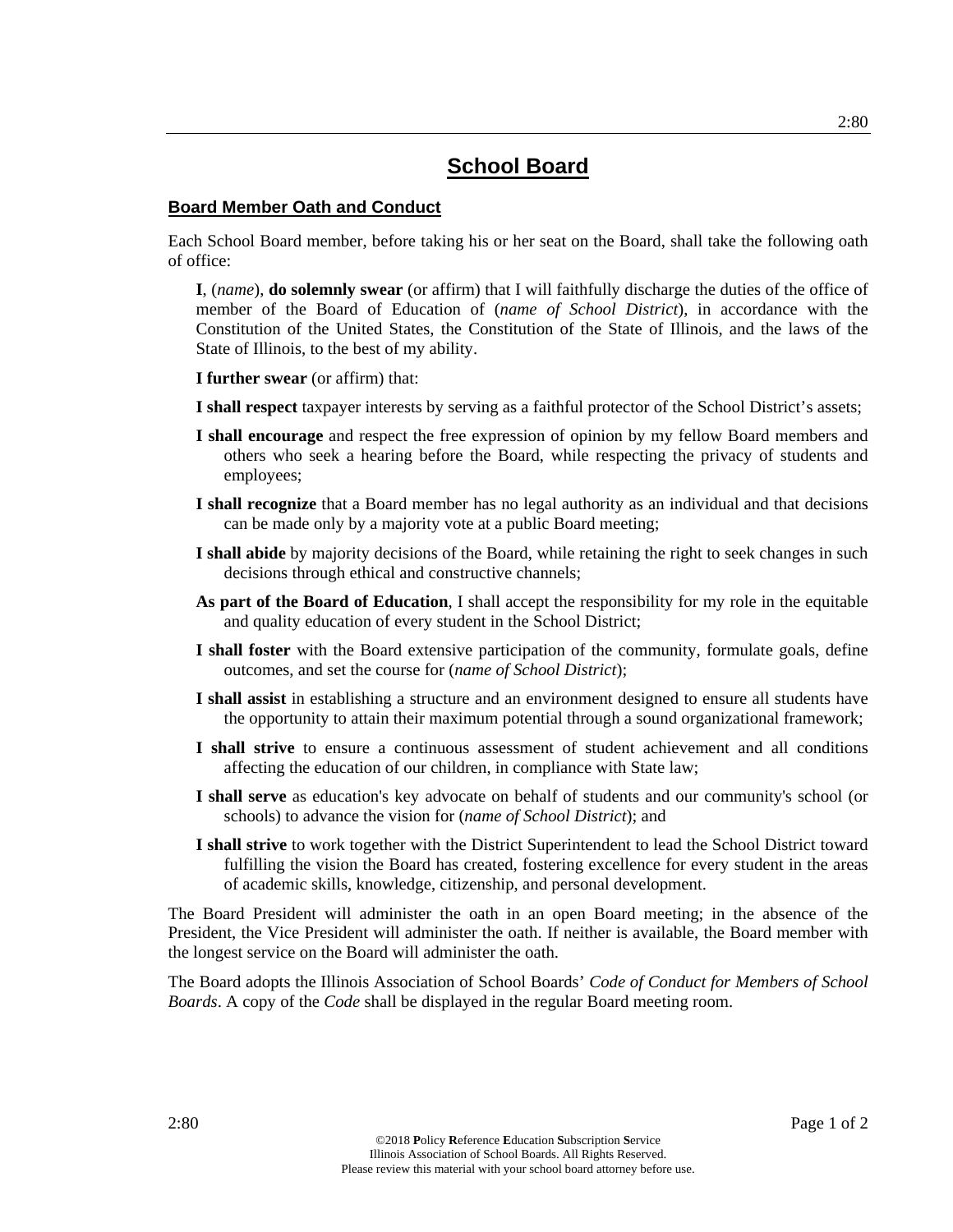LEGAL REF.: 105 ILCS 5/10-16.5.

CROSS REF.: 1:30 (School District Philosophy), 2:20 (Powers and Duties of the School Board; Indemnification), 2:50 (Board Member Term of Office), 2:100 (Board Member Conflict of Interest), 2:105 (Ethics and Gift Ban), 2:210 (Organizational School Board Meeting)

**Adopted by Mercer County School District #404 Board of Education on February 20, 2019.**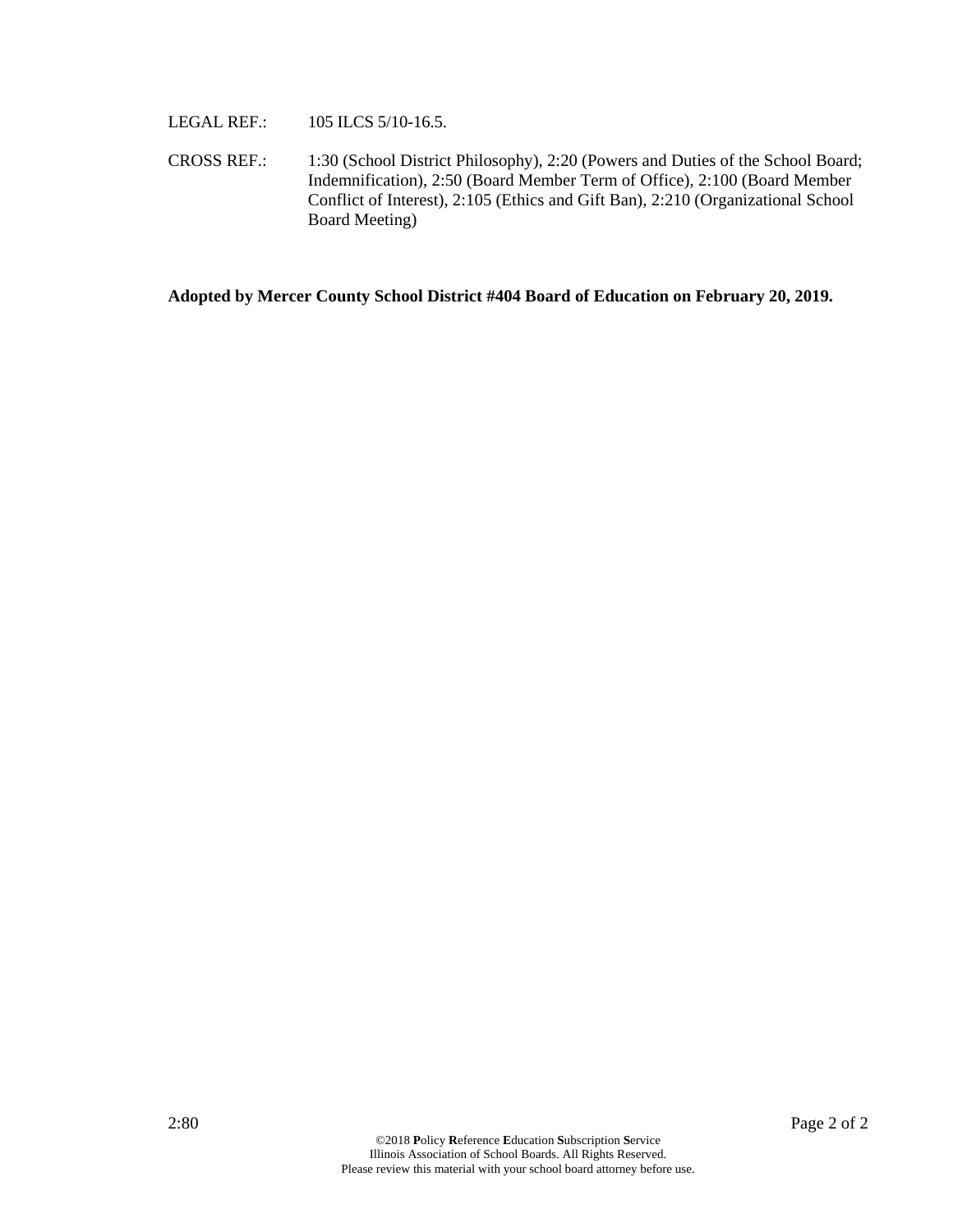## **Board Member Conflict of Interest**

No School Board member shall: (1) have a beneficial interest directly or indirectly in any contract, work, or business of the District unless permitted by State or federal law; or (2) solicit or accept gratuities, favors, or anything of monetary value from contractors, potential contractors, or parties to agreements or contracts with the District. Situations in which the interest is not substantial or the gift is an unsolicited item of nominal value must comply with State law and Board policy 2:105, *Ethics and Gift Ban*.

Board members must annually file a *Statement of Economic Interests* as required by the Illinois Governmental Ethics Act. Each Board member is responsible for filing the statement with the county clerk of the county in which the District's main office is located by May 1.

## Federal and State Grant Awards

No Board member shall participate in the selection, award, or administration of a contract supported by a federal award or State award governed by the Grant Accountability and Transparency Act (GATA) (30 ILCS 708/) if he or she has a real or apparent conflict of interest. A conflict of interest arises when a Board member or any of the following individuals has a financial or other interest in the entity selected for the contract:

- 1. Any person that has a close personal relationship with a Board member that may compromise or impair the Board member's fairness and impartiality, including a member of the Board member's immediate family or household;
- 2. The Board member's business partner; or
- 3. An entity that employs or is about to employ the Board member or one of the individuals listed in one or two above.

| LEGAL REF.: | 5 ILCS 420/4A-101.5, 420/4A-105, 420/4A-106.5, and 420/4A-107. |
|-------------|----------------------------------------------------------------|
|             | 30 ILCS 708/, Grant Accountability and Transparency Act.       |
|             | 50 ILCS 105/3.                                                 |
|             | 105 ILCS 5/10-9.                                               |
|             | 2 C.F.R. $\S 200.318(c)(1)$ .                                  |

CROSS REF.: 2:105 (Ethics and Gift Ban), 4:60 (Purchases and Contracts), 5:120 (Employee Ethics; Conduct; and Conflict of Interest)

Adopted by Mercer County School District Board of Education – December 18, 2019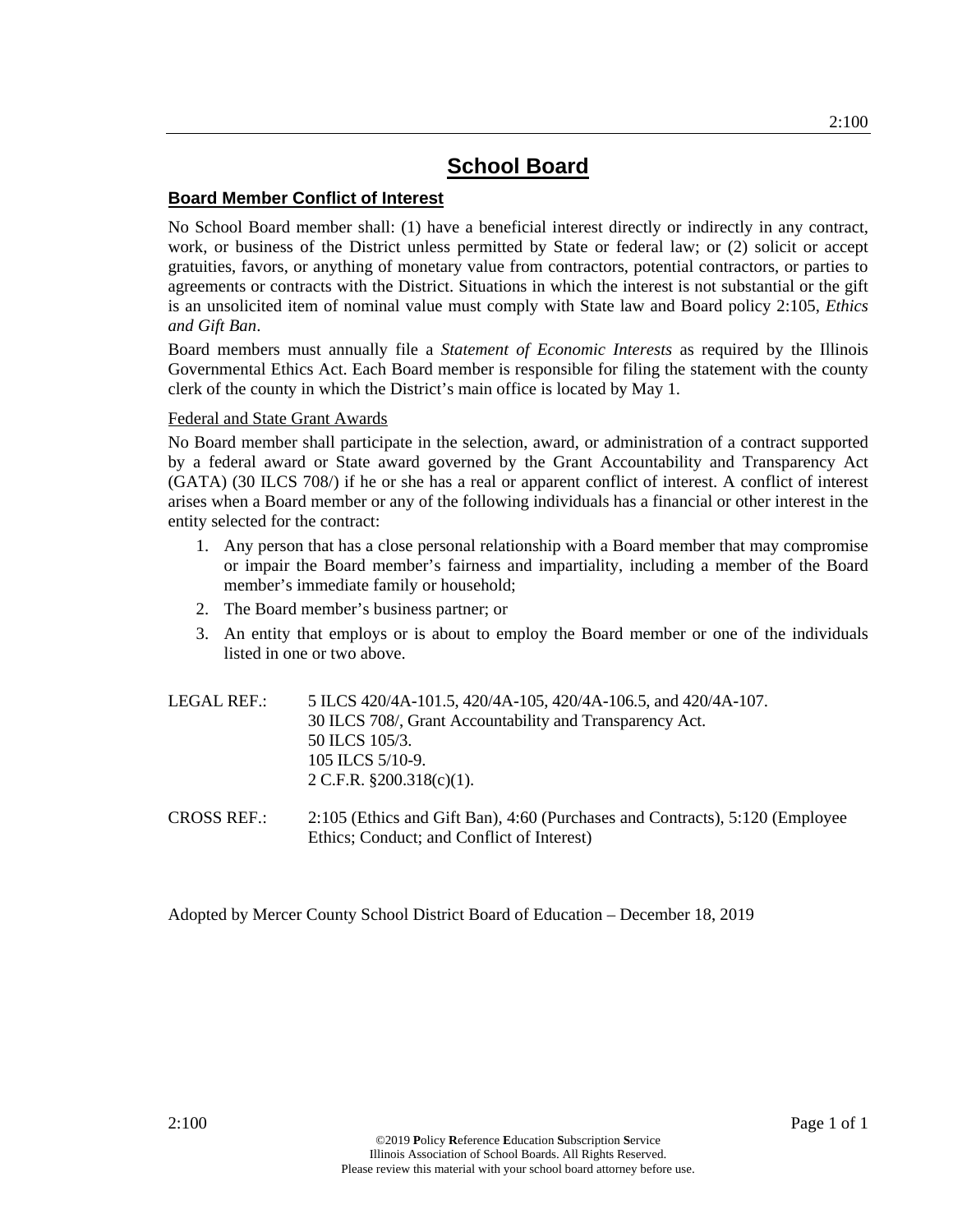## **Ethics and Gift Ban**

## Prohibited Political Activity

The following precepts govern political activities being conducted by District employees and School Board members:

- 1. No employee shall intentionally perform any *political activity* during any *compensated time*, as those terms are defined herein.
- 2. No Board member or employee shall intentionally use any District property or resources in connection with any political activity.
- 3. At no time shall any Board member or employee intentionally require any other Board member or employee to perform any political activity: (a) as part of that Board member's or employee's duties, (b) as a condition of employment, or (c) during any compensated time off, such as, holidays, vacation, or personal time off.
- 4. No Board member or employee shall be required at any time to participate in any political activity in consideration for that Board member or employee being awarded additional compensation or any benefit, whether in the form of a salary adjustment, bonus, compensatory time off, continued employment or otherwise; nor shall any Board member or employee be awarded additional compensation or any benefit in consideration for his or her participation in any political activity.

A Board member or employee may engage in any activity that: (1) is otherwise appropriate as part of his or her official duties, or (2) is undertaken by the individual on a voluntary basis that is not prohibited by this policy.

## Limitations on Receiving Gifts

Except as permitted by this policy, no Board member or employee, and no spouse of or immediate family member living with a Board member or employee, shall intentionally solicit or accept any *gift* from any *prohibited source*, as those terms are defined herein, or that is otherwise prohibited by law or policy. No prohibited source shall intentionally offer or make a gift that violates this policy.

The following are exceptions to the ban on accepting gifts from a prohibited source:

- 1. Opportunities, benefits, and services that are available on the same conditions as for the general public.
- 2. Anything for which the Board member or employee, or his or her spouse or immediate family member, pays the fair market value.
- 3. Any: (a) contribution that is lawfully made under the Election Code, or (b) activities associated with a fundraising event in support of a political organization or candidate.
- 4. Educational materials and missions.
- 5. Travel expenses for a meeting to discuss business.
- 6. A gift from a relative, meaning those people related to the individual as father, mother, son, daughter, brother, sister, uncle, aunt, great aunt, great uncle, first cousin, nephew, niece, husband, wife, grandfather, grandmother, grandson, granddaughter, father-in-law, mother-inlaw, son-in-law, daughter-in-law, brother-in-law, sister-in-law, stepfather, stepmother, stepson, stepdaughter, stepbrother, stepsister, half brother, half sister, and including the father, mother, grandfather, or grandmother of the individual's spouse and the individual's fiancé or fiancée.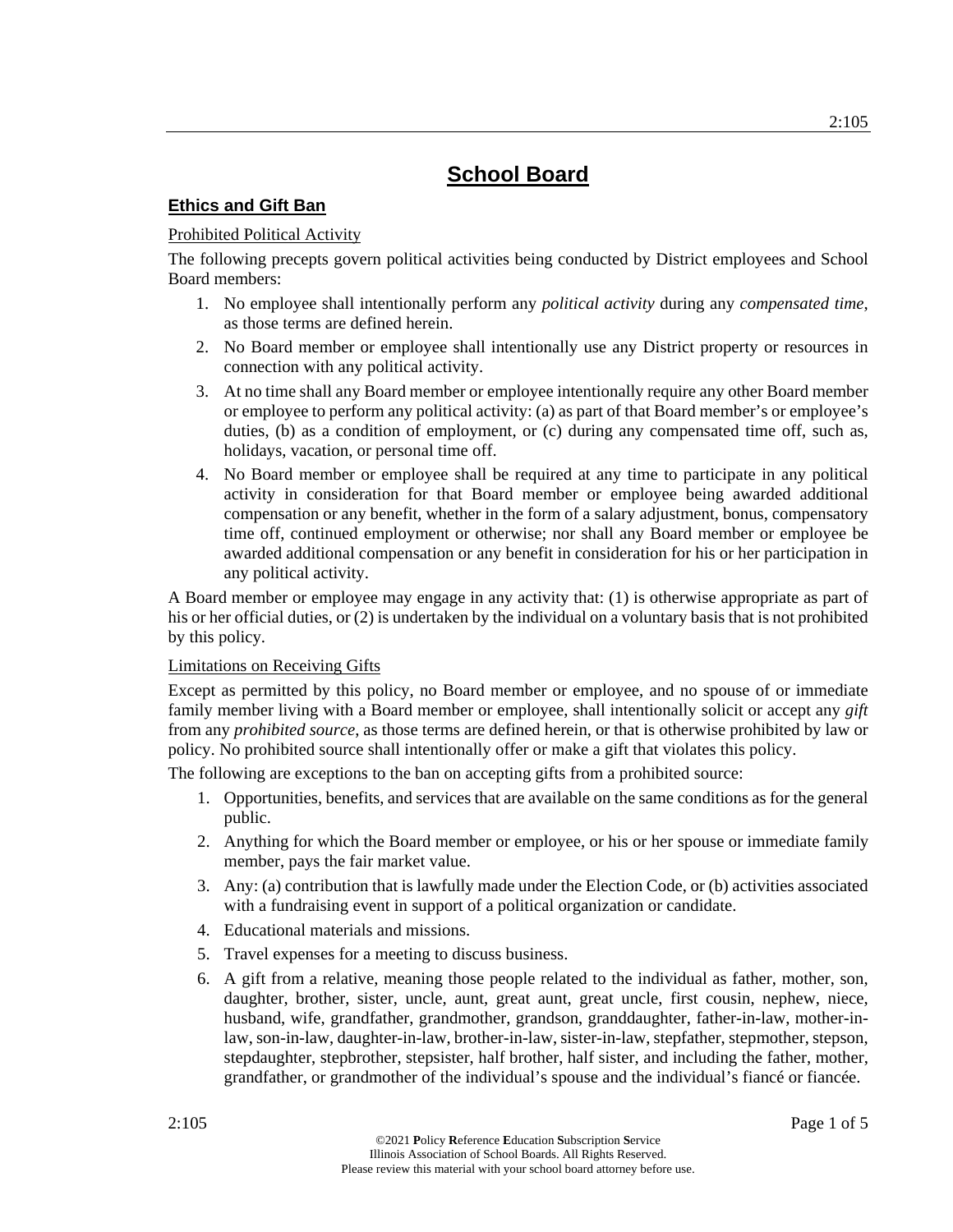- 7. Anything provided by an individual on the basis of a personal friendship unless the recipient has reason to believe that, under the circumstances, the gift was provided because of the official position or employment of the recipient or his or her spouse or immediate family member and not because of the personal friendship. In determining whether a gift is provided on the basis of personal friendship, the recipient shall consider the circumstances under which the gift was offered, such as: (a) the history of the relationship between the individual giving the gift and the recipient of the gift, including any previous exchange of gifts between those individuals; (b) whether to the actual knowledge of the recipient the individual who gave the gift personally paid for the gift or sought a tax deduction or business reimbursement for the gift; and (c) whether to the actual knowledge of the recipient the individual who gave the gift also at the same time gave the same or similar gifts to other Board members or employees, or their spouses or immediate family members.
- 8. Food or refreshments not exceeding \$75 per person in value on a single calendar day; provided that the food or refreshments are: (a) consumed on the premises from which they were purchased or prepared; or (b) catered. *Catered* means food or refreshments that are purchased ready to consume, which are delivered by any means.
- 9. Food, refreshments, lodging, transportation, and other benefits resulting from outside business or employment activities (or outside activities that are not connected to the official duties of a Board member or employee), if the benefits have not been offered or enhanced because of the official position or employment of the Board member or employee, and are customarily provided to others in similar circumstances.
- 10. Intra-governmental and inter-governmental gifts. *Intra-governmental gift* means any gift given to a Board member or employee from another Board member or employee, and *intergovernmental gift* means any gift given to a Board member or employee from an officer or employee of another governmental entity.
- 11. Bequests, inheritances, and other transfers at death.
- 12. Any item or items from any one prohibited source during any calendar year having a cumulative total value of less than \$100.

Each of the listed exceptions is mutually exclusive and independent of every other.

A Board member or employee, his or her spouse or an immediate family member living with the Board member or employee, does not violate this policy if the recipient promptly takes reasonable action to return a gift from a prohibited source to its source or gives the gift or an amount equal to its value to an appropriate charity that is exempt from income taxation under  $26 \text{ U.S.C. } \S 501 \text{(c)}(3)$ .

## Enforcement

The Board President and Superintendent shall seek guidance from the Board attorney concerning compliance with and enforcement of this policy and State ethics laws. The Board may, as necessary or prudent, appoint an Ethics Advisor for this task.

Written complaints alleging a violation of this policy shall be filed with the Superintendent or Board President. If attempts to correct any misunderstanding or problem do not resolve the matter, the Superintendent or Board President shall, after consulting with the Board Attorney, either place the alleged violation on a Board meeting agenda for the Board's disposition or refer the complainant to Board policy 2:260, *Uniform Grievance Procedure*. A Board member who is related, either by blood or by marriage, up to the degree of first cousin, to the person who is the subject of the complaint, shall not participate in any decision-making capacity for the Board. If the Board finds it more likely than not that the allegations in a complaint are true, it shall notify the State's Attorney and/or consider disciplinary action for the employee.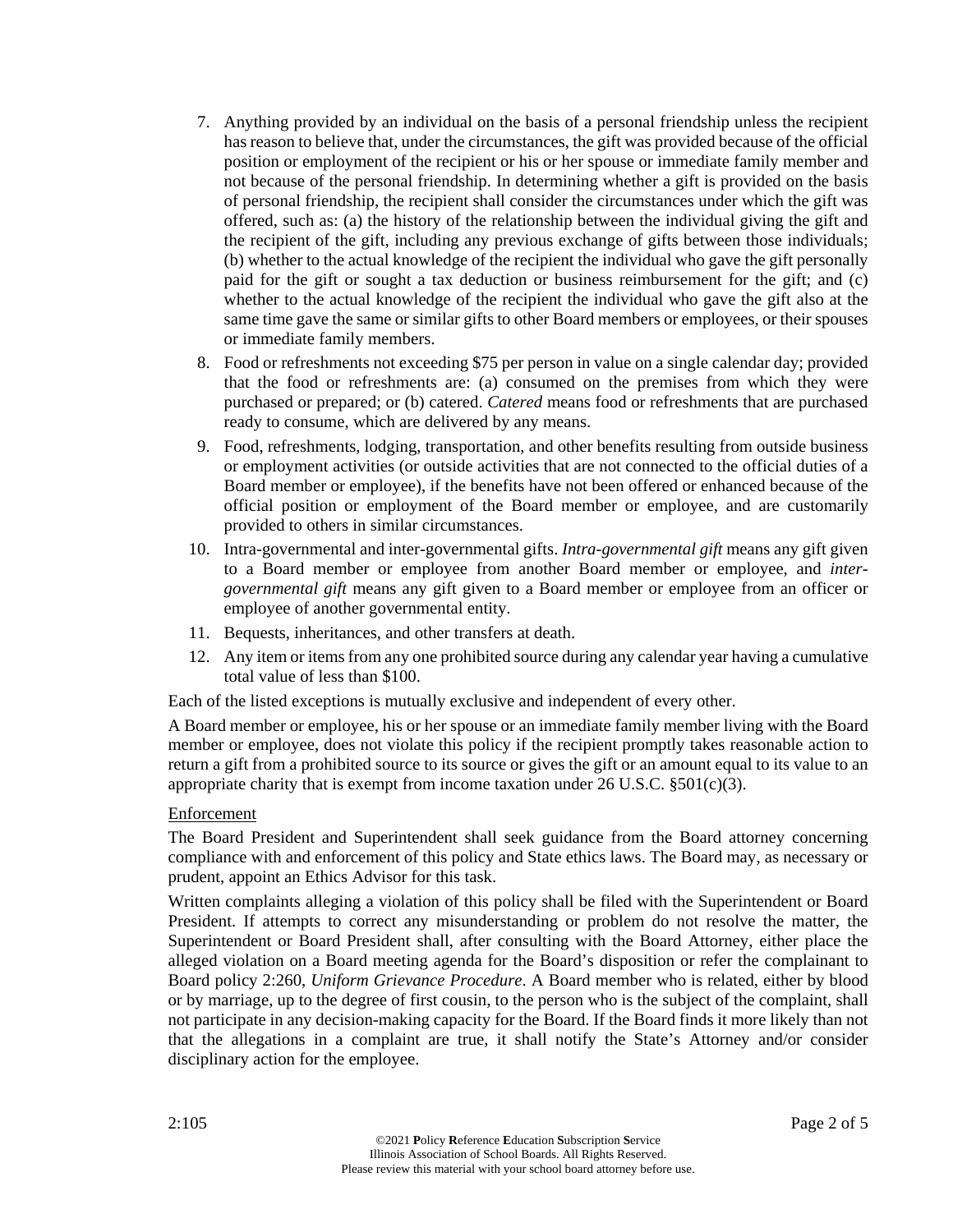## Definitions

Unless otherwise stated, all terms used in this policy have the definitions given in the State Officials and Employees Ethics Act, 5 ILCS 430/1-5.

*Political activity* means:

- 1. Preparing for, organizing, or participating in any political meeting, political rally, political demonstration, or other political event.
- 2. Soliciting contributions, including but not limited to the purchase of, selling, distributing, or receiving payment for tickets for any political fundraiser, political meeting, or other political event.
- 3. Soliciting, planning the solicitation of, or preparing any document or report regarding anything of value intended as a campaign contribution.
- 4. Planning, conducting, or participating in a public opinion poll in connection with a campaign for elective office or on behalf of a political organization for political purposes or for or against any referendum question.
- 5. Surveying or gathering information from potential or actual voters in an election to determine probable vote outcome in connection with a campaign for elective office or on behalf of a political organization for political purposes or for or against any referendum question.
- 6. Assisting at the polls on Election Day on behalf of any political organization or candidate for elective office or for or against any referendum question.
- 7. Soliciting votes on behalf of a candidate for elective office or a political organization or for or against any referendum question or helping in an effort to get voters to the polls.
- 8. Initiating for circulation, preparing, circulating, reviewing, or filing any petition on behalf of a candidate for elective office or for or against any referendum question.
- 9. Making contributions on behalf of any candidate for elective office in that capacity or in connection with a campaign for elective office.
- 10. Preparing or reviewing responses to candidate questionnaires.
- 11. Distributing, preparing for distribution, or mailing campaign literature, campaign signs, or other campaign material on behalf of any candidate for elective office or for or against any referendum question.
- 12. Campaigning for any elective office or for or against any referendum question.
- 13. Managing or working on a campaign for elective office or for or against any referendum question.
- 14. Serving as a delegate, alternate, or proxy to a political party convention.
- 15. Participating in any recount or challenge to the outcome of any election.

With respect to an employee whose hours are not fixed, *compensated time* includes any period of time when the employee is on premises under the control of the District and any other time when the employee is executing his or her official duties, regardless of location.

*Prohibited source* means any person or entity who:

- 1. Is seeking official action by: (a) a Board member, or (b) an employee, or by the Board member or another employee directing that employee;
- 2. Does business or seeks to do business with: (a) a Board member, or (b) an employee, or with the Board member or another employee directing that employee;
- 3. Conducts activities regulated by: (a) a Board member, or (b) an employee or by the Board member or another employee directing that employee;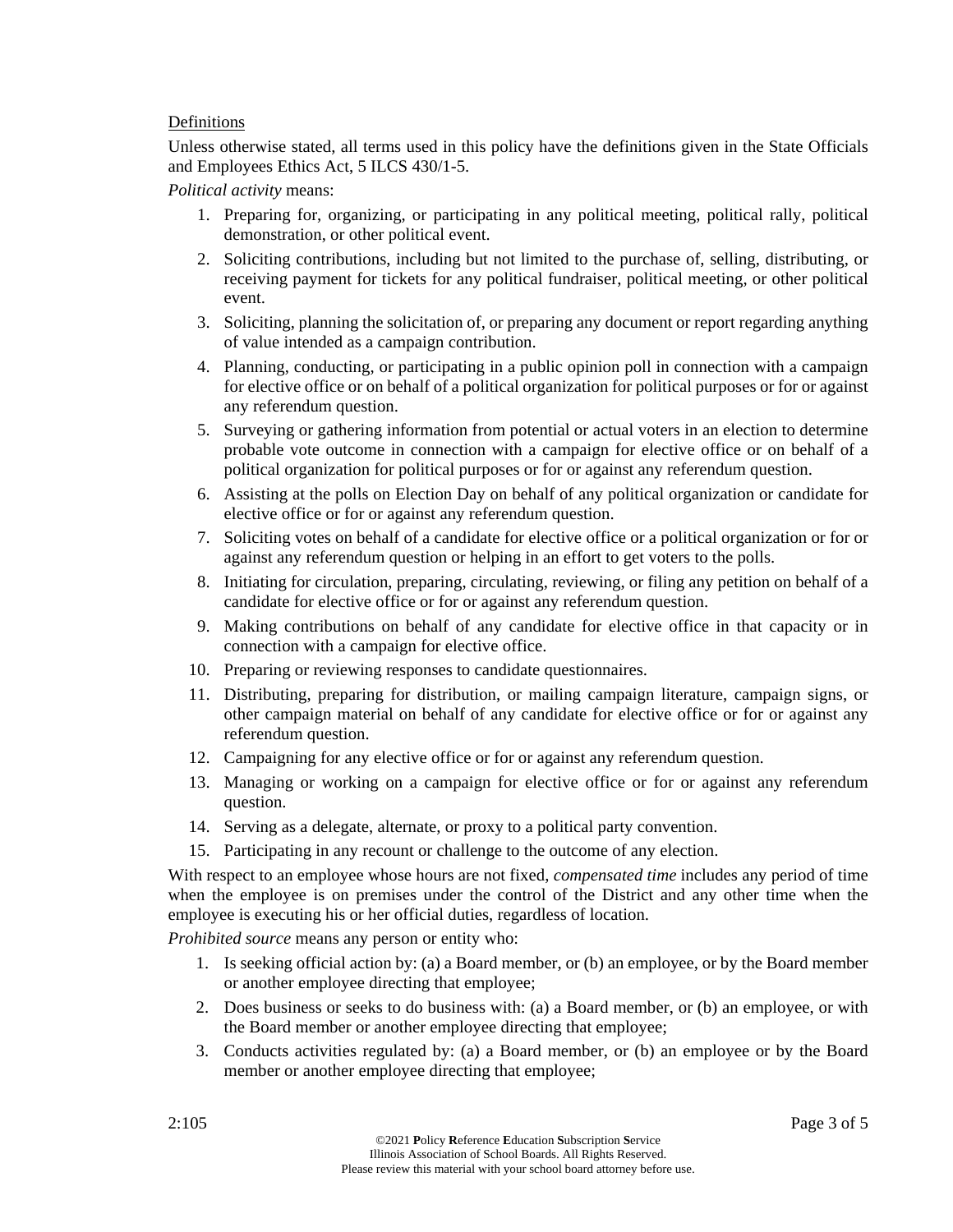- 4. Has an interest that may be substantially affected by the performance or non-performance of the official duties of the Board member or employee;
- 5. Is registered or required to be registered with the Secretary of State under the Lobbyist Registration Act, except that an entity does not become a prohibited source merely because a registered lobbyist is one of its members or serves on its board of directors; or
- 6. Is an agent of, a spouse of, or an immediate family member living with a prohibited source.

*Gift* means any gratuity, discount, entertainment, hospitality, loan, forbearance, or other tangible or intangible item having monetary value including but not limited to, cash, food and drink, and honoraria for speaking engagements related to or attributable to government employment or the official position of a Board member or employee.

### Complaints of Sexual Harassment Made Against Board Members by Elected Officials

Pursuant to the State Officials and Employees Ethics Act (5 ILCS 430/70-5), members of the Board and other elected officials are encouraged to promptly report claims of sexual harassment by a Board member. Every effort should be made to file such complaints as soon as possible, while facts are known and potential witnesses are available. If the official feels comfortable doing so, he or she should directly inform the individual that the individual's conduct or communication is offensive and must stop.

Board members and elected officials should report claims of sexual harassment against a member of the Board to the Board President or Superintendent. If the report is made to the Superintendent, the Superintendent shall promptly notify the President, or if the President is the subject of the complaint, the Vice President. Reports of sexual harassment will be confidential to the greatest extent practicable.

When a complaint of sexual harassment is made against a member of the Board by another Board member or other elected official, the Board President shall appoint a qualified outside investigator who is not a District employee or Board member to conduct an independent review of the allegations. If the allegations concern the President, or the President is a witness or otherwise conflicted, the Vice President shall make the appointment. If the allegations concern both the President and Vice President, and/or they are witnesses or otherwise conflicted, the Board Secretary shall make the appointment. The investigator shall prepare a written report and submit it to the Board.

If a Board member has engaged in sexual harassment, the matter will be addressed in accordance with the authority of the Board.

The Superintendent will post this policy on the District website and/or make this policy available in the District's administrative office.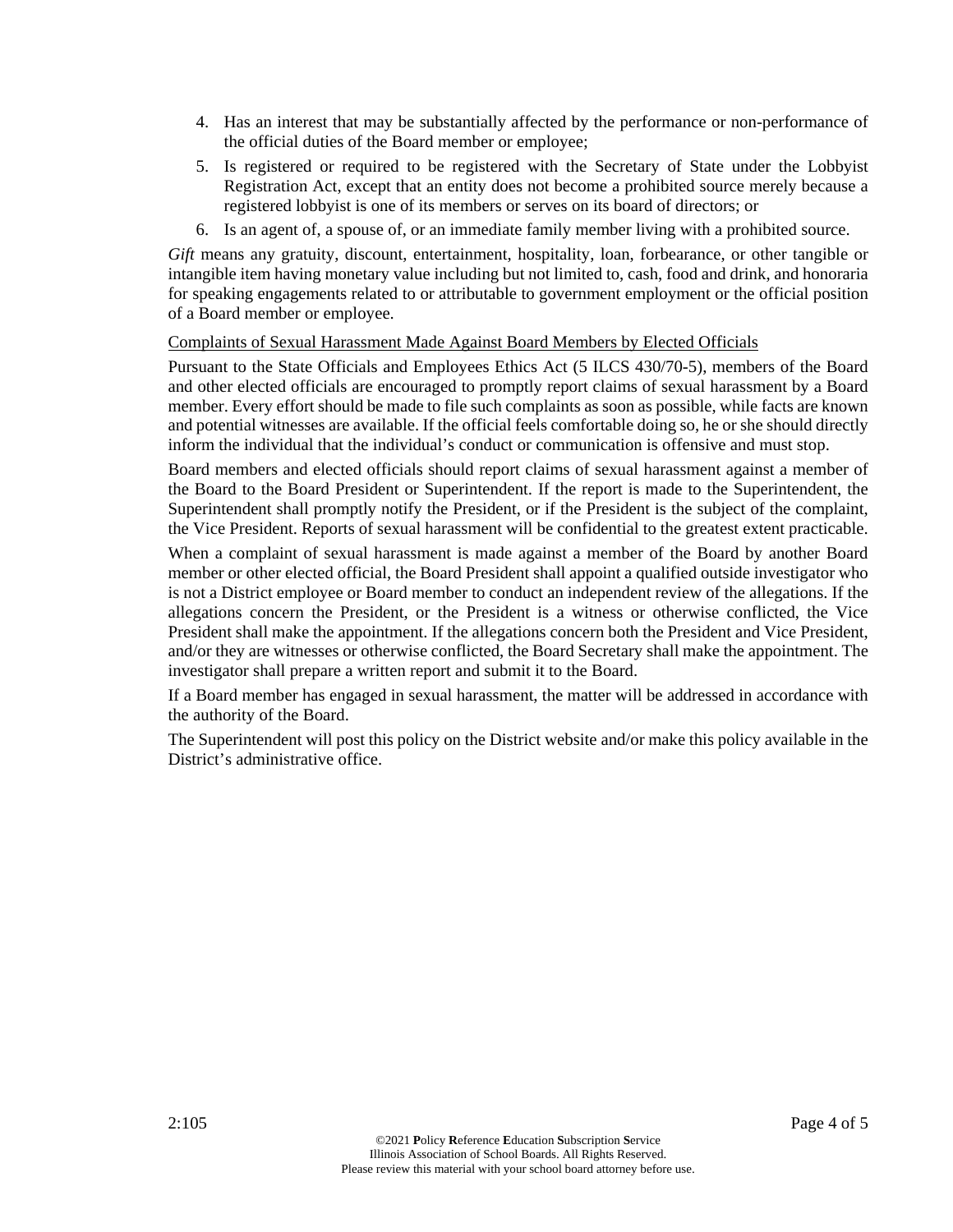| LEGAL REF.: | 105 ILCS 5/22-90 (final citation pending).               |
|-------------|----------------------------------------------------------|
|             | 5 ILCS 430/, State Officials and Employees Ethics Act.   |
|             | 10 ILCS 5/9-25.1. Election Interference Prohibition Act. |

CROSS REF.: 2:100 (Board Member Conflict of Interest), 2:110 (Qualifications, Term, and Duties of Board Officers), 2:260 (Uniform Grievance Procedure), 4:60 (Purchases and Contracts), 5:120 (Employee Ethics; Conduct; and Conflict of Interest)

Adopted by Mercer County School Board of Education on December 15, 2021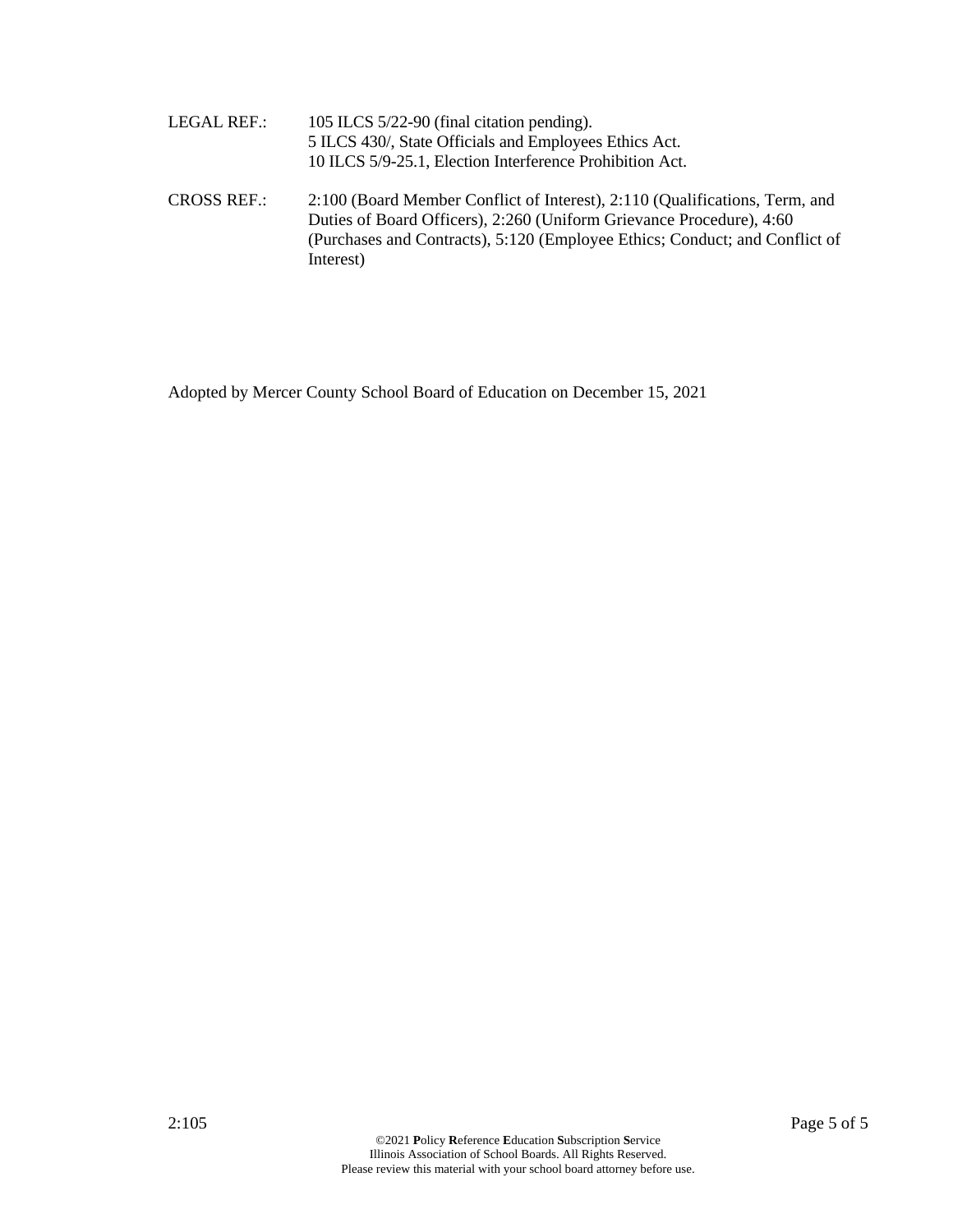## **Qualifications, Term, and Duties of Board Officers**

The School Board officers are: President, Vice President, Secretary, and Treasurer. These officers are elected or appointed by the Board at its organizational meeting.

## President

The Board elects a President from its members for a two-year term. The duties of the President are to:

- 1. Preside at all meetings;
- 2. Focus the Board meeting agendas on appropriate content;
- 3. Make all Board committee appointments, unless specifically stated otherwise;
- 4. Attend and observe any Board committee meeting at his or her discretion;
- 5. Represent the Board on other boards or agencies;
- 6. Sign official District documents requiring the President's signature, including Board minutes and Certificate of Tax Levy;
- 7. Call special meetings of the Board;
- 8. Serve as the head of the public body for purposes of the Open Meetings Act and Freedom of Information Act;
- 9. Ensure that a quorum of the Board is physically present at all Board meetings, except as otherwise provided by the Open Meetings Act;
- 10. Administer the oath of office to new Board members;
- 11. Serve as or appoint the Board's official spokesperson to the media;
- 12. Except when the Board President is the subject of a complaint of sexual harassment, a witness, or otherwise conflicted, appoint a qualified outside investigator to conduct an independent review of allegations of sexual harassment made against a Board member by another Board member or elected official; and
- 13. Ensure that the fingerprint-based criminal history records information checks and/or screenings required by State law and policy 5:30, *Hiring Process and Criteria*, are completed for the Superintendent.

The President is permitted to participate in all Board meetings in a manner equal to all other Board members, including the ability to make and second motions.

The Vice President fills a vacancy in the Presidency.

## Vice President

The Board elects a Vice President from its members for a two-year term. The Vice President performs the duties of the President if:

- 1. The office of President is vacant;
- 2. The President is absent; or
- 3. The President is unable to perform the office's duties.

A vacancy in the Vice Presidency is filled by a special Board election.

## **Secretary**

The Board elects a Secretary for a two-year term. The Secretary may be, but is not required to be, a Board member. The Secretary may receive reasonable compensation as determined by the Board before appointment. However, if the Secretary is a Board member, the compensation shall not exceed \$500 per year, as fixed by the Board at least 180 days before the beginning of the term. The duties of the Secretary are to: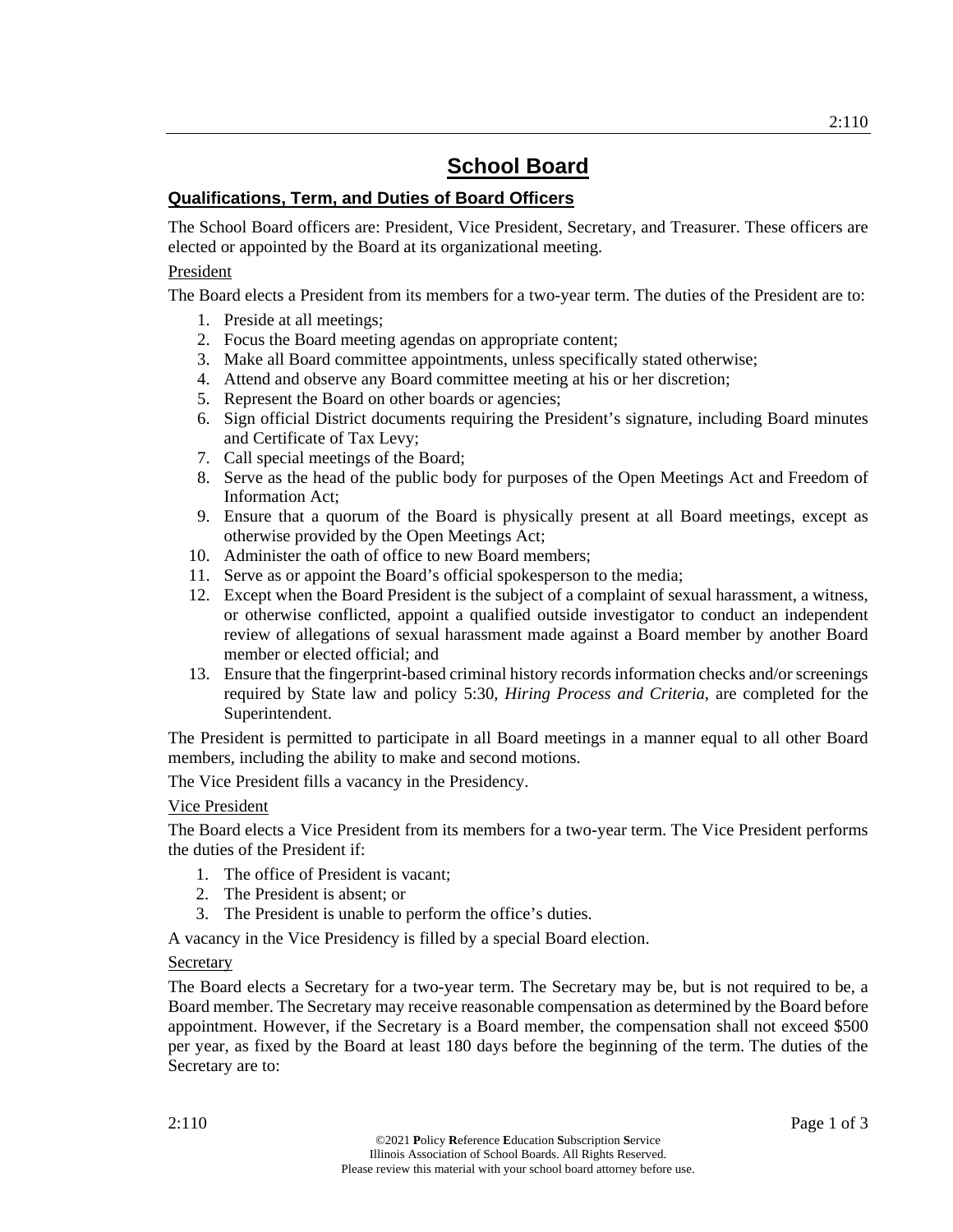- 1. Keep minutes for all Board meetings, and keep the verbatim record for all closed Board meetings;
- 2. Mail meeting notification and agenda to news media who have officially requested copies;
- 3. Keep records of the Board's official acts, and sign them, along with the President, before submitting them to the Treasurer at such times as the Treasurer may require;
- 4. Report to the Treasurer on or before July 7, annually, such information as the Treasurer is required to include in the Treasurer's report to the Regional Superintendent;
- 5. Act as the local election official for the District;
- 6. Arrange public inspection of the budget before adoption;
- 7. Publish required notices;
- 8. Sign official District documents requiring the Secretary's signature; and
- 9. Maintain Board policy and such other official documents as directed by the Board.

The Secretary may delegate some or all of these duties, except when State law prohibits the delegation. The Board appoints a secretary pro tempore, who may or may not be a Board member, if the Secretary is absent from any meeting or refuses to perform the duties of the office. A permanent vacancy in the office of Secretary is filled by special Board election.

## Recording Secretary

The Board may appoint a Recording Secretary who is a staff member. The Recording Secretary shall:

- 1. Assist the Secretary by taking the minutes for all open Board meetings;
- 2. Assemble Board meeting material and provide it, along with prior meeting minutes, to Board members before the next meeting; and
- 3. Perform the Secretary's duties, as assigned, except when State law prohibits the delegation.

In addition, the Recording Secretary or Superintendent receives notification from Board members who desire to attend a Board meeting by video or audio means.

#### Treasurer

The Treasurer of the Board shall be either a member of the Board who serves a one-year term or a non-Board member who serves at the Board's pleasure. A Treasurer who is a Board member may not be compensated. A Treasurer who is not a Board member may be compensated provided it is established before the appointment. The Treasurer must:

- 1. Be at least 21 years old;
- 2. Not be a member of the County Board of School Trustees; and
- 3. Have a financial background or related experience, or 12 credit hours of college-level accounting.

The Treasurer shall:

- 1. Furnish a bond, which shall be approved by a majority of the full Board;
- 2. Maintain custody of school funds;
- 3. Maintain records of school funds and balances;
- 4. Prepare a monthly reconciliation report for the Superintendent and Board; and
- 5. Receive, hold, and expend District funds only upon the order of the Board.

A vacancy in the Treasurer's office is filled by Board appointment.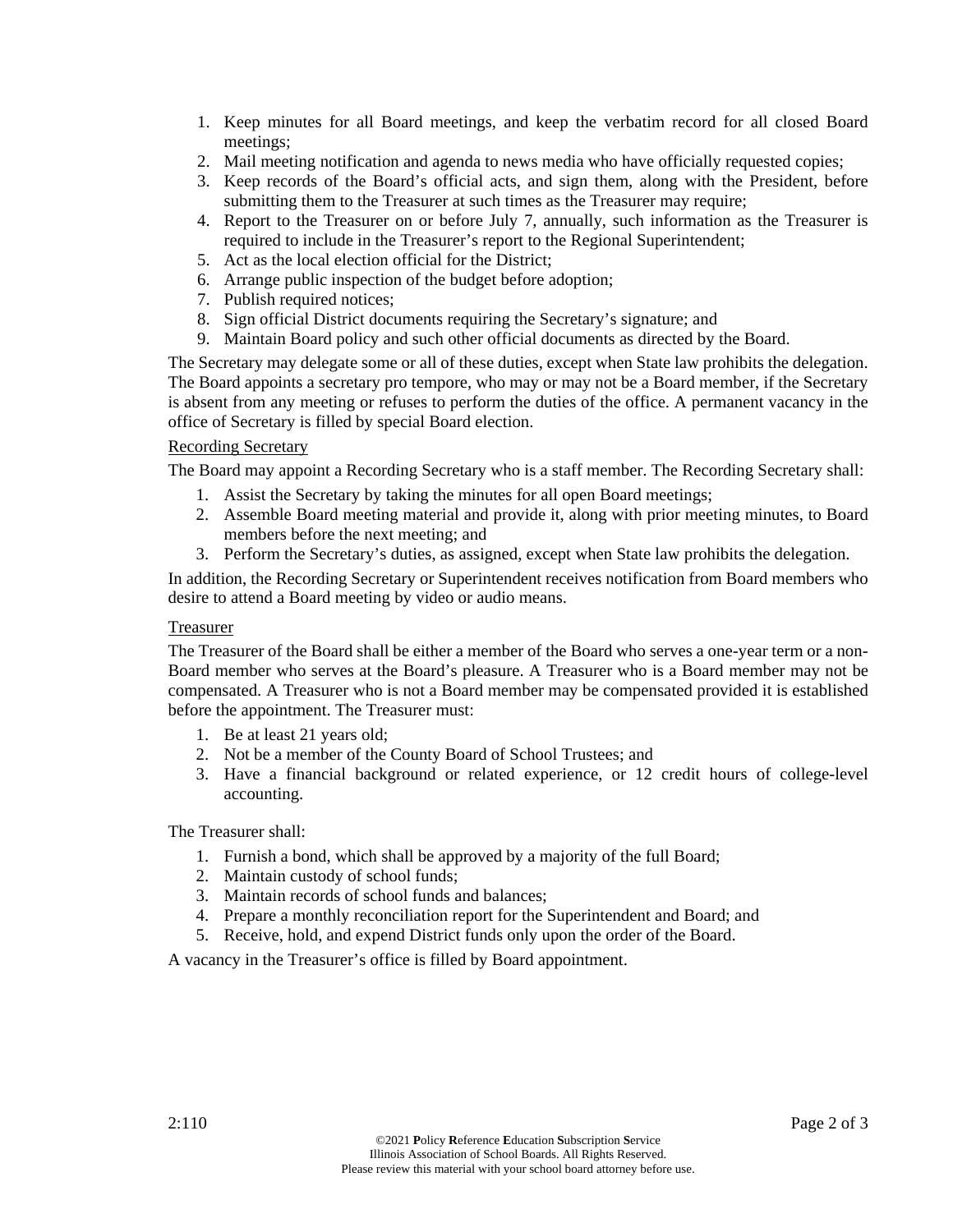- LEGAL REF.: 5 ILCS 120/7 and 420/4A-106. 105 ILCS 5/8-1, 5/8-2, 5/8-3, 5/8-6, 5/8-16, 5/8-17, 5/10-1, 5/10-5, 5/10-7, 5/10-8, 5/10-13, 5/10-13.1, 5/10-14, 5/10-16.5, 5/10-21.9, 5/17-1, and 5/21B-85.
- CROSS REF.: 2:80 (Board Member Oath and Conduct), 2:105 (Ethics and Gift Ban), 2:150 (Committees), 2:210 (Organizational School Board Meeting), 2:220 (School Board Meeting Procedure)

Adopted by Mercer County School Board of Education on December 15, 2021.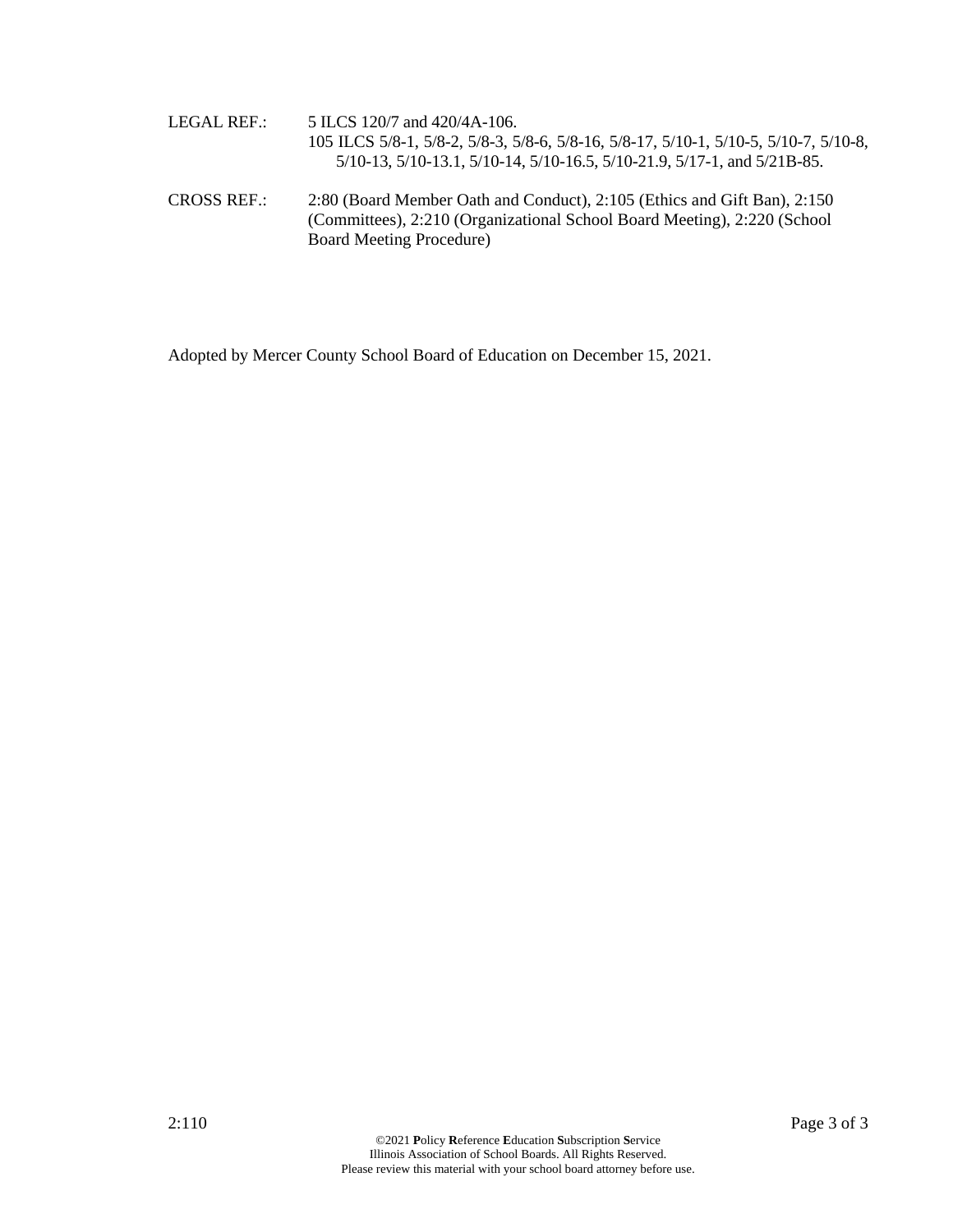## **Board Member Development**

The School Board desires that its individual members learn, understand, and practice effective governance principles. The Board is responsible for Board member orientation and development. Board members have an equal opportunity to attend State and national meetings designed to familiarize members with public school issues, governance, and legislation.

The Board President and/or Superintendent shall provide all Board members with information regarding pertinent education materials, publications, and notices of training or development.

## Mandatory Board Member Training

Each Board member is responsible for his or her own compliance with the mandatory training laws that are described below:

- 1. Each Board member elected or appointed to fill a vacancy of at least one year's duration must complete at least four hours of professional development leadership training in education and labor law, financial oversight and accountability, fiduciary responsibilities, and (beginning in the fall of 2023) trauma-informed practices for students and staff within the first year of his or her first term.
- 2. Each Board member must complete training on the Open Meetings Act no later than 90 days after taking the oath of office for the first time. After completing the training, each Board member must file a copy of the certificate of completion with the Board. Training on the Open Meetings Act is only required once.
- 3. Each Board member must complete a training program on evaluations under the Performance Evaluation Reform Act (PERA) before participating in a vote on a tenured teacher's dismissal using the optional alternative evaluation dismissal process. This dismissal process is available after the District's PERA implementation date.

The Superintendent or designee shall maintain on the District website a log identifying the complete training and development activities of each Board member, including both mandatory and nonmandatory training.

## Professional Development; Adverse Consequences of School Exclusion; Student Behavior

The Board President or Superintendent, or their designees, will make reasonable efforts to provide ongoing professional development to Board members about the adverse consequences of school exclusion and justice-system involvement, effective classroom management strategies, culturally responsive discipline, appropriate and available supportive services for the promotion of student attendance and engagement, and developmentally appropriate disciplinary methods that promote positive and healthy school climates*.*

## Board Self-Evaluation

The Board will conduct periodic self-evaluations with the goal of continuous improvement.

## New Board Member Orientation

The orientation process for newly elected or appointed Board members includes:

1. The Board President or Superintendent, or their designees, shall give each new Board member a copy of or online access to the Board Policy Manual, the Board's regular meeting minutes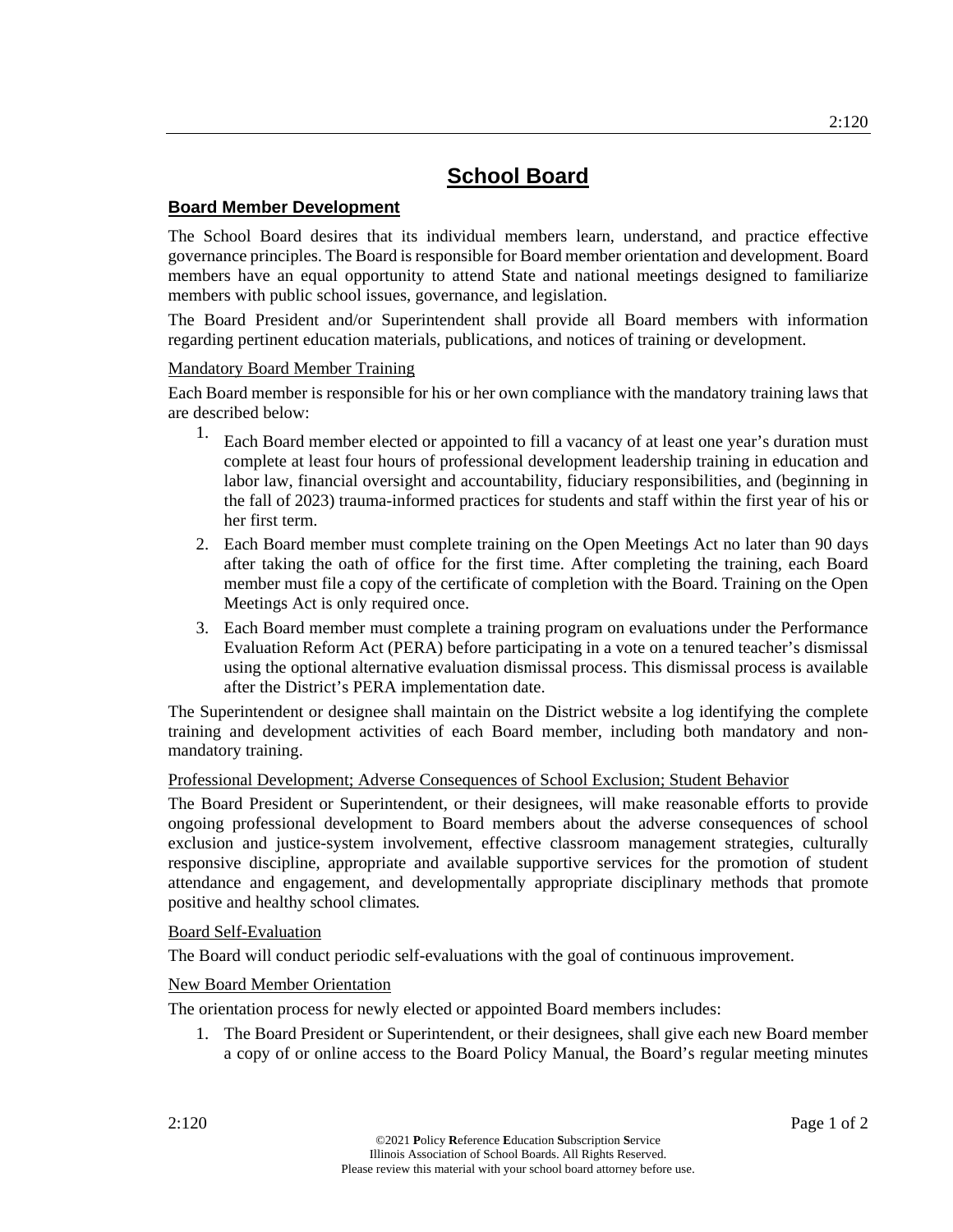for the past year, and other helpful information including material describing the District and explaining the Board's roles and responsibilities.

- 2. The Board President or designee shall schedule one or more special Board meetings, or schedule time during regular meetings, for Board members to become acquainted and to review Board processes and procedures.
- 3. The Board President may request a veteran Board member to mentor a new member.
- 4. All new members are encouraged to attend workshops for new members conducted by the Illinois Association of School Boards.

### **Candidates**

The Superintendent or designee shall invite all current candidates for the office of Board member to attend: (1) Board meetings, except that this invitation shall not extend to any closed meetings, and (2) pre-election workshops for candidates.

| LEGAL REF.:        | 5 ILCS 120/1.05 and 120/2.<br>105 ILCS 5/10-16a and 5/24-16.5.                                                               |
|--------------------|------------------------------------------------------------------------------------------------------------------------------|
| <b>CROSS REF.:</b> | 2:80 (Board Member Oath and Conduct), 2:125 (Board Member Compensation;<br>Expenses), 2:200 (Types of School Board Meetings) |

Adopted by Mercer County School Board of Education on December 15, 2021.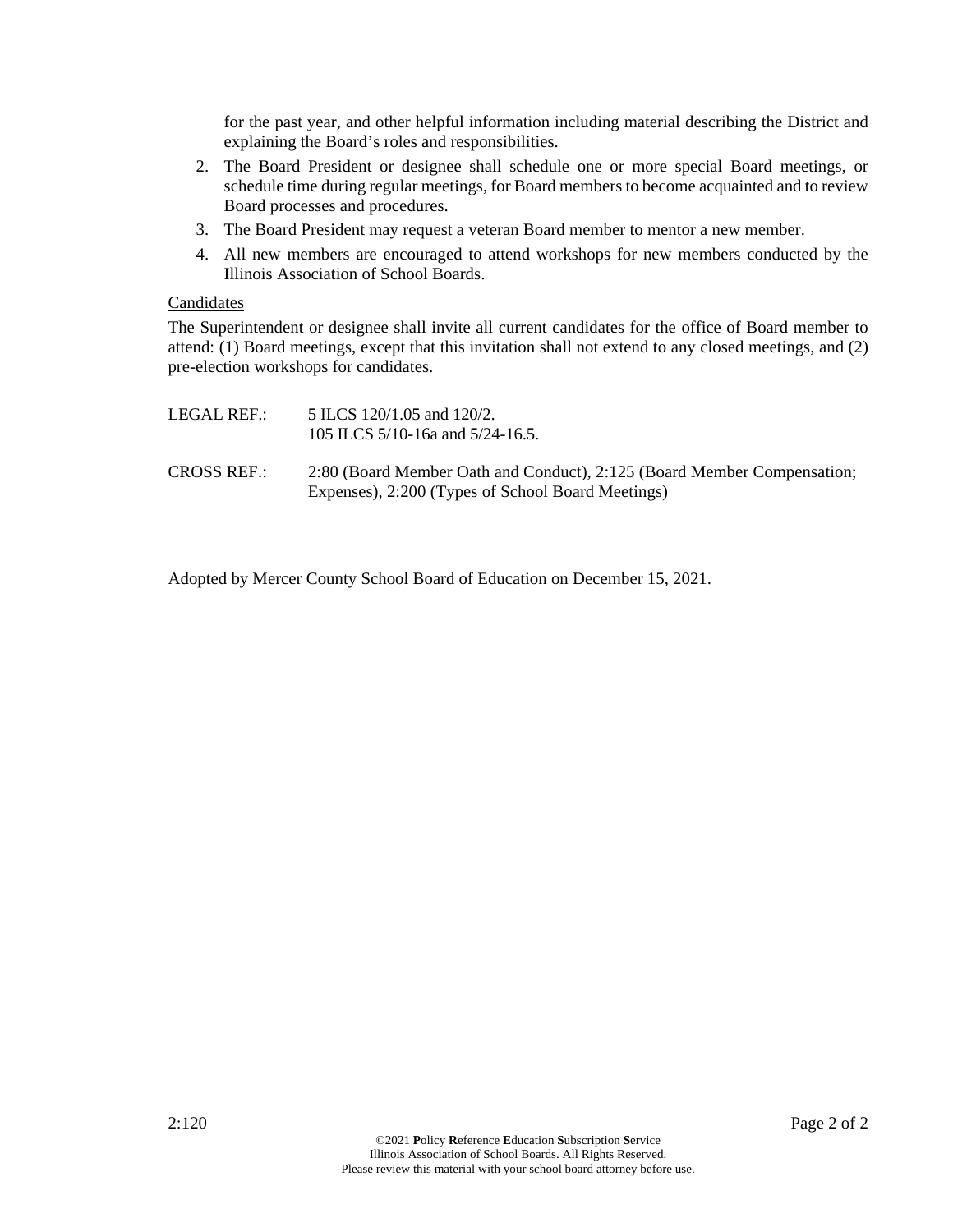## **Board Member Compensation; Expenses**

### Board Member Compensation Prohibited

School Board members provide volunteer service to the community and may not receive compensation for services, except that a Board member serving as the Board Secretary may be paid an amount up to the statutory limit if the Board so provides.

## Roll Call Vote

All Board member expense requests for travel, meals, and/or lodging must be approved by roll call vote at an open meeting of the Board.

### Regulation of School District Expenses

The Board regulates the reimbursement of all travel, meal, and lodging expenses in the District by resolution. No later than approval of the annual budget and when necessary, the Superintendent will recommend a maximum allowable reimbursement amount for expenses to be included in the resolution. The recommended amount should be based upon the District's budget and other financial considerations.

Money shall not be advanced or reimbursed, or purchase orders issued for: (1) the expenses of any person except the Board member, (2) anyone's personal expenses, or (3) entertainment expenses. Entertainment includes, but is not limited to, shows, amusements, theaters, circuses, sporting events, or any other place of public or private entertainment or amusement, unless the entertainment is ancillary to the purpose of the program or event.

## Exceeding the Maximum Allowable Reimbursement Amount(s)

All requests for expense advancements, reimbursements, and/or purchase orders that exceed the maximum allowable reimbursement amount set by the Board may only be approved by it when:

- 1. The Board's resolution to regulate expenses allows for such approval;
- 2. An emergency or other extraordinary circumstance exists; and
- 3. The request is approved by a roll call vote at an open Board meeting.

#### Advancements

The Board may advance to its members actual and necessary expenses to be incurred while attending:

- 1. Meetings sponsored by the Illinois State Board of Education or by the Regional Superintendent of Schools;
- 2. County or regional meetings and the annual meeting sponsored by any school board association complying with Article 23 of the School Code; and
- 3. Meetings sponsored by a national organization in the field of public school education.

Expense advancement requests must be submitted to the Superintendent or designee on the Board's standardized estimated expense approval form. After spending expense advancements, Board members must use the Board's standardized expense reimbursement form and submit to the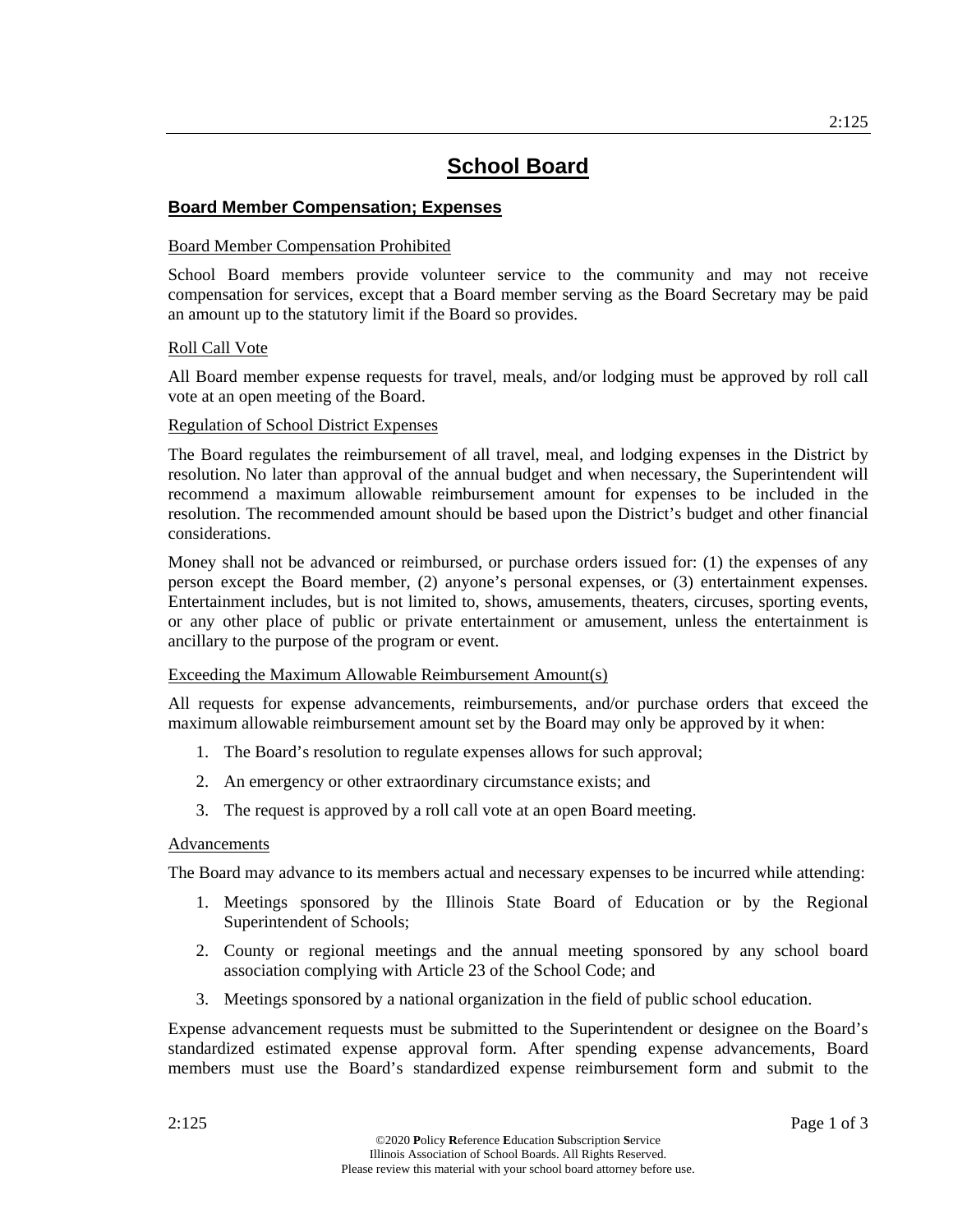Superintendent: (a) the itemized, signed advancement voucher that was issued, and (b) the amount of actual expenses by attaching receipts. A Board member must return to the District any portion of an expense advancement not used. If an expense advancement is not requested, expense reimbursements may be issued by the Board to its members for the activities listed in numbers one through three, above, along with registration fees or tuition for a course(s) that allowed compliance with the mandatory trainings described in policy 2:120, *Board Member Development* and other professional development opportunities that are encouraged by the School Code (see the **Reimbursements and Purchase Orders** subhead, below). Expense advancements and vouchers shall be presented to the Board in its regular bill process.

### Reimbursements and Purchase Orders

Expense reimbursement is not guaranteed and, when possible, Board members should seek preapproval of expenses by providing an estimation of expenses on the Board's standardized estimated expense approval form, except in situations when the expense is diminutive. When pre-approval is not sought, Board members must seek reimbursement on the Board's standardized expense reimbursement form. Expense reimbursements and purchase orders shall be presented to the Board in its regular bill process.

#### Credit and Procurement Cards

Credit and procurement cards shall not be issued to Board members.

#### Standardized Expense Form(s) Required

All requests for expense advancement, reimbursement, and/or purchase orders in the District must be submitted on the appropriate itemized, signed standardized form(s). The form(s) must show the following information:

- 1. The amount of the estimated or actual expense, with attached receipts for actual incurred expenses.
- 2. The name and office of the Board member who is requesting the expense advancement or reimbursement. Receipts from group functions must include the names, offices, and job titles of all participants.
- 3. The date(s) of the official business on which the expense advancement or reimbursement will be or was expended.
- 4. The nature of the official business conducted when the expense advancement or reimbursement will be or was expended.

#### Types of Official Business for Expense Advancements, Reimbursements, and Purchase Orders

- 1. Registration. When possible, registration fees will be paid by the District in advance.
- 2. Travel. The least expensive method of travel will be used, providing that no hardship will be caused to the Board member. Board members will be reimbursed for:
	- a. Air travel at the coach or economy class commercial airline rate. First class or business class air travel will be reimbursed only if emergency circumstances warrant. The emergency circumstances must be explained on the expense form and Board approval of the additional expense is required. Fees for the first checked bag will be reimbursed. Copies of airline tickets and baggage receipts must be attached to the expense form.
	- b. Rail or bus travel at actual cost. Rail or bus travel costs may not exceed the cost of coach airfare. Copies of tickets must be attached to the expense form to substantiate amounts.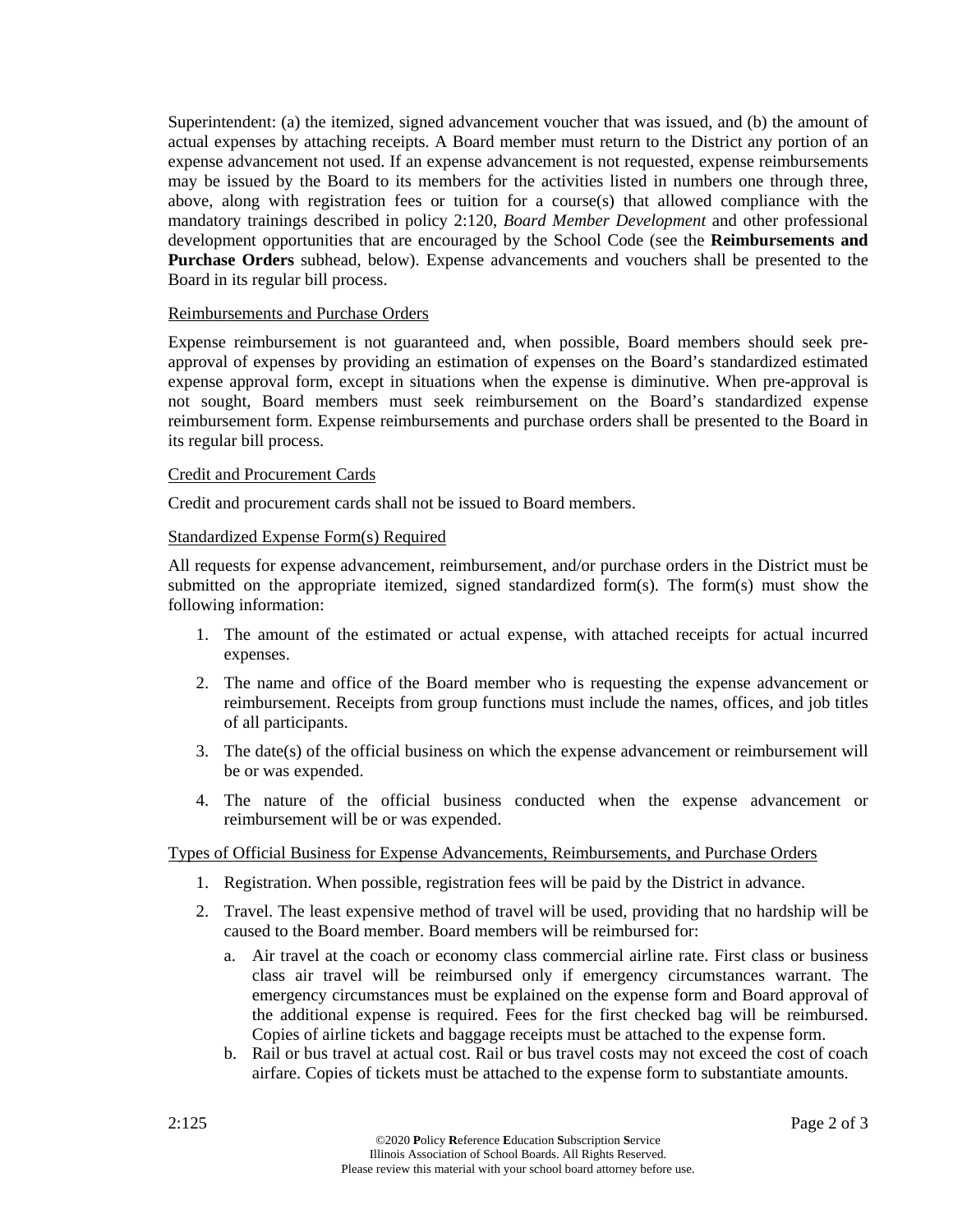- c. Use of personal automobiles at the standard mileage rate approved by the Internal Revenue Service for income tax purposes. The reimbursement may not exceed the cost of coach airfare. Mileage for use of personal automobiles in trips to and from transportation terminals will also be reimbursed. Toll charges and parking costs will be reimbursed.
- d. Automobile rental costs when the vehicle's use is warranted. The circumstances for such use must be explained on the expense form.
- e. Taxis, airport limousines, ride sharing or other local transportation costs.
- 3. Meals. Meals charged to the School District should represent mid-fare selections for the hotel/meeting facility or general area, consistent with the maximum allowable reimbursement amount set by the Board. Tips are included with meal charges. Expense forms must explain the meal charges incurred. Alcoholic beverages will not be reimbursed.
- 4. Lodging. Board members should request conference rate or mid-fare room accommodations. A single room rate will be reimbursed. Board members should pay personal expenses at checkout. If that is impossible, deductions for the charges should be made on the expense form.
- 5. Miscellaneous Expenses. Board members may seek reimbursement for other expenses incurred while attending a meeting sponsored by organizations described herein by fully describing the expenses on the expense form, attaching receipts.

## Additional Requirements for Travel Expenses Charged to Federal and State Grants

All Board member expenses for travel charged to a federal grant or State grant governed by the Grant Accountability and Transparency Act (30 ILCS 708/) must comply with Board policy 5:60, *Expenses*, and its implementing procedures*.* Travel expenses include costs for transportation, lodging, meals, and related items.

| LEGAL REF.:        | 105 ILCS 5/10-20 and 5/10-22.32.<br>30 ILCS 708/, Government Accountability and Transparency Act.<br>50 ILCS 150/, Local Government Travel Expense Control Act.                                             |
|--------------------|-------------------------------------------------------------------------------------------------------------------------------------------------------------------------------------------------------------|
| <b>CROSS REF.:</b> | 2:100 (Board Member Conflict of Interest), 2:120 (Board Member<br>Development), 2:240 (Board Policy Development), 4:50 (Payment Procedures),<br>4:55 (Use of Credit and Procurement Cards), 5:60 (Expenses) |

Adopted by Mercer County School District Board of Education – May 20, 2020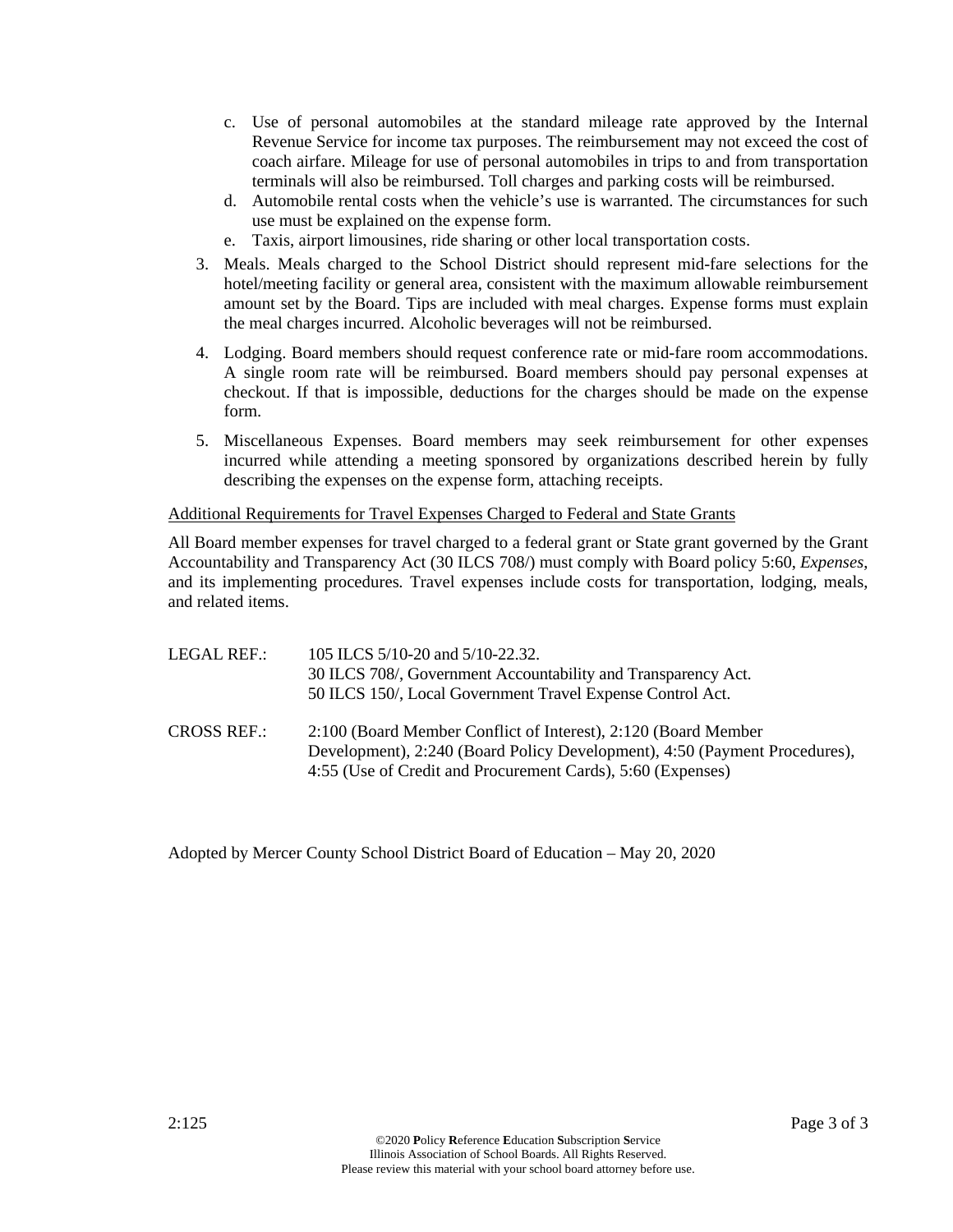## **Board-Superintendent Relationship**

The School Board directs, through policy, the Superintendent in his or her charge of the administration of the District by delegating its authority to operate the District and provide leadership to staff. The Board employs and evaluates the Superintendent and holds him or her responsible for the operation of the District in accordance with Board policies and State and federal law.

The Board-Superintendent relationship is based on mutual respect for their complementary roles. The relationship requires clear communication of expectations regarding the duties and responsibilities of both the Board and Superintendent.

The Board considers the recommendations of the Superintendent as the District's Chief Executive Officer. The Board adopts policies necessary to provide general direction for the District and to encourage achievement of District goals. The Superintendent develops plans, programs, and procedures needed to implement the policies and directs the District's operations.

LEGAL REF.: 105 ILCS 5/10-16.7 and 5/10-21.4.

CROSS REF.: 3:40 (Superintendent)

**Adopted by Mercer County School Board of Education on July 21, 2021**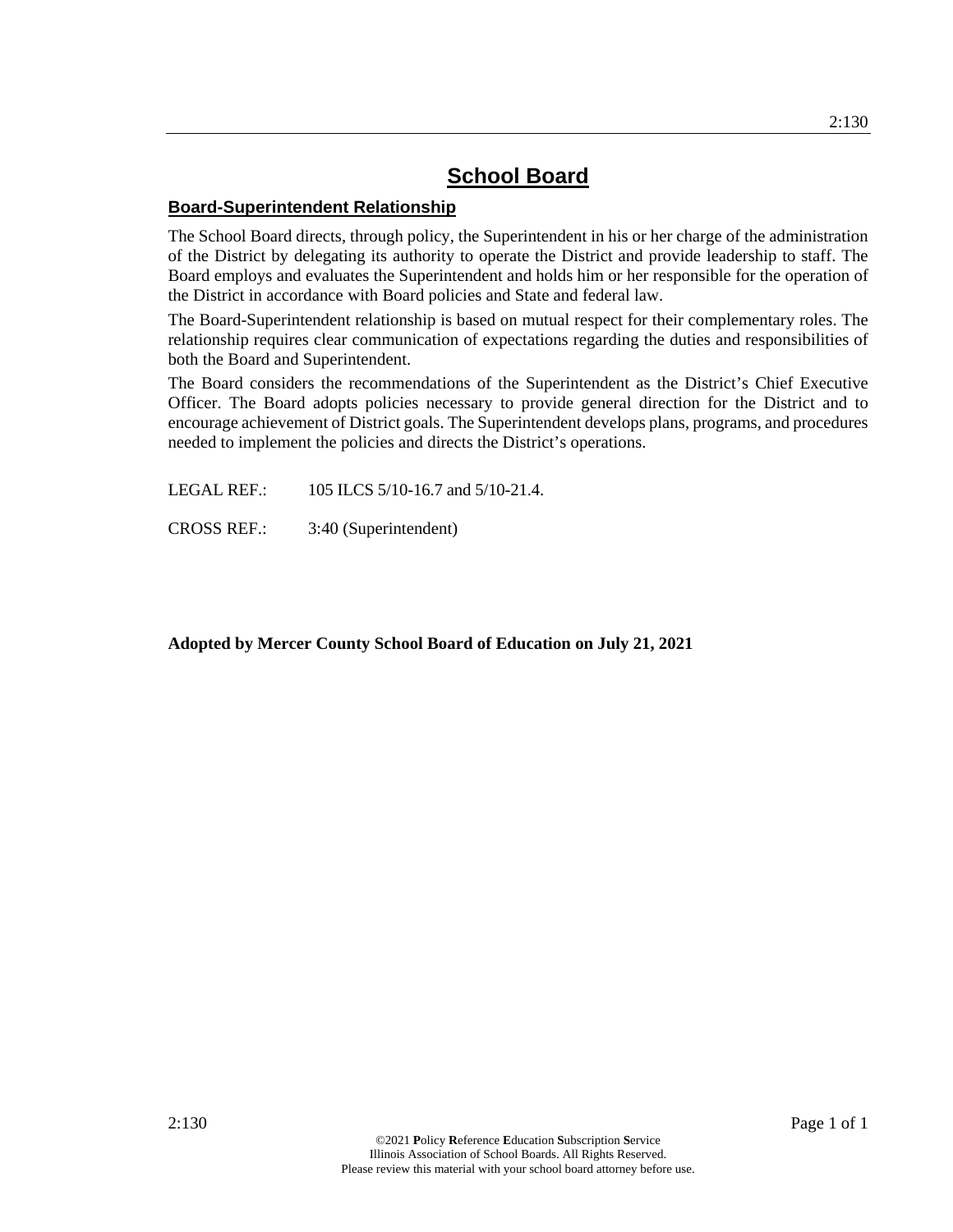## **Communications To and From the Board**

The School Board welcomes communications from staff members, parents/guardians, students, and community members. Individuals may submit questions or communications for the School Board's consideration to the Superintendent or may use the electronic link to the Board's email address(es) posted on the District's website. The Superintendent or designee shall:

- 1. Ensure that the home page for the District's website contains an active electronic link to the email address(es) for the School Board, and
- 2. During the Board's regular meetings, report for the Board's consideration all questions or communications submitted through the active electronic link along with the status of the District's response in the Board meeting packet.

If contacted individually, Board members will refer the person to the appropriate level of authority, except in unusual situations. Board members' questions or communications to staff or about programs will be channeled through the Superintendent's office. Board members will not take individual action that might compromise the Board or District. There is no expectation of privacy for any communication sent to the Board or its members, whether sent by letter, email, or other means.

## Board Member Use of Electronic Communications

For purposes of this section, *electronic communications* includes, without limitation, electronic mail, electronic chat, instant messaging, texting, and any form of social networking. Electronic communications among a majority or more of a Board-quorum shall not be used for the purpose of discussing District business. Electronic communications among Board members shall be limited to: (1) disseminating information, and (2) messages not involving deliberation, debate, or decisionmaking. The following list contains examples of permissible electronic communications:

- Agenda item suggestions
- Reminders regarding meeting times, dates, and places
- Board meeting agendas or information concerning agenda items
- Individual emails to community members, subject to the other limitations in this policy

In accordance with the Open Meetings Act and the Oath of Office taken by Board members, individual Board members will not (a) reply to an email on behalf of the entire Board, or (b) engage in the discussion of District business through electronic communications with a majority of a Boardquorum.

| LEGAL REF.: | 5 ILCS 120/, Open Meetings Act.<br>50 ILCS 205/20, Local Records Act.                                       |
|-------------|-------------------------------------------------------------------------------------------------------------|
| CROSS REF.: | 2:220 (School Board Meeting Procedure), 3:30 (Chain of Command), 8:110<br>(Public Suggestions and Concerns) |

Adopted by Mercer County School District Board of Education – August 21, 2019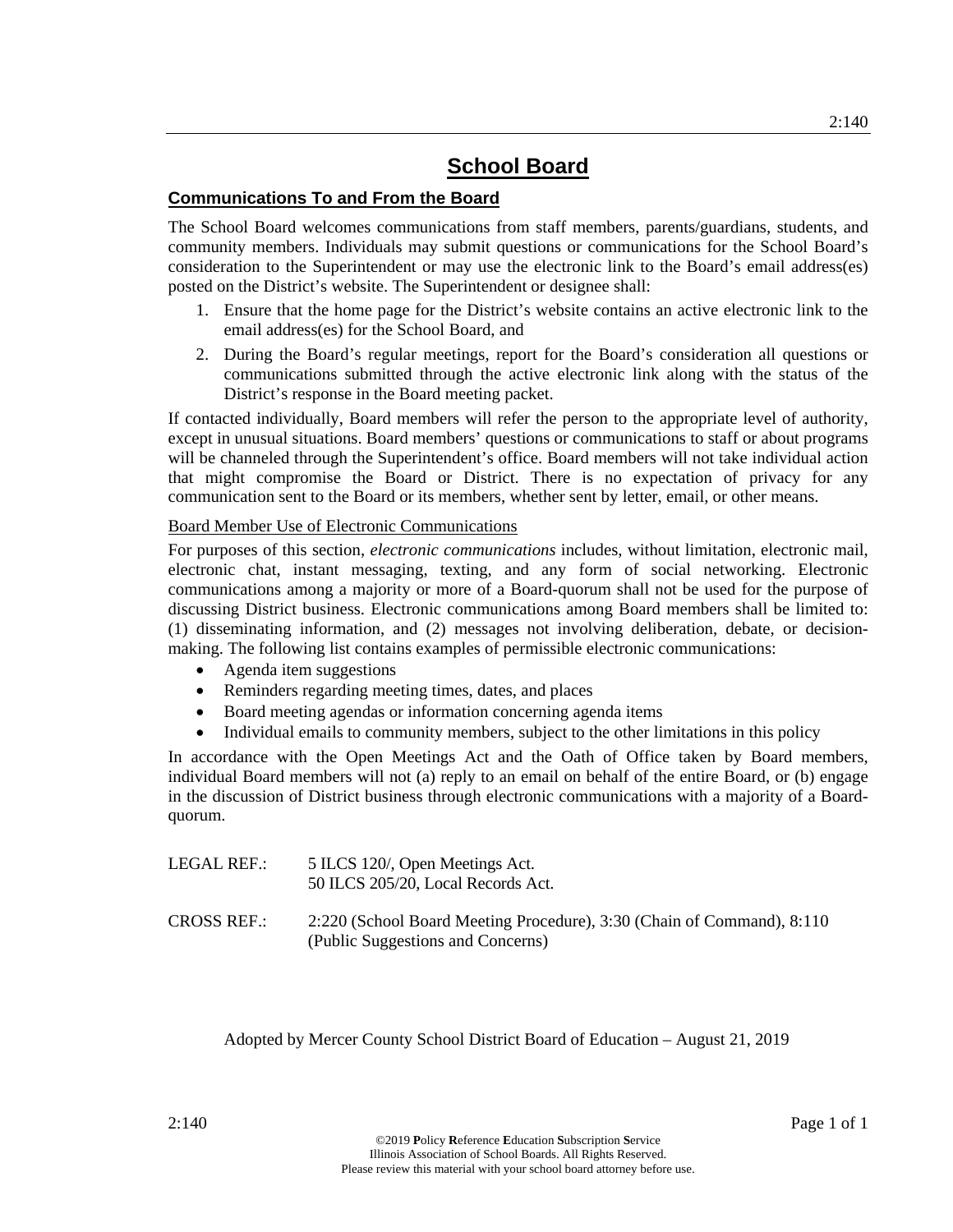## **Committees**

The School Board may establish committees to assist with the Board's governance function and, in some situations, to comply with State law requirements. These committees are known as Board committees and report directly to the Board. Committee members may include both Board members and non-Board members depending on the committee's purpose. The Board President makes all Board committee appointments unless specifically stated otherwise. Board committee meetings shall comply with the Open Meetings Act. A Board committee may not take final action on behalf of the Board – it may only make recommendations to the Board.

### Special Board Committees

A special committee may be created for specific purposes or to investigate special issues. A special committee is automatically dissolved after presenting its final report to the Board or at the Board's discretion.

## Standing Board Committees

A standing committee is created for an indefinite term although its members will fluctuate. Standing committees are:

- 1. Board Policy Committee. This committee researches policy issues, and provides information and recommendations to the Board.
- 2. Parent-Teacher Advisory Committee. This committee assists in the development of student behavior policy and procedure, and provides information and recommendations to the Board. Its members are parents/guardians and teachers, and may include persons whose expertise or experience is needed. The committee reviews such issues as administering medication in the schools, reciprocal reporting between the School District and local law enforcement agencies regarding criminal offenses committed by students, student discipline, disruptive classroom behavior, school bus safety procedures, and the dissemination of student conduct information.
- 3. Behavioral Interventions Committee. This committee develops and monitors procedures for using behavioral interventions in accordance with Board policy 7:230, *Misconduct by Students with Disabilities*, and provides information and recommendations to the Board. At the Board President's discretion, the Parent-Teacher Advisory Committee shall perform the duties assigned to the Behavioral Interventions Committee.

Nothing in this policy limits the authority of the Superintendent or designee to create and use committees that report to him or her or to other staff members.

LEGAL REF.: 5 ILCS 120/, Open Meetings Act.

105 ILCS 5/10-20.14 and 5/14-8.05.

CROSS REF.: 2:110 (Qualifications, Term, and Duties of Board Officers), 2:200 (Types of School Board Meetings), 2:240 (Board Policy Development), 7:190 (Student Behavior), 7:230 (Misconduct by Students with Disabilities)

Adopted by Mercer County School Board of Education on December 15, 2021.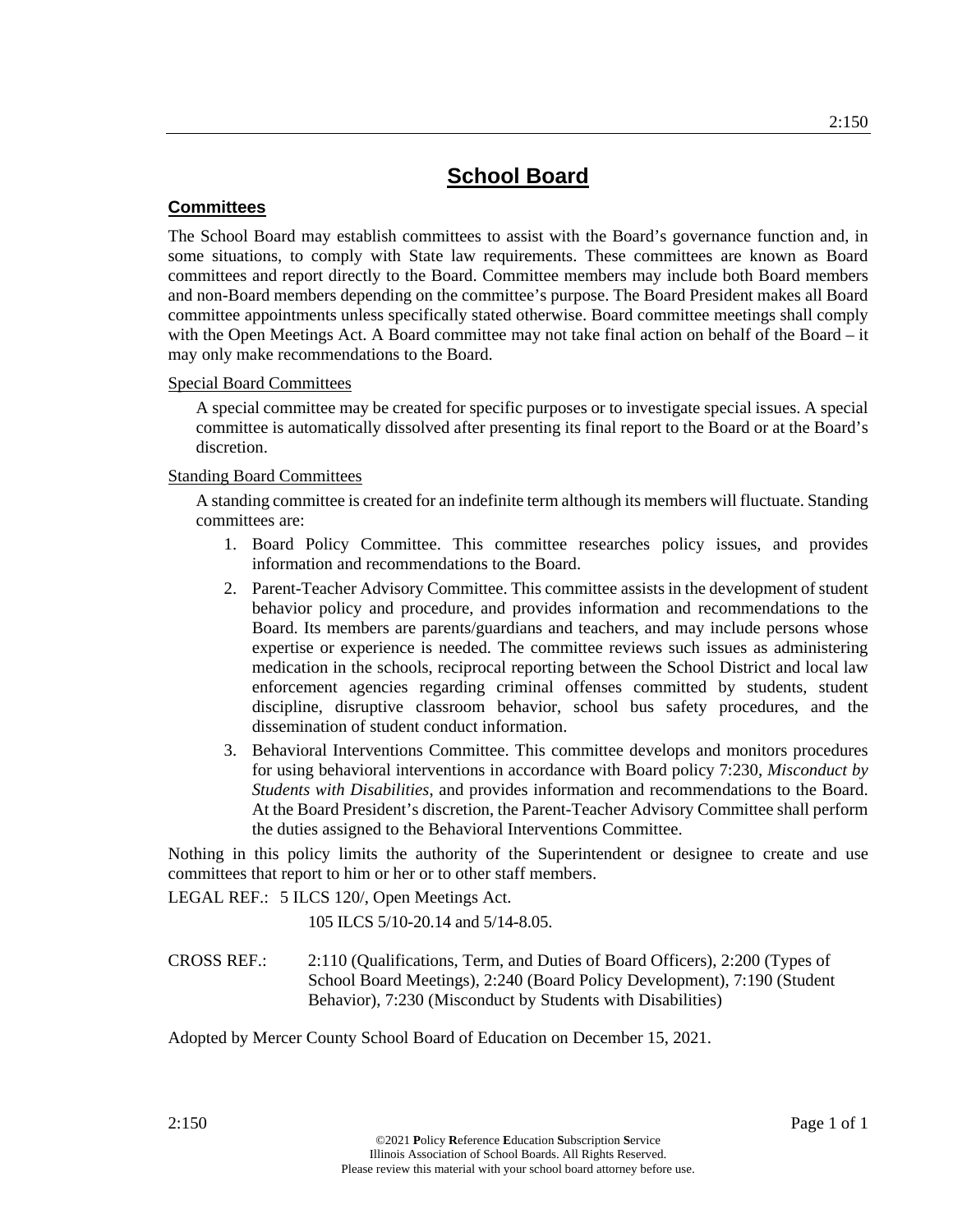## **Board Attorney**

The School Board may retain legal services with one or more attorneys or law firms to be the Board Attorney(s). The Board Attorney represents the School Board in its capacity as the governing body for the School District. The Board Attorney serves on a retainer or other fee arrangement as determined in advance. The Board Attorney will provide services as described in the agreement for legal services or as memorialized by an engagement letter. The District will only pay for legal services that are provided in accordance with the agreement for legal services, as memorialized by an engagement letter, or that are otherwise authorized by this policy or a majority of the Board.

The Superintendent, his or her designee, and Board President, are each authorized to confer with and/or seek the legal advice of the Board Attorney. The Board may also authorize a specific Board member to confer with the Board Attorney on its behalf.

The Superintendent may authorize the Board Attorney to represent the District in any legal matter until the Board has an opportunity to be informed of and/or consider the matter.

The Board retains the right to consult with or employ other attorneys and to terminate the service of any attorney.

LEGAL REF.: Rule 1.7 (Conflict of Interest: Current Clients) and Rule 1.13 (Organization as Client) of the Ill. Rules of Professional Conduct adopted by the Ill. Supreme Court.

CROSS REF.: 4:60 (Purchases and Contracts)

Adopted by Mercer County School District Board of Education – May 20, 2020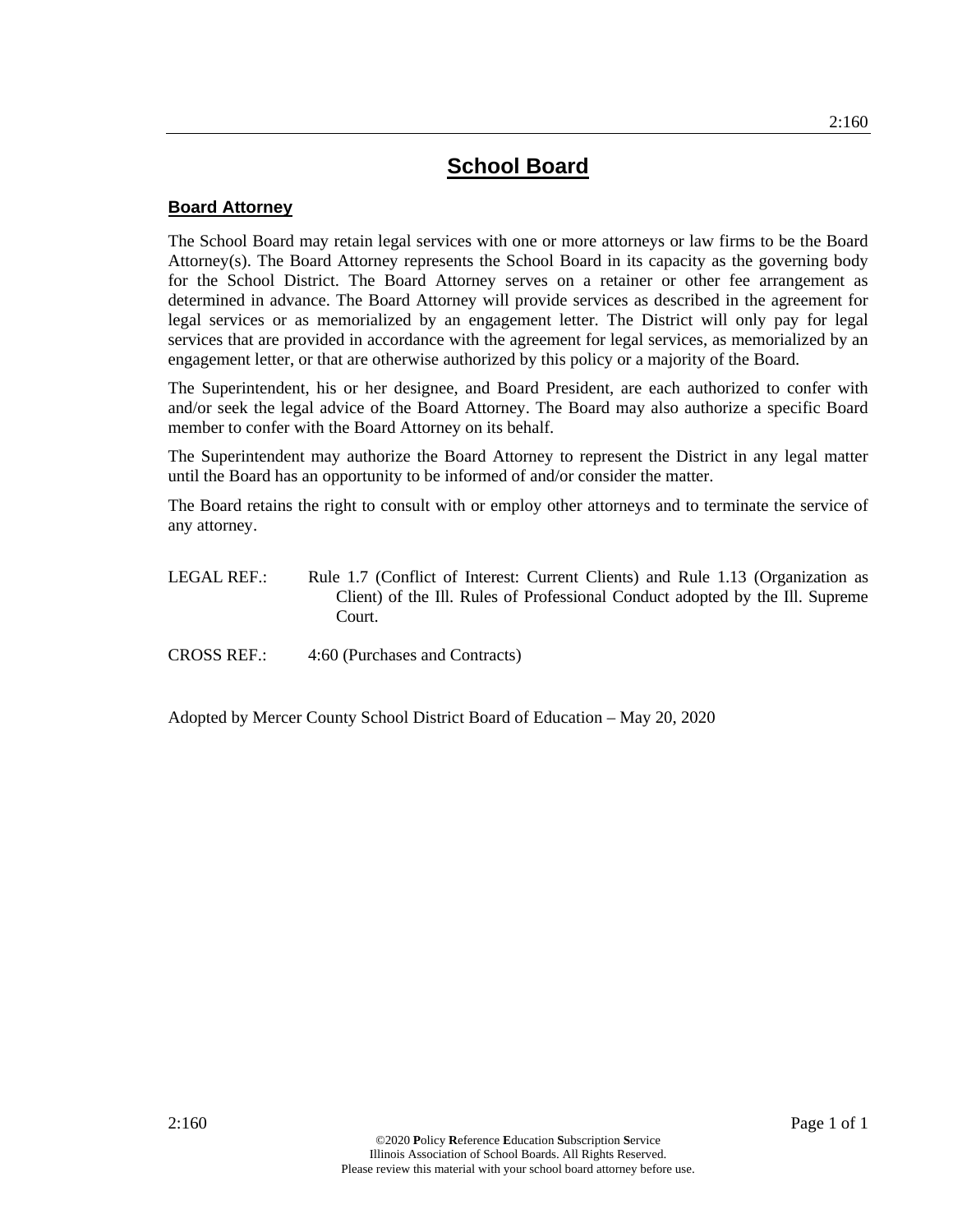Procurement of Architectural, Engineering, and Land Surveying Services

The School Board selects architects, engineers, and land surveyors to provide professional services to the District on the basis of demonstrated competence and qualifications, and in accordance with State law.

LEGAL REF.: 40 U.S.C. §541. 50 ILCS 510/, Local Government Professional Services Selection Act. 105 ILCS 5/10-20.21. Shively v. Belleville Twp. High Sch. Dist. 201, 329 Ill.App.3d 1156 (5th Dist. 2002), *appeal denied.*

**Adopted by Mercer County School District #404 Board of Education on July 18, 2018.**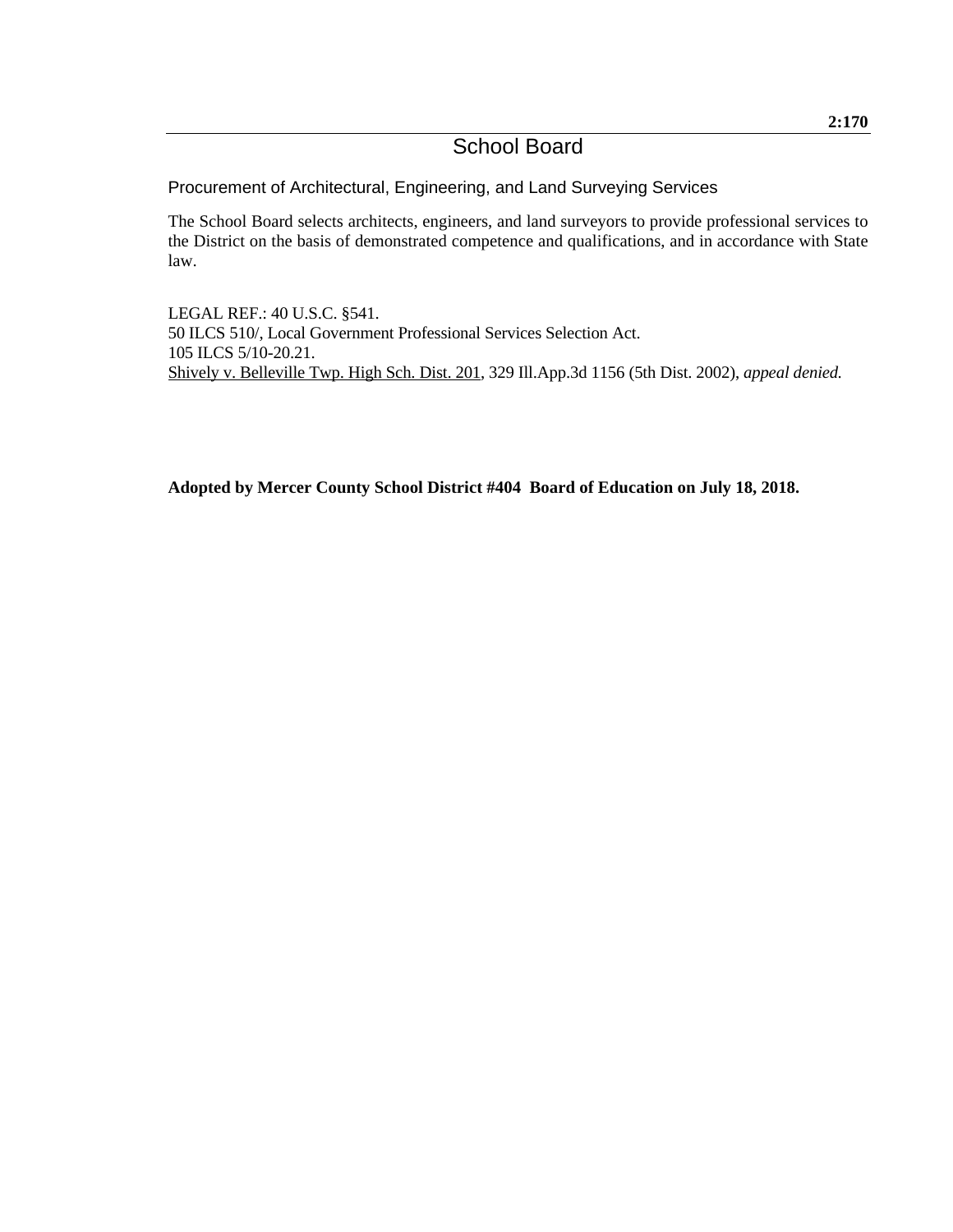## **Mailing Lists for Receiving Board Material**

The Superintendent shall maintain a mailing list of the people who have filed a written request to receive any of the items listed below. Those persons shall be mailed copies of the following, provided they have pre-paid the subscription fee, pro-rated if subscribing less than one year:

School Board Agenda Budgets Audits Official Board minutes (mailed within 10 days after approval)

The Superintendent shall annually set the subscription fee in an amount sufficient to cover reproduction and mailing costs. The subscription period shall be the same as the District's fiscal year.

LEGAL REF.: 105 ILCS 5/10-21.6. CROSS REF.: 2:220 (School Board Meeting Procedure)

Adopted by Mercer County School District Board of Education – May 26, 2010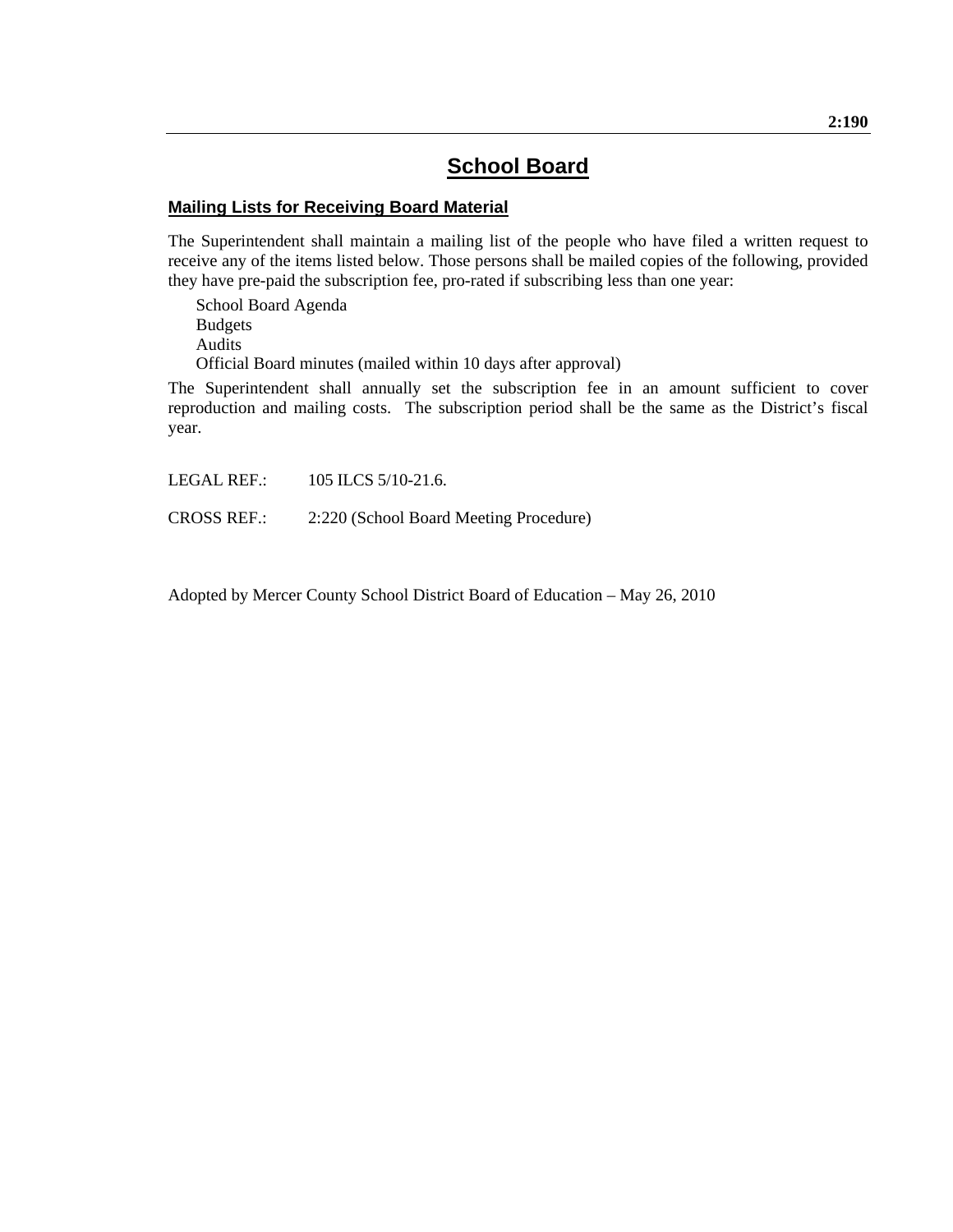## **Types of School Board Meetings**

### General

For all meetings of the School Board and its committees, the Superintendent or designee shall satisfy all notice and posting requirements contained herein as well as in the Open Meetings Act. This shall include mailing meeting notifications to news media that have officially requested them and to others as approved by the Board. Unless otherwise specified, all meetings are held in the District's main office. Board policy 2:220, *School Board Meeting Procedure*, governs meeting quorum requirements.

The Superintendent is designated on behalf of the Board and each Board committee to receive the training on compliance with the Open Meetings Act that is required by Section 1.05(a) of that Act. The Superintendent may identify other employees to receive the training. In addition, each Board member must complete a course of training on the Open Meetings Act as required by Section 1.05(b) or (c) of that Act.

### Regular Meetings

The Board announces the time and place for its regular meetings at the beginning of each fiscal year. The Superintendent shall prepare and make available the calendar of regular Board meetings. The regular meeting calendar may be changed with 10 days' notice in accordance with State law.

A meeting agenda shall be posted at the District's main office and the Board's meeting room, or other location where the meeting is to be held, at least 48 hours before the meeting.

### Closed Meetings

The Board and Board committees may meet in a closed meeting to consider the following subjects:

- 1. The appointment, employment, compensation, discipline, performance, or dismissal of specific employees, specific individuals who serve as independent contractors in a park, recreational, or educational setting, or specific volunteers of the public body or legal counsel for the public body, including hearing testimony on a complaint lodged against an employee, a specific individual who serves as an independent contractor in a park, recreational, or educational setting, or a volunteer of the public body or against legal counsel for the public body to determine its validity. However, a meeting to consider an increase in compensation to a specific employee of a public body that is subject to the Local Government Wage Increase Transparency Act may not be closed and shall be open to the public and posted and held in accordance with [the Open Meetings Act]. 5 ILCS  $120/2(c)(1)$ , amended by P.A. 101-459.
- 2. Collective negotiating matters between the public body and its employees or their representatives, or deliberations concerning salary schedules for one or more classes of employees. 5 ILCS 120/2(c)(2).
- 3. The selection of a person to fill a public office, as defined in the Open Meetings Act, including a vacancy in a public office, when the public body is given power to appoint under law or ordinance, or the discipline, performance or removal of the occupant of a public office, when the public body is given power to remove the occupant under law or ordinance. 5 ILCS  $120/2(c)(3)$ .
- 4. Evidence or testimony presented in open hearing, or in closed hearing where specifically authorized by law, to a quasi-adjudicative body, as defined in the Open Meetings Act, provided that the body prepares and makes available for public inspection a written decision setting forth its determinative reasoning. 5 ILCS 120/2(c)(4).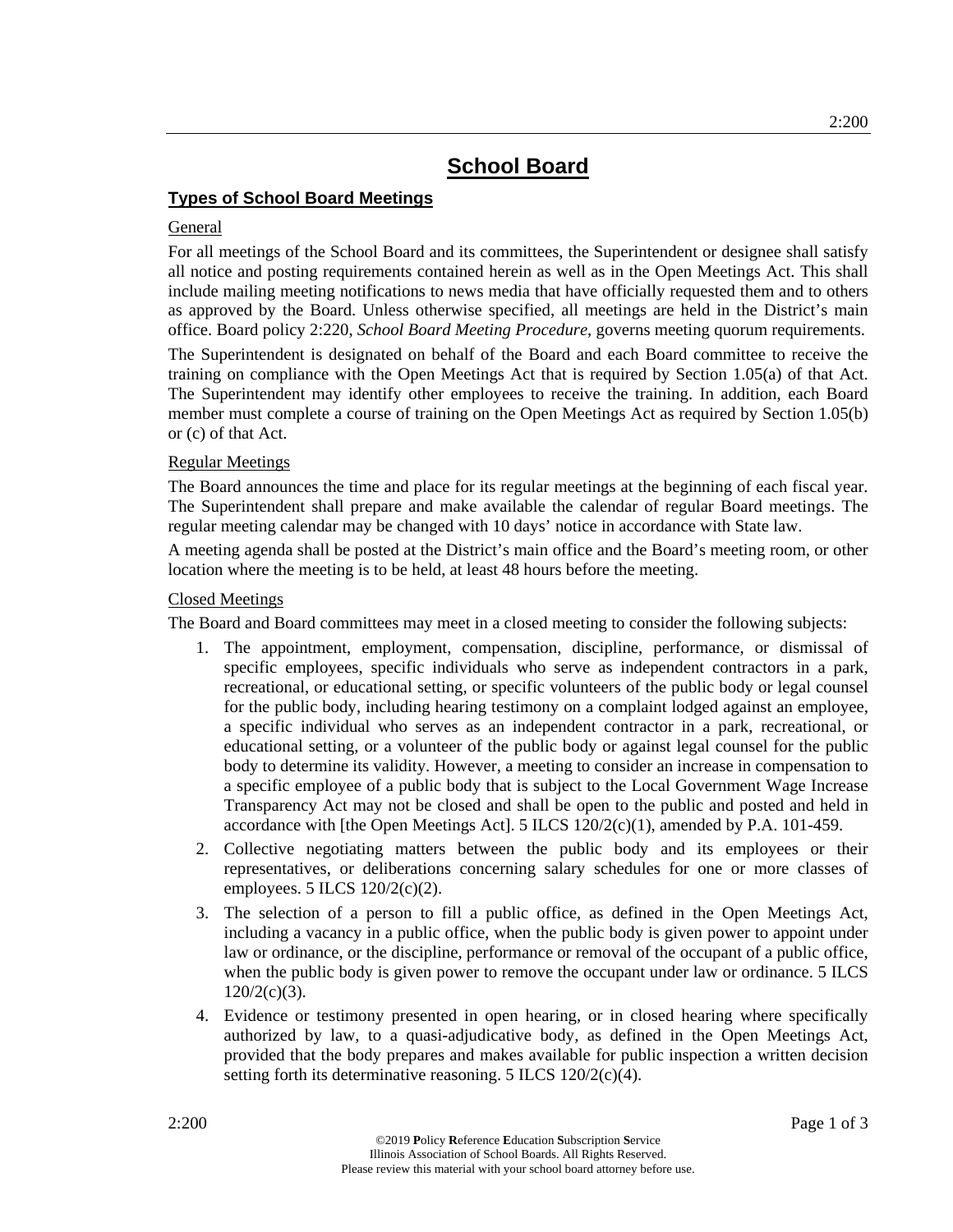- 5. The purchase or lease of real property for the use of the public body, including meetings held for the purpose of discussing whether a particular parcel should be acquired. 5 ILCS  $120/2(c)(5)$ .
- 6. The setting of a price for sale or lease of property owned by the public body. 5 ILCS  $120/2(c)(6)$ .
- 7. The sale or purchase of securities, investments, or investment contracts. 5 ILCS  $120/2(c)(7)$ .
- 8. Security procedures, school building safety and security, and the use of personnel and equipment to respond to an actual, a threatened, or a reasonably potential danger to the safety of employees, students, staff, the public, or public property. 5 ILCS  $120/2(c)(8)$ .
- 9. Student disciplinary cases. 5 ILCS 120/2(c)(9).
- 10. The placement of individual students in special education programs and other matters relating to individual students.  $5$  ILCS  $120/2(c)(10)$ .
- 11. Litigation, when an action against, affecting or on behalf of the particular public body has been filed and is pending before a court or administrative tribunal, or when the public body finds that an action is probable or imminent, in which case the basis for the finding shall be recorded and entered into the minutes of the closed meeting. 5 ILCS  $120/2(c)(11)$ .
- 12. The establishment of reserves or settlement of claims as provided in the Local Governmental and Governmental Employees Tort Immunity Act, if otherwise the disposition of a claim or potential claim might be prejudiced, or the review or discussion of claims, loss or risk management information, records, data, advice or communications from or with respect to any insurer of the public body or any intergovernmental risk management association or self insurance pool of which the public body is a member. 5 ILCS  $120/2(c)(12)$ .
- 13. Self evaluation, practices and procedures or professional ethics, when meeting with a representative of a statewide association of which the public body is a member. 5 ILCS  $120/2(c)(16)$ .
- 14. Discussion of minutes of meetings lawfully closed under the Open Meetings Act, whether for purposes of approval by the body of the minutes or semi-annual review of the minutes as mandated by Section 2.06. 5 ILCS 120/2(c)(21).
- 15. Meetings between internal or external auditors and governmental audit committees, finance committees, and their equivalents, when the discussion involves internal control weaknesses, identification of potential fraud risk areas, known or suspected frauds, and fraud interviews conducted in accordance with generally accepted auditing standards of the United States of America. 5 ILCS 120/2(c)(29).

The Board may hold a closed meeting, or close a portion of a meeting, by a majority vote of a quorum, taken at an open meeting. The vote of each Board member present, and the reason for the closed meeting, will be publicly disclosed at the time of the meeting and clearly stated in the motion and the meeting minutes.

A single motion calling for a series of closed meetings may be adopted when such meetings will involve the same particular matters and are scheduled to be held within three months of the vote.

No final Board action will be taken at a closed meeting.

## Reconvened or Rescheduled Meetings

A meeting may be rescheduled or reconvened. Public notice of a rescheduled or reconvened meeting shall be given in the same manner as that for a special meeting, except that no public notice is required when the original meeting is open to the public and: (1) is to be reconvened within 24 hours, or (2) an announcement of the time and place of the reconvened meeting was made at the original meeting and there is no change in the agenda.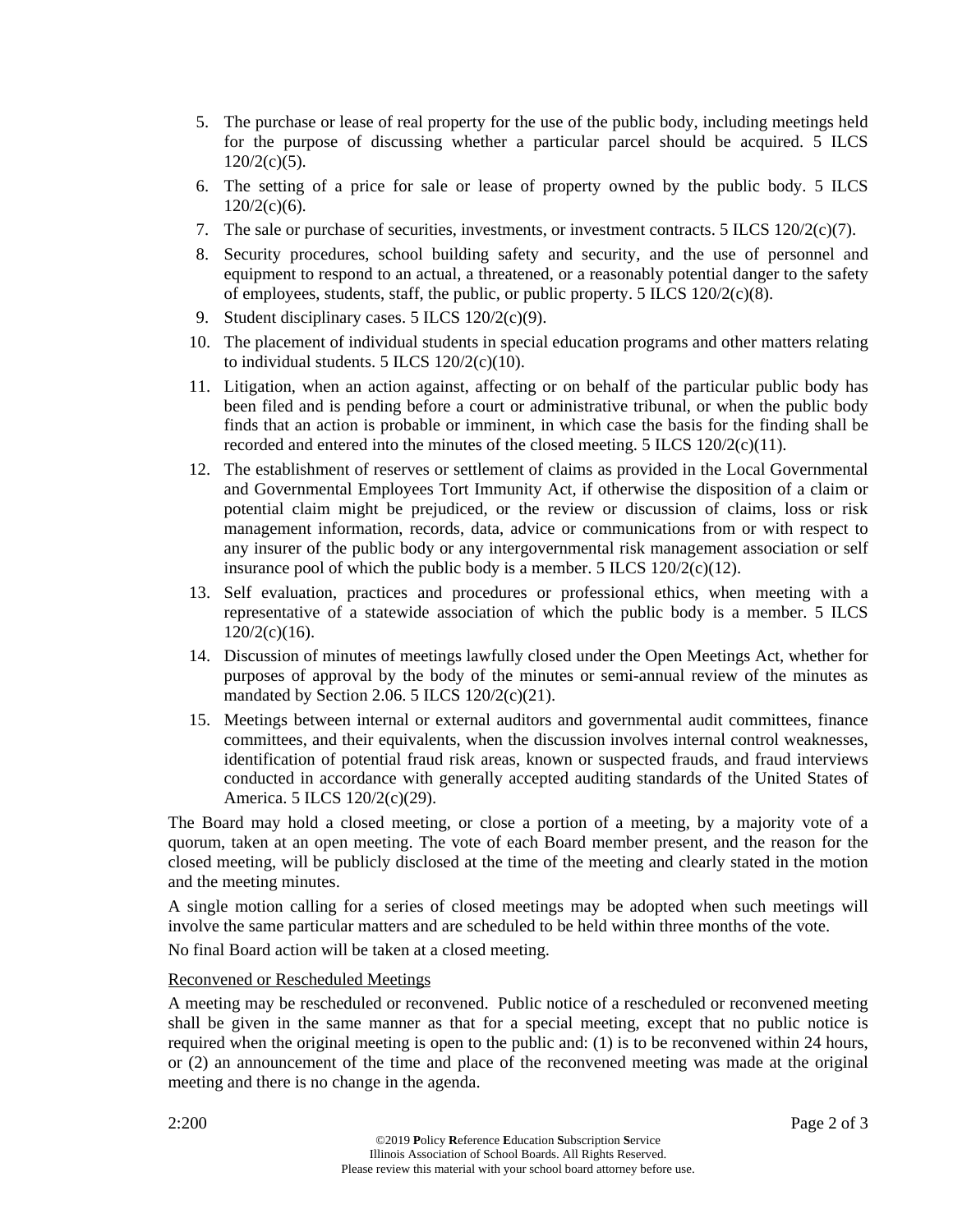### Special Meetings

Special meetings may be called by the President or by any three members of the Board by giving notice thereof, in writing, stating the time, place, and purpose of the meeting to remaining Board members by mail at least 48 hours before the meeting, or by personal service at least 24 hours before the meeting.

Public notice of a special meeting is given by posting a notice at the District's main office at least 48 hours before the meeting and by notifying the news media that have filed a written request for notice. A meeting agenda shall accompany the notice.

All matters discussed by the Board at any special meeting must be related to a subject on the meeting agenda.

#### Emergency Meetings

Public notice of emergency meetings shall be given as soon as practical, but in any event, before the meeting to news media that have filed a written request for notice.

#### Posting on the District Website

In addition to the other notices specified in this policy, the Superintendent or designee shall post the following on the District website: (1) the annual schedule of regular meetings, which shall remain posted until the Board approves a new schedule of regular meetings; (2) a public notice of all Board meetings; and (3) the agenda for each meeting which shall remain posted until the meeting is concluded.

- LEGAL REF.: 5 ILCS 120/, Open Meetings Act. 5 ILCS 140/, Freedom of Information Act. 105 ILCS 5/10-6 and 5/10-16.
- CROSS REF.: 2:110 (Qualifications Term, and Duties of Board Officers), 2:120 (Board Member Development), 2:210 (Organizational School Board Meetings), 2:220 (School Board Meeting Procedure), 2:230 (Public Participation at School Board Meetings and Petitions to the Board), 6:235 (Access to Electronic Networks)

Adopted by Mercer County School District Board of Education – December 18, 2019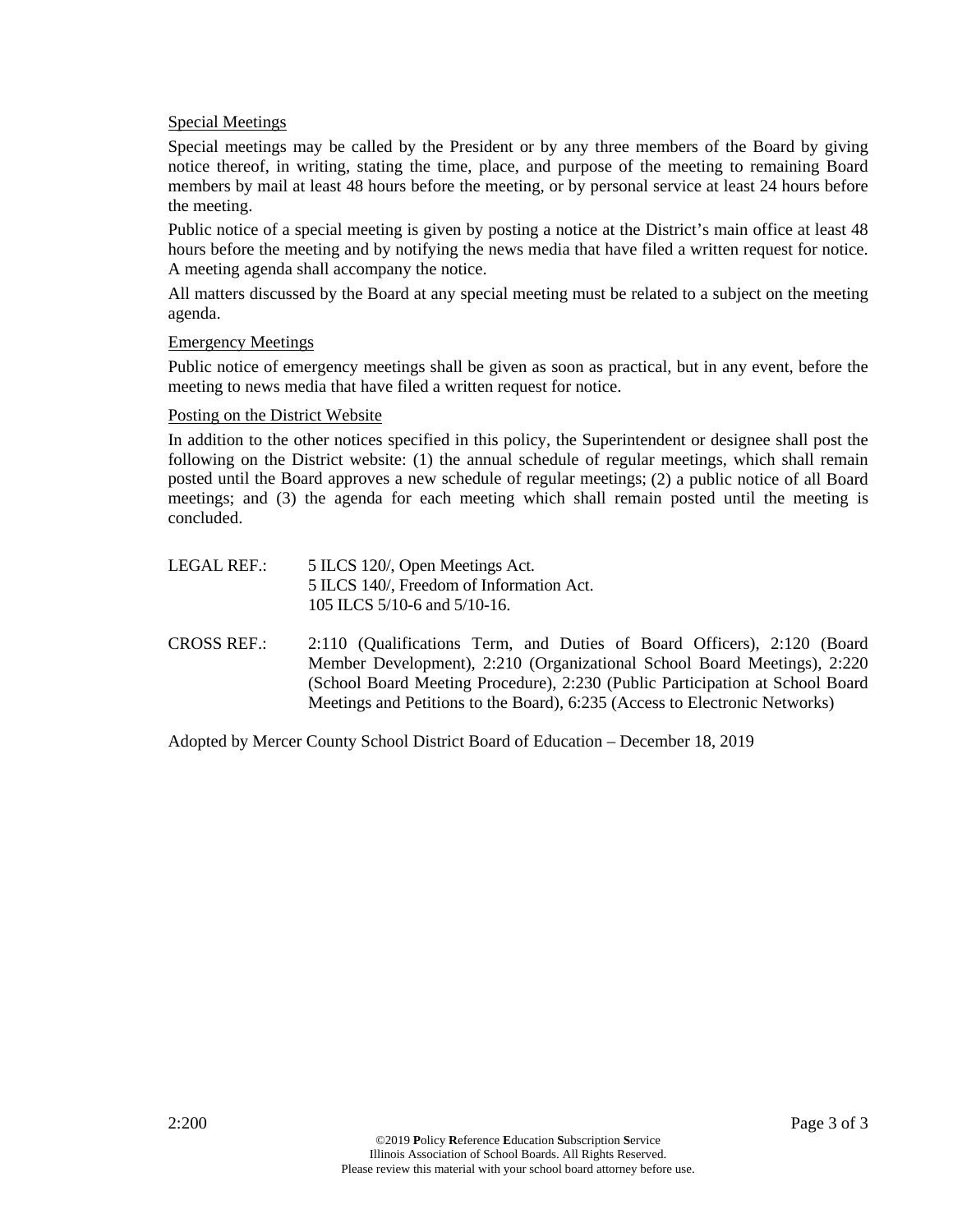## **Organizational School Board Meeting**

During a March meeting in odd-numbered years, the School Board establishes a date for its organizational meeting to be held sometime after the election authority canvasses the vote, but within 28 days after the consolidated election. The consolidated election is held on the first Tuesday in April of odd-numbered years. At the organizational meeting the following shall occur:

- 1. Each successful candidate, before taking his or her seat on the Board, shall take the oath of office as provided in Board policy 2:80, *Board Member Oath and Conduct.*
- 2. The new Board members shall be seated.
- 3. The Board shall elect its officers, who assume office immediately upon their election.
- 4. The Board shall fix a time and date for its regular meetings.

| LEGAL REF.:        | 10 ILCS $5/2A-1$ et seq.<br>105 ILCS 5/10-5, 5/10-16, and 5/10-16.5.                                                                                                                                                                                                    |
|--------------------|-------------------------------------------------------------------------------------------------------------------------------------------------------------------------------------------------------------------------------------------------------------------------|
| <b>CROSS REF.:</b> | 2:30 (School District Elections), 2:110 (Qualifications, Term, and Duties of<br>Board Officers), 2:200 (Types of School Board Meetings), 2:220 (School Board<br>Meeting Procedure), 2:230 (Public Participation at School Board Meetings and<br>Petitions to the Board) |

Adopted by Mercer County School Board of Education on October 18, 2017.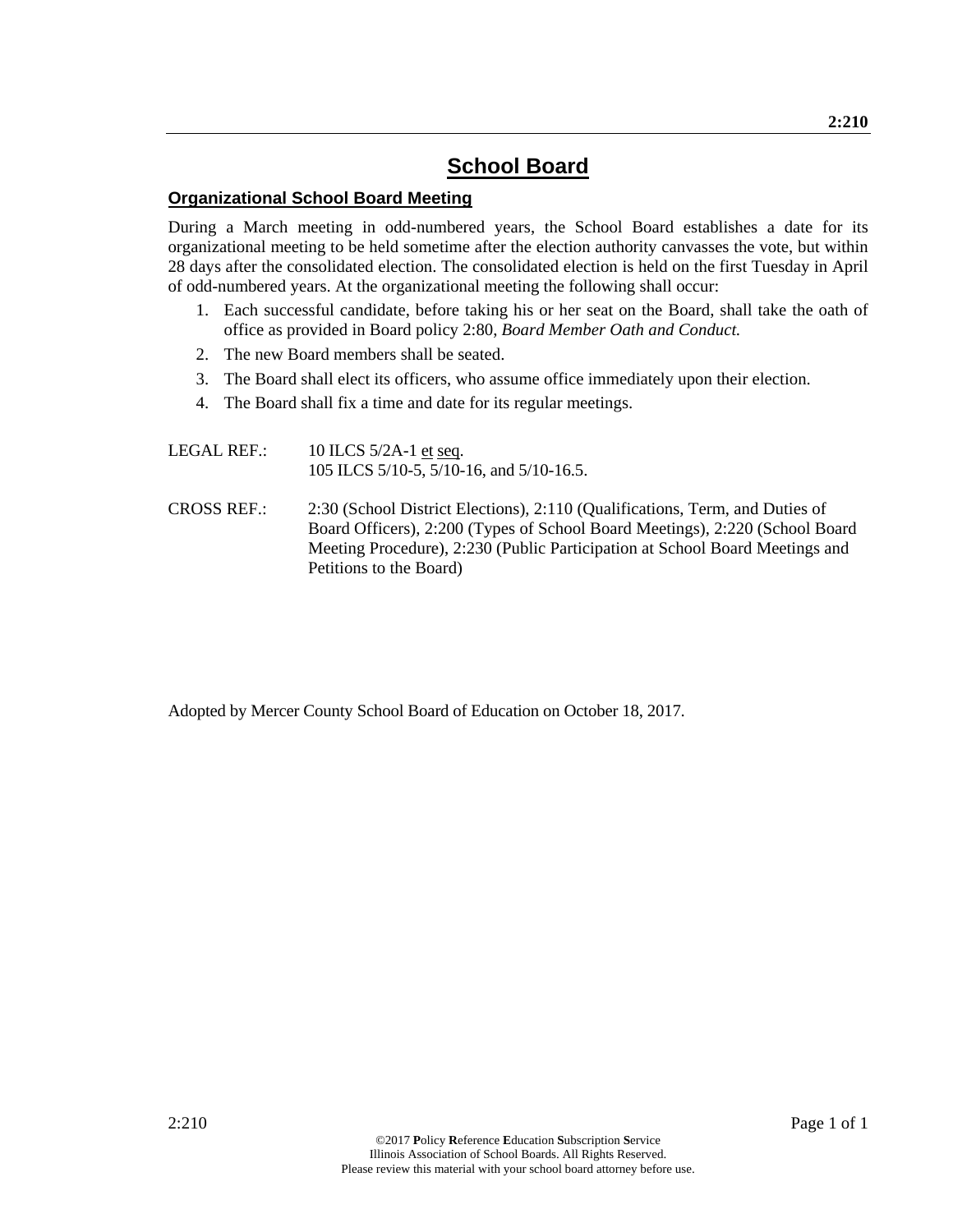## **School Board Meeting Procedure**

### Agenda

The School Board President is responsible for focusing the Board meeting agendas on appropriate content. The Superintendent shall prepare agendas in consultation with the Board President. The President shall designate a portion of the agenda as a consent agenda for those items that usually do not require extensive discussion before Board action. Upon the request of any Board member, an item will be withdrawn from the consent agenda and placed on the regular agenda for independent consideration.

Each Board meeting agenda shall contain the general subject matter of any item that will be the subject of final action at the meeting. Items submitted by Board members to the Superintendent or the President shall be placed on the agenda for an upcoming meeting. District residents may suggest inclusions for the agenda. The Board will take final action only on items contained in the posted agenda; items not on the agenda may still be discussed.

The Superintendent shall provide a copy of the agenda, with adequate data and background information, to each Board member at least 48 hours before each meeting, except a meeting held in the event of an emergency. The meeting agenda shall be posted in accordance with Board policy 2:200, *Types of School Board Meetings*.

The Board President shall determine the order of business at regular Board meetings. Upon consent of a majority of members present, the order of business at any meeting may be changed.

## Voting Method

Unless otherwise provided by law, when a vote is taken upon any measure before the Board, with a quorum being present, a majority of the votes cast shall determine its outcome. A vote of *abstain* or *present*, or a vote other than *yea* or *nay*, or a failure to vote, is counted for the purposes of determining whether a quorum is present. A vote of *abstain* or *present*, or a vote other than *yea* or *nay*, or a failure to vote, however, is not counted in determining whether a measure has been passed by the Board, unless otherwise stated in law. The sequence for casting votes is rotated.

On all questions involving the expenditure of money and on all questions involving the closing of a meeting to the public, a roll call vote shall be taken and entered in the Board's minutes. An individual Board member may request that a roll call vote be taken on any other matter; the President or other presiding officer may approve or deny the request but a denial is subject to being overturned by a majority vote of the members present.

## Minutes

The Board Secretary shall keep written minutes of all Board meetings (whether open or closed), which shall be signed by the President and the Secretary. The minutes include:

- 1. The meeting's date, time, and place;
- 2. Board members recorded as either present or absent;
- 3. A summary of the discussion on all matters proposed, deliberated, or decided, and a record of any votes taken;
- 4. On all matters requiring a roll call vote, a record of who voted *yea* and *nay*;
- 5. If the meeting is adjourned to another date, the time and place of the adjourned meeting;
- 6. The vote of each member present when a vote is taken to hold a closed meeting or portion of a meeting, and the reason for the closed meeting with a citation to the specific exception contained in the Open Meetings Act (OMA) authorizing the closed meeting;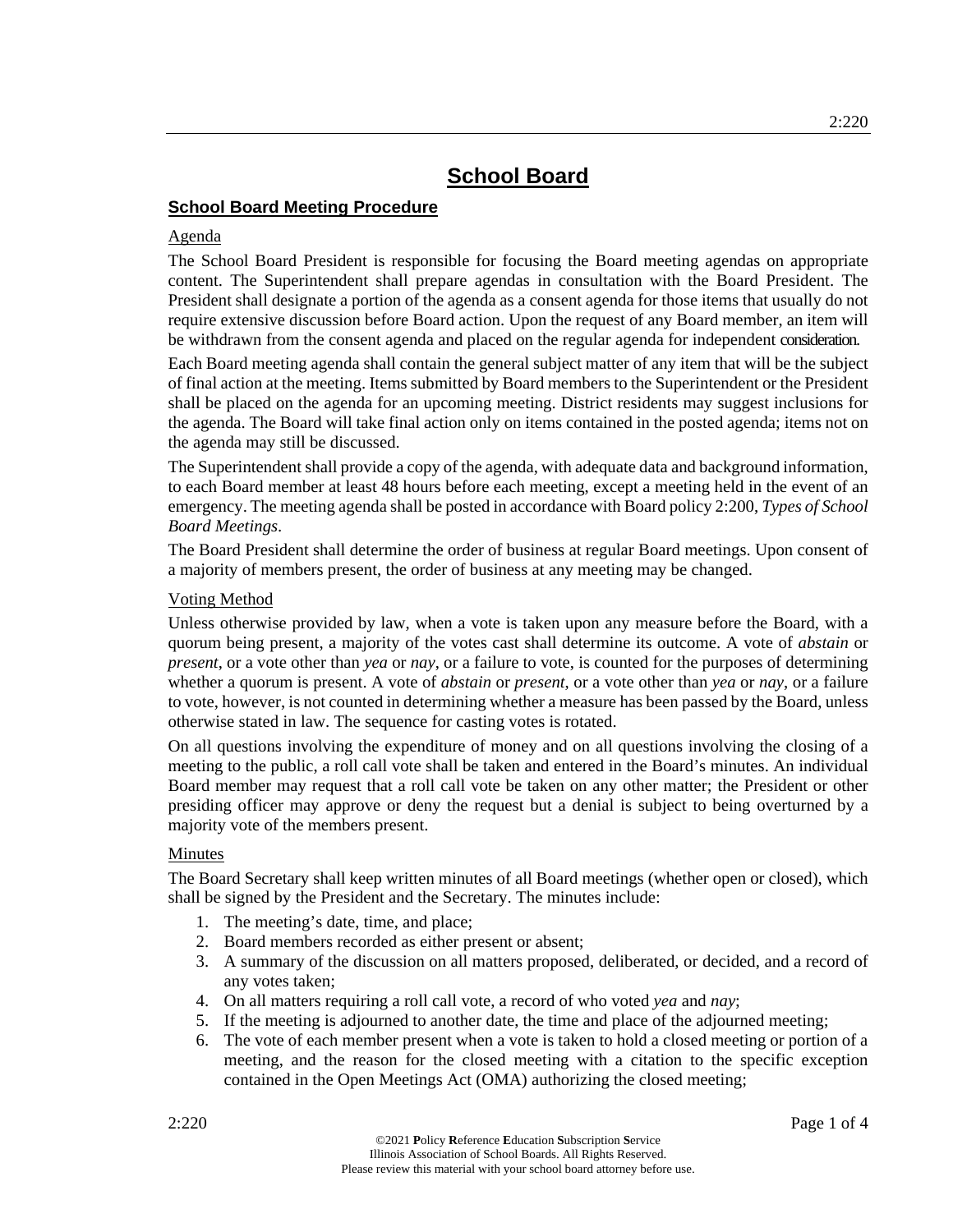- 7. A record of all motions, including individuals making and seconding motions;
- 8. Upon request by a Board member, a record of how he or she voted on a particular motion; and
- 9. The type of meeting, including any notices and, if a reconvened meeting, the original meeting's date.

The minutes shall be submitted to the Board for approval or modification at its next regularly scheduled open meeting. Minutes for open meetings must be approved within 30 days after the meeting or at the second subsequent regular meeting, whichever is later.

Every six months, or as soon after as is practicable, in an open meeting, the Board: (1) reviews minutes from all closed meetings that are currently unavailable for public release, and (2) determines which, if any, no longer require confidential treatment and are available for public inspection. This is also referred to as a *semi-annual review*. The Board may meet in a prior closed session to review the minutes from closed meetings that are currently unavailable for public release, but it reports its determination in open session.

The Board's meeting minutes must be submitted to the Board Treasurer at such times as the Treasurer may require.

The official minutes are in the custody of the Board Secretary. Open meeting minutes are available for inspection during regular office hours within 10 days after the Board's approval; they may be inspected in the District's main office, in the presence of the Secretary, the Superintendent or designee, or any Board member.

Minutes from closed meetings are likewise available, but only if the Board has released them for public inspection, except that Board members may access closed session minutes not yet released for public inspection (1) in the District's administrative offices or their official storage location, and (2) in the presence of the Recording Secretary, the Superintendent or designated administrator, or any elected Board member. The minutes, whether reviewed by members of the public or the Board, shall not be removed from the District's administrative offices or their official storage location except by vote of the Board or by court order.

The Board's open meeting minutes shall be posted on the District website within ten days after the Board approves them; the minutes will remain posted for at least 60 days.

## Verbatim Record of Closed Meetings

The Superintendent, or the Board Secretary when the Superintendent is absent, shall audio record all closed meetings. If neither is present, the Board President or presiding officer shall assume this responsibility. After the closed meeting, the person making the audio recording shall label the recording with the date and store it in a secure location. The Superintendent shall ensure that: (1) an audio recording device and all necessary accompanying items are available to the Board for every closed meeting, and (2) a secure location for storing closed meeting audio recordings is maintained close to the Board's regular meeting location.

After 18 months have passed since being made, the audio recording of a closed meeting is destroyed provided the Board approved: (1) its destruction, and (2) minutes of the particular closed meeting.

Individual Board members may access verbatim recordings in the presence of the Recording Secretary, the Superintendent or designated administrator, or any elected Board member. Access to the verbatim recordings is available at the District's administrative offices or the verbatim recording's official storage location. Requests shall be made to the Superintendent or Board President. While a Board member is listening to a verbatim recording, it shall not be re-recorded or removed from the District's main office or official storage location, except by vote of the Board or by court order.

Before making such requests, Board members should consider whether such requests are germane to their responsibilities, service to District, and/or Oath of Office in policy 2:80, *Board Member Oath and Conduct*. In the interest of encouraging free and open expression by Board members during closed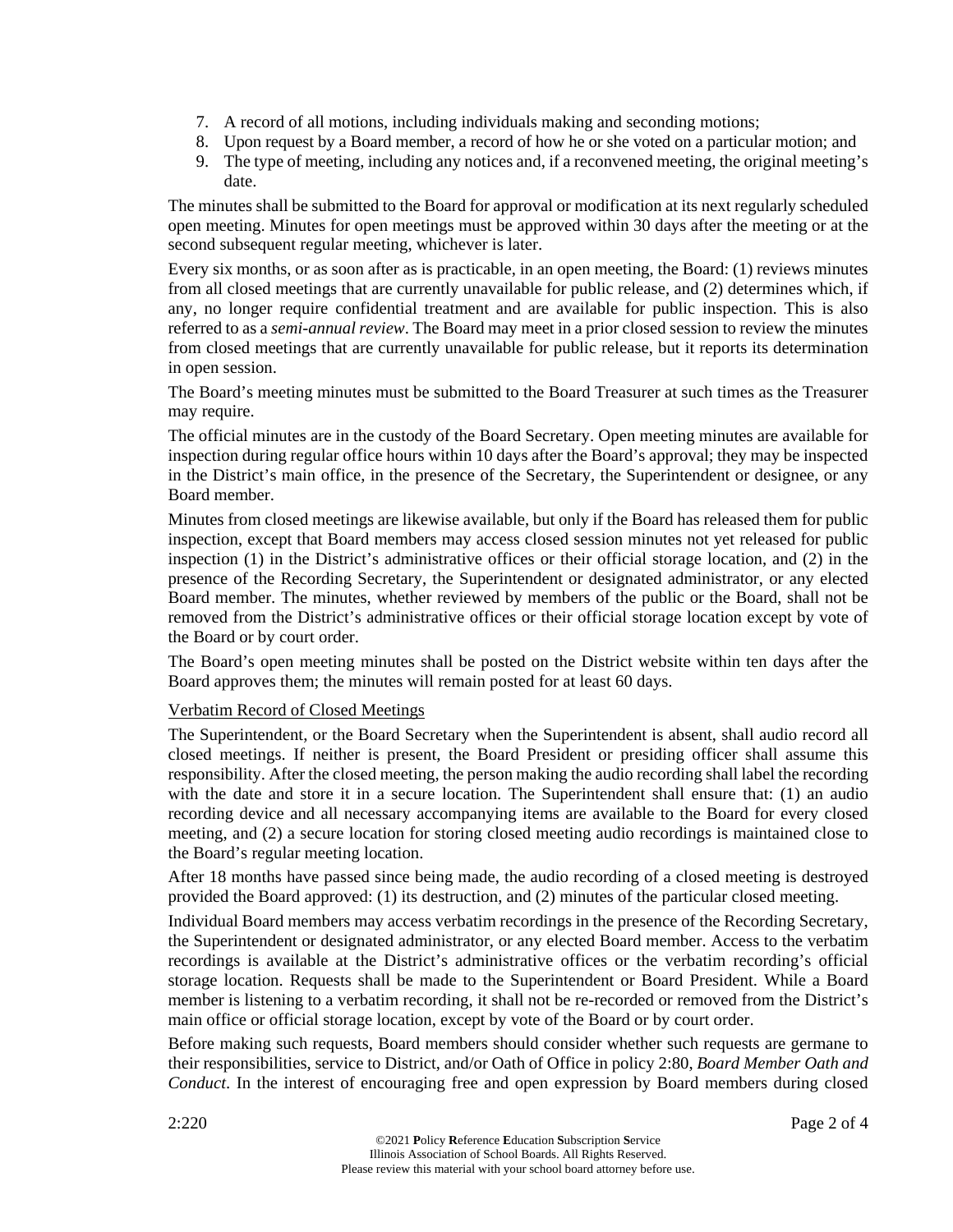meetings, the recordings of closed meetings should not be used by Board members to confirm or dispute the accuracy of recollections.

### Quorum and Participation by Audio or Video Means

A quorum of the Board must be physically present at all Board meetings. A majority of the full membership of the Board constitutes a quorum.

Provided a quorum is physically present, a Board member may attend a meeting by video or audio conference if he or she is prevented from physically attending because of: (1) personal illness or disability, (2) employment or District business, or (3) a family or other emergency. If a member wishes to attend a meeting by video or audio means, he or she must notify the recording secretary or Superintendent at least 24 hours before the meeting unless advance notice is impractical. The recording secretary or Superintendent will inform the Board President and make appropriate arrangements. A Board member who attends a meeting by audio or video means, as provided in this policy, may participate in all aspects of the Board meeting including voting on any item.

### No Physical Presence of Quorum and Participation by Audio or Video; Disaster Declaration

The ability of the Board to meet in person with a quorum physically present at its meeting location may be affected by the Governor or the Director of the Ill. Dept. of Public Health issuing a disaster declaration related to a public health emergency. The Board President or, if the office is vacant or the President is absent or unable to perform the office's duties, the Vice President determines that an inperson meeting or a meeting conducted under the **Quorum and Participation by Audio or Video Means** subhead above, is not practical or prudent because of the disaster declaration; if neither the President nor Vice President are present or able to perform this determination, the Superintendent shall serve as the duly authorized designee for purposes of making this determination.

The individual who makes this determination for the Board shall put it in writing, include it on the Board's published notice and agenda for the audio or video meeting and in the meeting minutes, and ensure that the Board meets every OMA requirement for the Board to meet by video or audio conference without the physical presence of a quorum.

#### Rules of Order

Unless State law or Board-adopted rules apply, the Board President, as the presiding officer, will use the most recent edition of Robert's Rules of Order Newly Revised, as a guide when a question arises concerning procedure.

#### Broadcasting and Recording Board Meetings

Any person may record or broadcast an open Board meeting. Special requests to facilitate recording or broadcasting an open Board meeting, such as seating, writing surfaces, lighting, and access to electrical power, should be directed to the Superintendent at least 24 hours before the meeting.

Recording meetings shall not distract or disturb Board members, other meeting participants, or members of the public. The Board President may designate a location for recording equipment, may restrict the movements of individuals who are using recording equipment, or may take such other steps as are deemed necessary to preserve decorum and facilitate the meeting.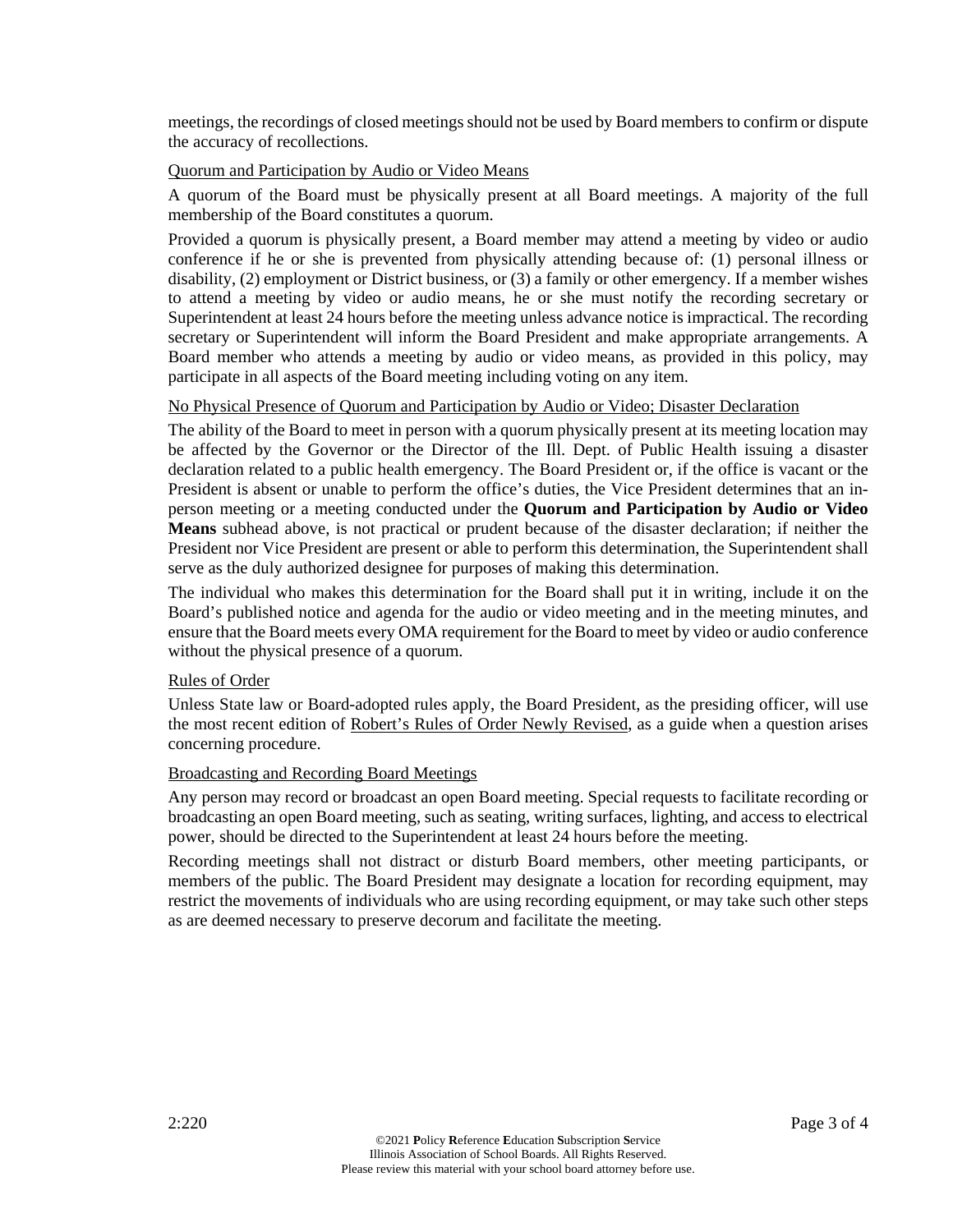| LEGAL REF.: | 5 ILCS 120/2a, 120/2.02, 120/2.05, 120/2.06, and 120/7. |
|-------------|---------------------------------------------------------|
|             | 105 ILCS 5/10-6, 5/10-7, 5/10-12, and 5/10-16.          |

CROSS REF.: 2:80 (Board Member Oath and Conduct), 2:150 (Committees), 2:200 (Types of School Board Meetings), 2:210 (Organizational School Board Meeting), 2:230 (Public Participation at School Board Meetings and Petitions to the Board)

Adopted by Mercer County School Board of Education on December 15, 2021.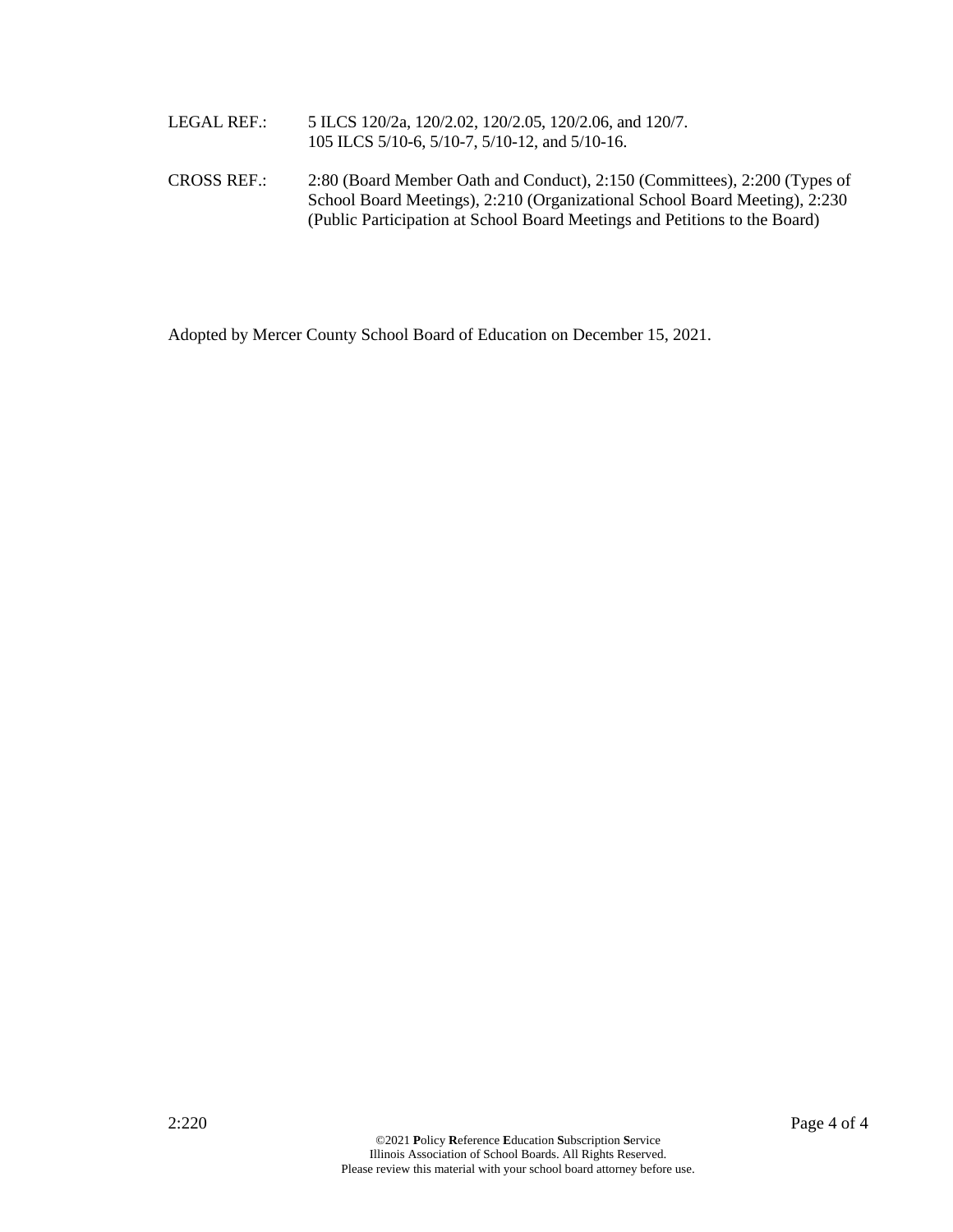## **Public Participation at School Board Meetings and Petitions to the Board**

For an overall minimum of 30 minutes during each regular and special open meeting, any person may comment to or ask questions of the School Board (*public participation*), subject to the reasonable constraints established and recorded in this policy's guidelines below. During public participation, there will be a 20-minute minimum total length of time for any one subject. When public participation takes less time than these minimums, it shall end.

To preserve sufficient time for the Board to conduct its business, any person appearing before the Board is expected to follow these guidelines:

- 1. Address the Board only at the appropriate time as indicated on the agenda and when recognized by the Board President.
- 2. Identify oneself and be brief. Ordinarily, the time for any one person to address the Board during public participation shall be limited to five minutes. In unusual circumstances, and when an individual has made a request to speak for a longer period of time, the person may be allowed to speak for more than five minutes.
- 3. Observe, when necessary and appropriate, the:
	- a. Shortening of the time for each person to address the Board during public participation to conserve time and give the maximum number of people an opportunity to speak;
	- b. Expansion of the overall minimum of 30 minutes for public participation and/or the 20 minute minimum total length of time for any one subject; and/or
	- c. Determination of procedural matters regarding public participation not otherwise covered in Board policy.
- 4. Conduct oneself with respect and civility toward others and otherwise abide by Board policy 8:30, *Visitors to and Conduct on School Property*.

Petitions or written correspondence to the Board shall be presented to the Board in the next regular Board packet.

| LEGAL REF.: | 5 ILCS 120/2.06, Open Meetings Act. |
|-------------|-------------------------------------|
|             | 105 ILCS 5/10-6 and 5/10-16.        |

CROSS REF.: 2:220 (School Board Meeting Procedure), 8:10 (Connection with the Community), 8:30 (Visitors to and Conduct on School Property)

Adopted by Mercer County School District Board of Education – August 21, 2019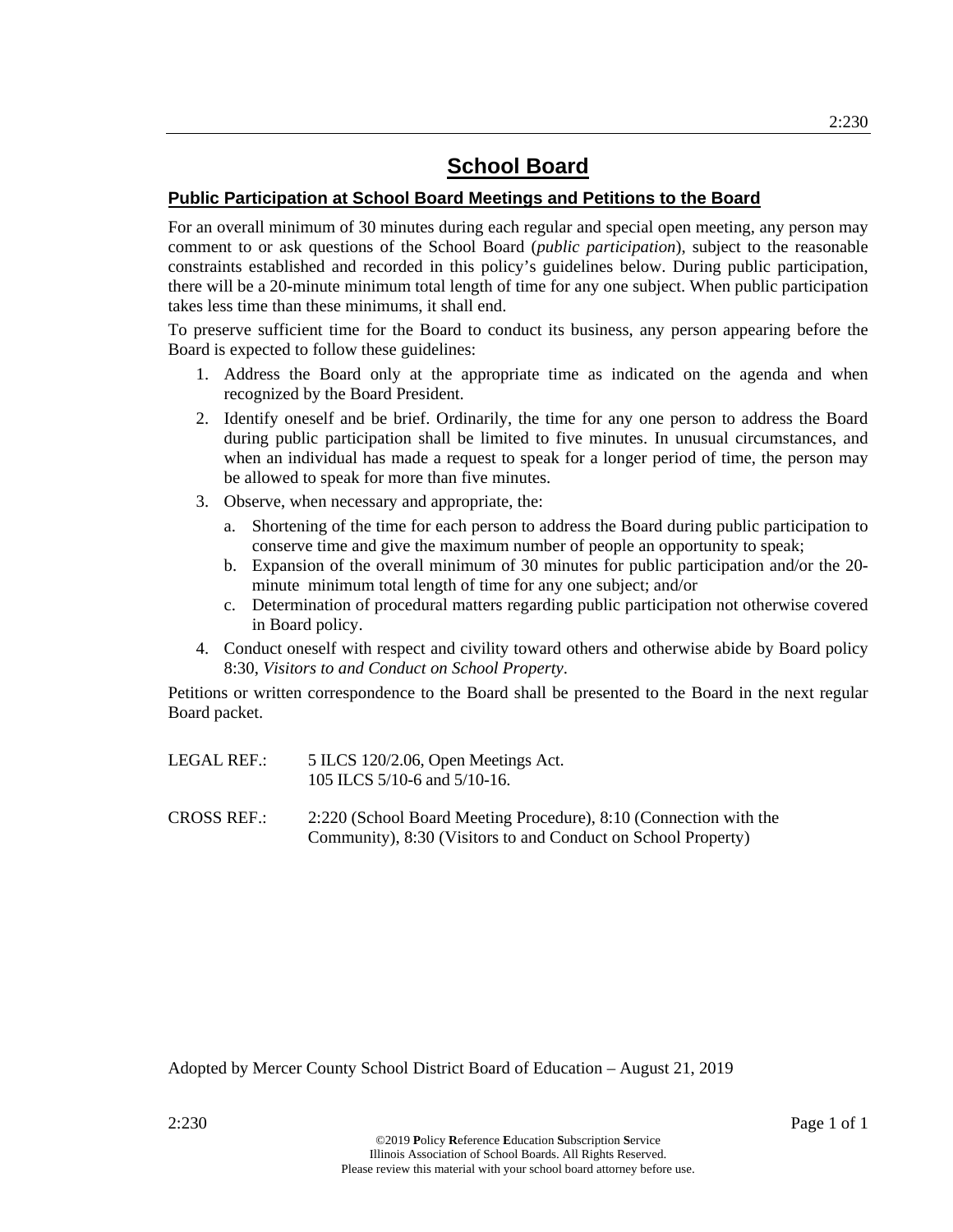## **Board Policy Development**

The School Board governs using written policies. Written policies ensure legal compliance, establish Board processes, articulate District ends, delegate authority, and define operating limits. Board policies also provide the basis for monitoring progress toward District ends.

## Policy Development

Anyone may propose new policies, changes to existing policies, or deletion of existing policies. Staff suggestions should be processed through the Superintendent. Suggestions from all others should be made to the Board President or the Superintendent.

A Board Policy Committee will consider all policy suggestions and provide information and recommendations to the Board.

The Superintendent is responsible for: (1) providing relevant policy information and data to the Board, (2) notifying those who will implement or be affected by or required to implement a proposed policy and obtaining their advice and suggestions, and (3) having policy recommendations drafted into written form for Board deliberation. The Superintendent shall seek the counsel of the Board Attorney when appropriate.

## Policy Adoption and Dissemination

Policies or policy revisions will not be adopted at the Board meeting at which they are first introduced, except when: (1) appropriate for a consent agenda because no Board discussion is required, or (2) necessary or prudent in order to meet emergency or special conditions or to be legally compliant. Further Board consideration may be given at a subsequent meeting(s) and after opportunity for community input. The adoption of a policy will serve to supersede all previously adopted policies on the same topic.

The Board policies are available for public inspection in the District's main office during regular office hours. Copy requests should be made pursuant to Board policy 2:250, *Access to District Public Records*.

## Board Policy Review and Monitoring

The Board will periodically review its policies for relevancy, monitor its policies for effectiveness, and consider whether any modifications are required. The Board may use an annual policy review and monitoring calendar.

## Words Importing Gender

Throughout this policy manual, words importing the masculine and/or feminine gender include all gender neutral/inclusive pronouns.

## Superintendent Implementation

The Board will support any reasonable interpretation of Board policy made by the Superintendent. If reasonable minds differ, the Board will review the applicable policy and consider the need for further clarification.

In the absence of Board policy, the Superintendent is authorized to take appropriate action.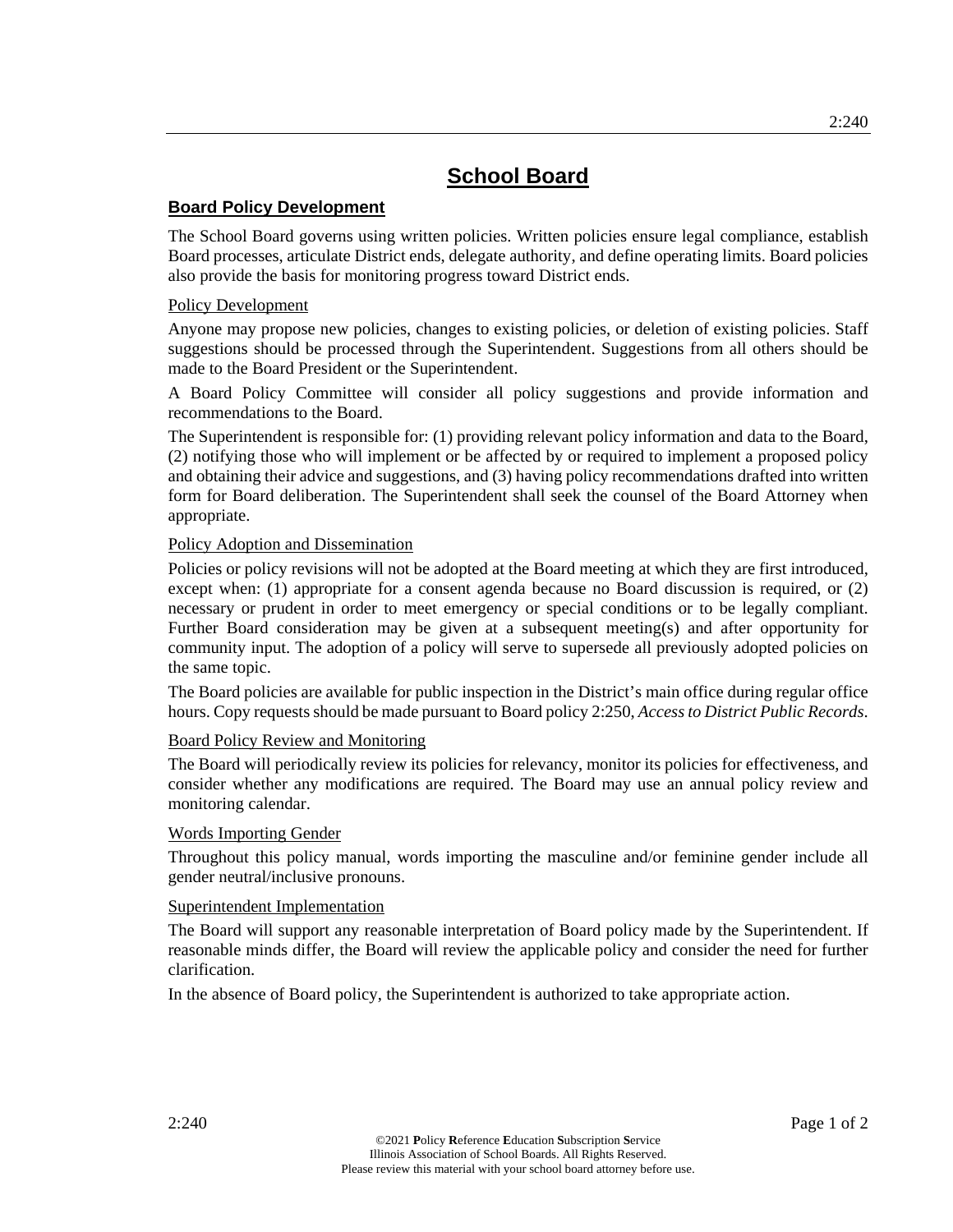## Suspension of Policies

The Board, by a majority vote of members present at any meeting, may temporarily suspend a Board policy except those provisions that are controlled by law or contract. The failure to suspend with a specific motion does not invalidate the Board action.

| LEGAL REF.:        | 105 ILCS 5/10-20.5.                                                                     |
|--------------------|-----------------------------------------------------------------------------------------|
| <b>CROSS REF.:</b> | 2:150 (Committees), 2:250 (Access to District Public Records), 3:40<br>(Superintendent) |

**Adopted by Mercer County School Board of Education on July 21, 2021**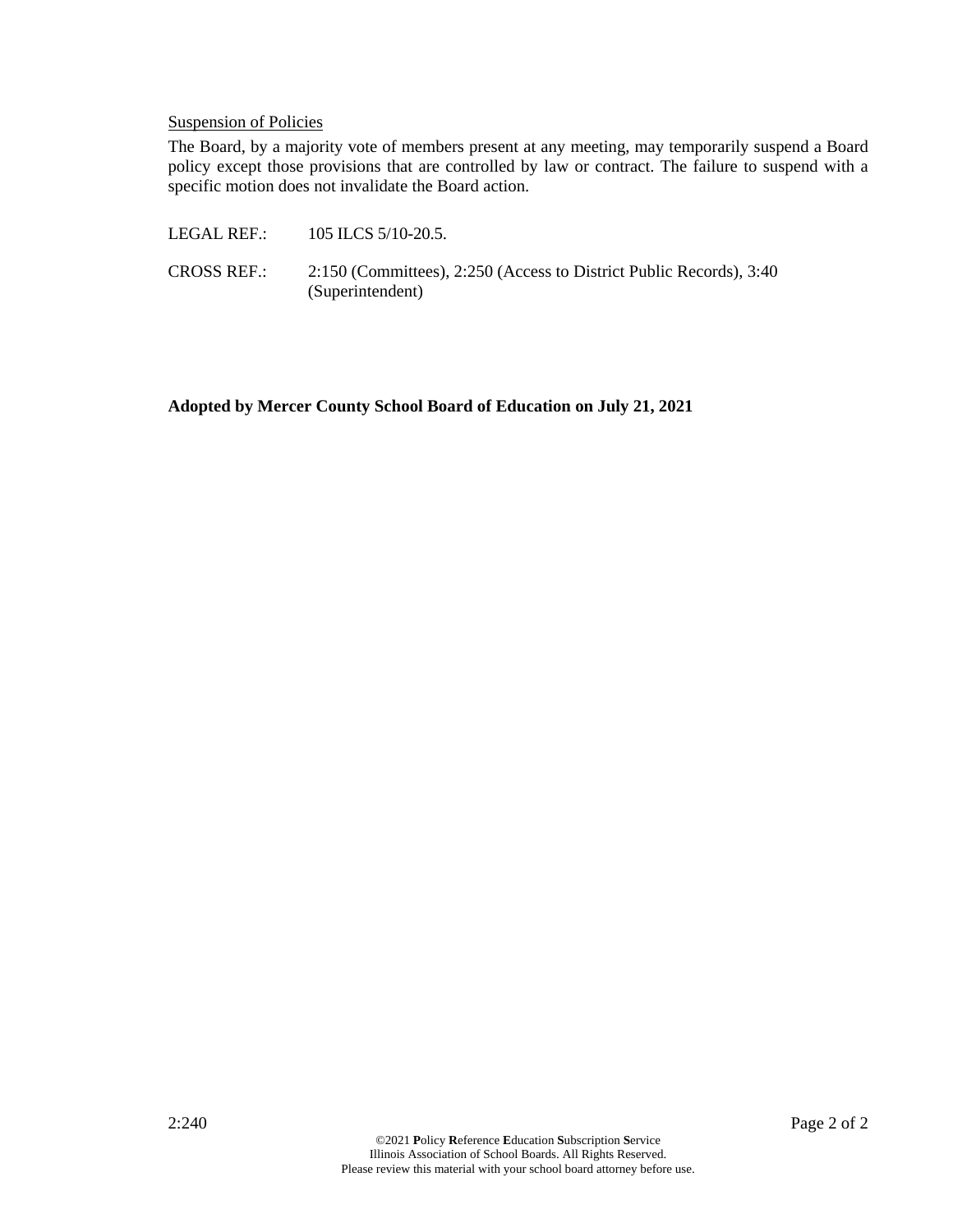## **Access to District Public Records**

Full access to the District's *public records* is available to any person as provided in the Illinois Freedom of Information Act (FOIA), this policy, and implementing procedures. The Superintendent or designee shall: (1) provide the Board with sufficient information and data to permit the Board to monitor the District's compliance with FOIA and this policy, and (2) report any FOIA requests during the Board's regular meetings along with the status of the District's response.

## Freedom of Information Officer

The Superintendent shall serve as the District's Freedom of Information Officer and assumes all the duties and powers of that office as provided in FOIA and this policy. The Superintendent may delegate these duties and powers to one or more designees, but the delegation shall not relieve the Superintendent of the responsibility for the action that was delegated.

## Definition

The District's *public records* are defined as records, reports, forms, writings, letters, memoranda, books, papers, maps, photographs, microfilms, cards, tapes, recordings, electronic data processing records, electronic communications, recorded information and all other documentary material pertaining to the transaction of public business, regardless of physical form or characteristics, having been prepared by or for, or having been or being used by, received by, in the possession of, or under the control of the School District.

## Requesting Records

A request for inspection and/or copies of public records must be made in writing and may be submitted by personal delivery, mail, telefax, or email directed to the District's Freedom of Information Officer. Individuals making a request are not required to state a reason for the request other than to identify when the request is for a commercial purpose or when requesting a fee waiver. The Superintendent or designee shall instruct District employees to immediately forward any request for inspection and copying of a public record to the District's Freedom of Information Officer or designee.

## Responding to Requests

The Freedom of Information Officer shall approve all requests for public records unless:

- 1. The requested material does not exist;
- 2. The requested material is exempt from inspection and copying by the Freedom of Information Act; or
- 3. Complying with the request would be unduly burdensome.

Within five business days after receipt of a request for access to a public record, the Freedom of Information Officer shall comply with or deny the request, unless the time for response is extended as specified in Section 3 of FOIA. The Freedom of Information Officer may extend the time for a response for up to five business days from the original due date. If an extension is needed, the Freedom of Information Officer shall: (1) notify the person making the request of the reason for the extension, and (2) either inform the person of the date on which a response will be made, or agree with the person in writing on a compliance period.

The time periods are extended for responding to requests for records made for a *commercial purpose*, requests by a *recurrent requester*, or *voluminous requests*, as those terms are defined in Section 2 of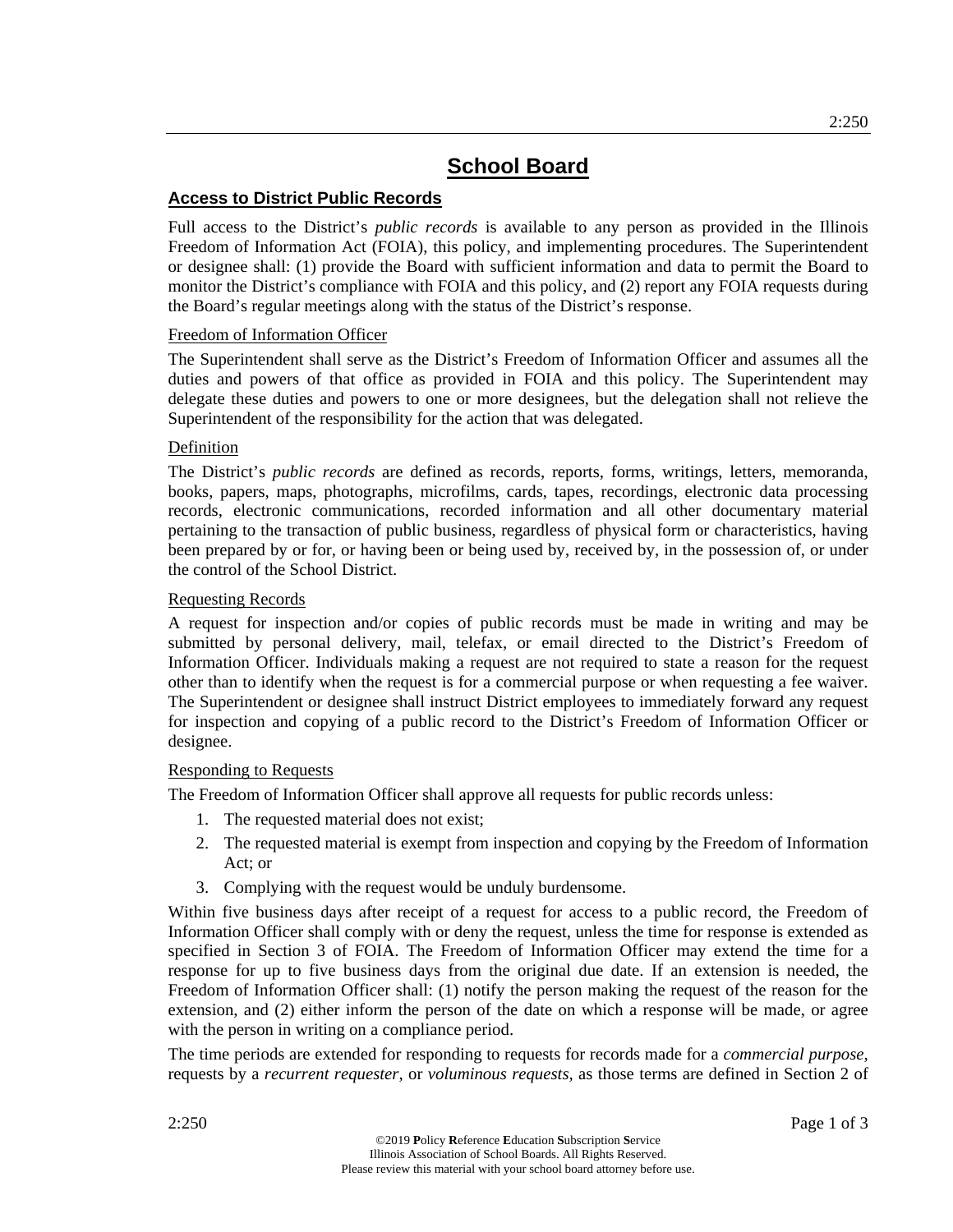FOIA. The time periods for responding to those requests are governed by Sections 3.1, 3.2, and 3.6 of FOIA.

When responding to a request for a record containing both exempt and non-exempt material, the Freedom of Information Officer shall redact exempt material from the record before complying with the request.

### Fees

Persons making a request for copies of public records must pay any and all applicable fees. The Freedom of Information Officer shall establish a fee schedule that complies with FOIA and this policy and is subject to the Board's review. The fee schedule shall include copying fees and all other fees to the maximum extent they are permitted by FOIA, including without limitation, search and review fees for responding to a request for a *commercial purpose* and fees, costs, and personnel hours in connection with responding to a *voluminous request*.

Copying fees, except when fixed by statute, shall be reasonably calculated to reimburse the District's actual cost for reproducing and certifying public records and for the use, by any person, of its equipment to copy records. In no case shall the copying fees exceed the maximum fees permitted by FOIA. If the District's actual copying costs are equal to or greater than the maximum fees permitted by FOIA, the Freedom of Information Officer is authorized to use FOIA's maximum fees as the District's fees. No copying fees shall be charged for: (1) the first 50 pages of black and white, letter or legal sized copies, or (2) electronic copies other than the actual cost of the recording medium, except if the response is to a *voluminous request*, as defined in FOIA.

A fee reduction is available if the request qualifies under Section 6 of FOIA. The Freedom of Information Officer shall set the amount of the reduction taking into consideration the amount of material requested and the cost of copying it.

### Provision of Copies and Access to Records

A public record that is the subject of an approved access request will be available for inspection or copying at the District's administrative office during regular business hours, unless other arrangements are made by the Freedom of Information Officer.

Many public records are immediately available from the District's website including, but not limited to, the process for requesting a public record. The Freedom of Information Officer shall direct a requester to the District's website if a requested record is available there. If the requester is unable to reasonably access the record online, he or she may resubmit the request for the record, stating his or her inability to reasonably access the record online, and the District shall make the requested record available for inspection and copying as otherwise provided in this policy.

#### Preserving Public Records

Public records, including email messages, shall be preserved and cataloged if: (1) they are evidence of the District's organization, function, policies, procedures, or activities, (2) they contain informational data appropriate for preservation, (3) their retention is required by State or federal law, or (4) they are subject to a retention request by the Board Attorney (e.g., a litigation hold), District auditor, or other individual authorized by the School Board or State or federal law to make such a request. Unless its retention is required as described in items numbered 3 or 4 above, a public record, as defined by the Illinois Local Records Act, may be destroyed when authorized by the Local Records Commission.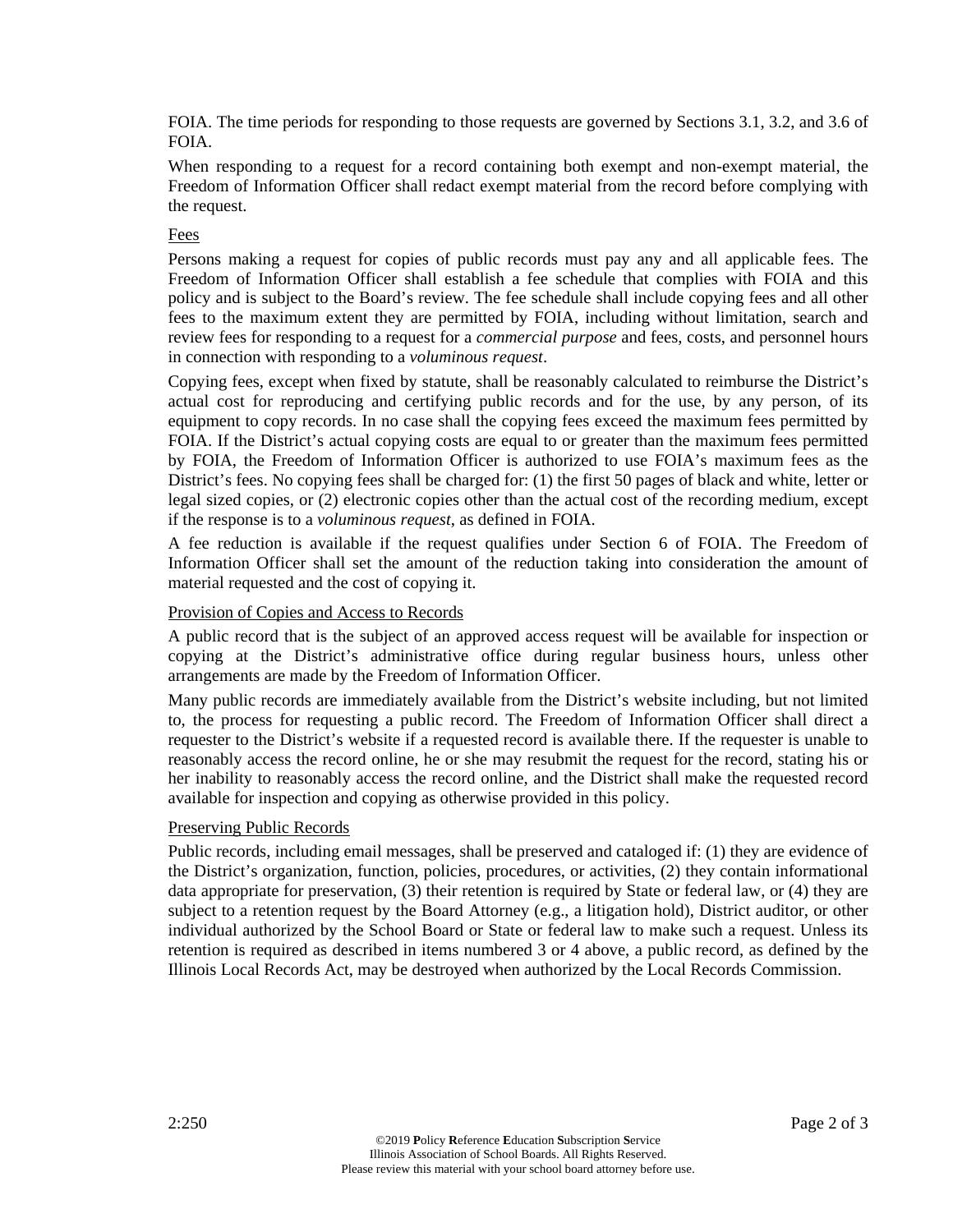- LEGAL REF.: 5 ILCS 140/, Illinois Freedom of Information Act. 105 ILCS 5/10-16 and 5/24A-7.1. 820 ILCS 40/11. 820 ILCS 130/5.
- CROSS REF.: 2:140 (Communications To and From the Board), 5:150 (Personnel Records), 7:340 (Student Records)

Adopted by Mercer County School District Board of Education – December 18, 2019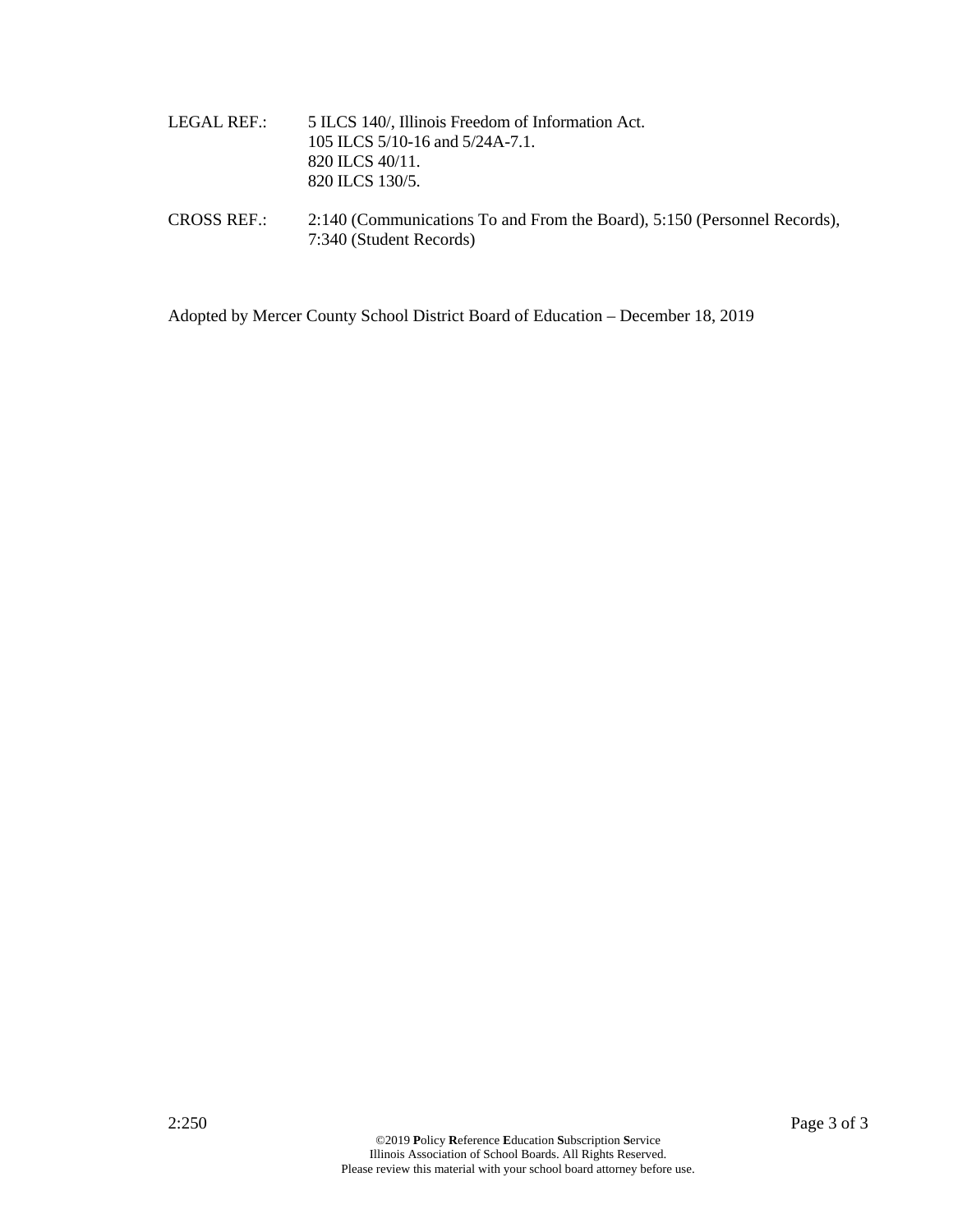## **Uniform Grievance Procedure**

A student, parent/guardian, employee, or community member should notify any District Complaint Manager if he or she believes that the School Board, its employees, or its agents have violated his or her rights guaranteed by the State or federal Constitution, State or federal statute, or Board policy, or have a complaint regarding any one of the following:

- 1. Title II of the Americans with Disabilities Act, 42 U.S.C. §12101 et seq.
- 2. Title IX of the Education Amendments of 1972, 20 U.S.C. §1681 et seq., excluding Title IX sexual harassment complaints governed by policy 2:265, *Title IX Sexual Harassment Grievance Procedure*
- 3. Section 504 of the Rehabilitation Act of 1973, 29 U.S.C. §791 et seq.
- 4. Title VI of the Civil Rights Act, 42 U.S.C. §2000d et seq.
- 5. Equal Employment Opportunities Act (Title VII of the Civil Rights Act), 42 U.S.C. §2000e et seq.
- 6. Sexual harassment prohibited by the State Officials and Employees Ethics Act, 5 ILCS 430/70- 5(a); Illinois Human Rights Act, 775 ILCS 5/; and Title VII of the Civil Rights Act of 1964, 42 U.S.C. §2000e et seq. (Title IX sexual harassment complaints are addressed under policy 2:265, *Title IX Sexual Harassment Grievance Procedure*)
- 7. Breastfeeding accommodations for students, 105 ILCS 5/10-20.60
- 8. Bullying, 105 ILCS 5/27-23.7
- 9. Misuse of funds received for services to improve educational opportunities for educationally disadvantaged or deprived children
- 10. Curriculum, instructional materials, and/or programs
- 11. Victims' Economic Security and Safety Act, 820 ILCS 180/
- 12. Illinois Equal Pay Act of 2003, 820 ILCS 112/
- 13. Provision of services to homeless students
- 14. Illinois Whistleblower Act, 740 ILCS 174/
- 15. Misuse of genetic information prohibited by the Illinois Genetic Information Privacy Act, 410 ILCS 513/; and Titles I and II of the Genetic Information Nondiscrimination Act, 42 U.S.C. §2000ff et seq.
- 16. Employee Credit Privacy Act, 820 ILCS 70/

The Complaint Manager will first attempt to resolve complaints without resorting to this grievance procedure. If a formal complaint is filed under this policy, the Complaint Manager will address the complaint promptly and equitably. A student and/or parent/guardian filing a complaint under this policy may forego any informal suggestions and/or attempts to resolve it and may proceed directly to this grievance procedure. The Complaint Manager will not require a student or parent/guardian complaining of any form of harassment to attempt to resolve allegations directly with the accused (or the accused's parents/guardians); this includes mediation.

## Right to Pursue Other Remedies Not Impaired

The right of a person to prompt and equitable resolution of a complaint filed under this policy shall not be impaired by the person's pursuit of other remedies, e.g., criminal complaints, civil actions, etc. Use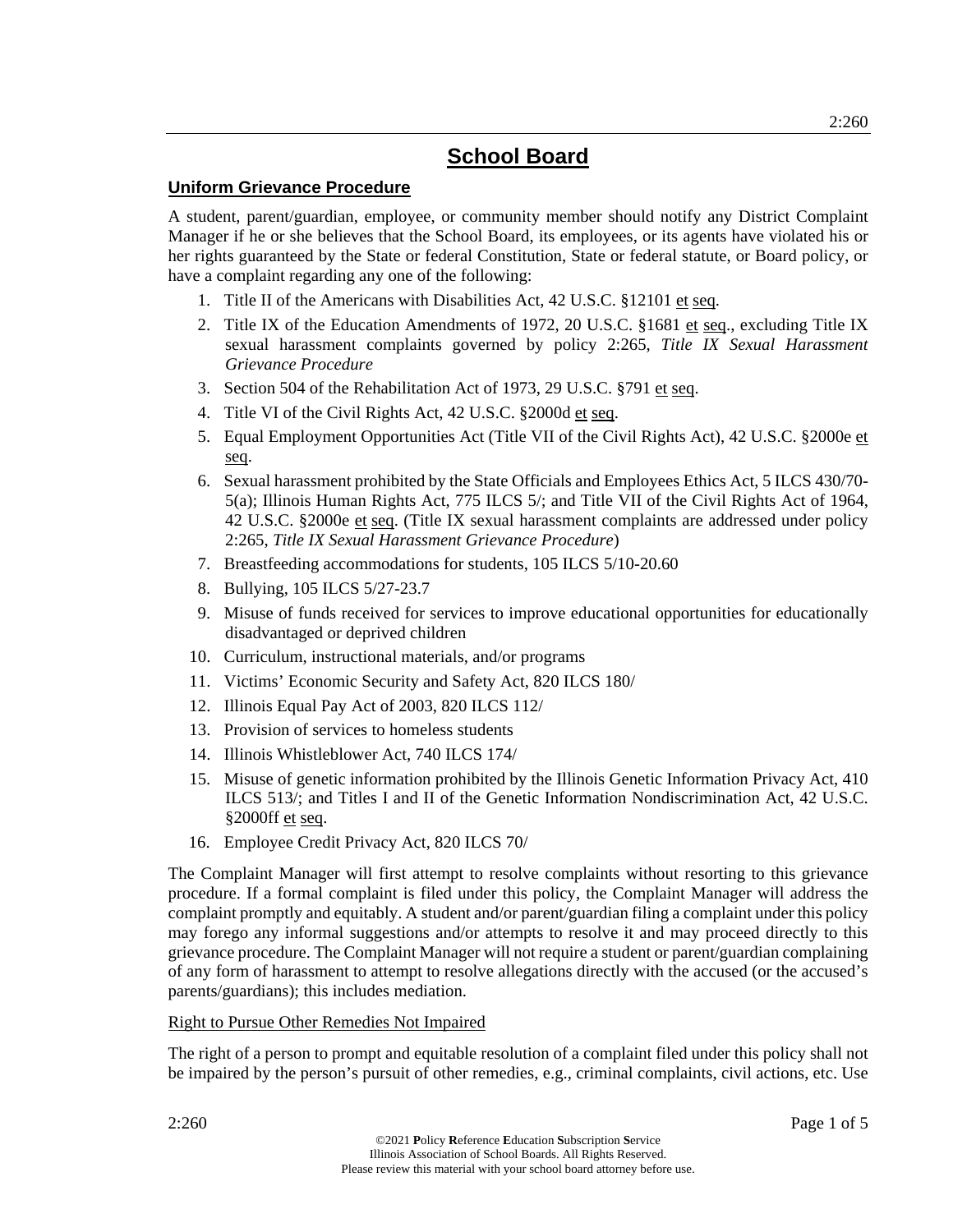of this grievance procedure is not a prerequisite to the pursuit of other remedies and use of this grievance procedure does not extend any filing deadline related to the pursuit of other remedies. If a person is pursuing another remedy subject to a complaint under this policy, the District will continue with a simultaneous investigation under this policy.

### Deadlines

All deadlines under this policy may be extended by the Complaint Manager as he or she deems appropriate. As used in this policy, *school business days* means days on which the District's main office is open.

## Filing a Complaint

A person (hereinafter Complainant) who wishes to avail him or herself of this grievance procedure may do so by filing a complaint with any District Complaint Manager. The Complainant shall not be required to file a complaint with a particular Complaint Manager and may request a Complaint Manager of the same gender. The Complaint Manager may request the Complainant to provide a written statement regarding the nature of the complaint or require a meeting with a student's parent(s)/guardian(s). The Complaint Manager shall assist the Complainant as needed.

For any complaint alleging bullying and/or cyberbullying of students, the Complaint Manager shall process and review the complaint according to Board policy 7:180, *Prevention of and Response to Bullying, Intimidation, and Harassment*, in addition to any response required by this policy. For any complaint alleging sexual harassment or other violation of Board policy 5:20, *Workplace Harassment Prohibited*, the Complaint Manager shall process and review the complaint according to that policy, in addition to any response required by this policy.

### Investigation Process

The Complaint Manager will investigate the complaint or appoint a qualified person to undertake the investigation on his or her behalf. The Complaint Manager shall ensure both parties have an equal opportunity to present evidence during an investigation. If the Complainant is a student under 18 years of age, the Complaint Manager will notify his or her parents/guardians that they may attend any investigatory meetings in which their child is involved. The complaint and identity of the Complainant will not be disclosed except: (1) as required by law, this policy, or any collective bargaining agreement, (2) as necessary to fully investigate the complaint, or (3) as authorized by the Complainant.

The identity of any student witnesses will not be disclosed except: (1) as required by law, this policy, or any collective bargaining agreement, (2) as necessary to fully investigate the complaint, or (3) as authorized by the parent/guardian of the student witness, or by the student if the student is 18 years of age or older.

The Complaint Manager will inform, at regular intervals, the person(s) filing a complaint under this policy about the status of the investigation. Within 30 school business days after the date the complaint was filed, the Complaint Manager shall file a written report of his or her findings with the Superintendent. The Complaint Manager may request an extension of time.

The Superintendent will keep the Board informed of all complaints.

If a complaint contains allegations involving the Superintendent or Board member(s), the written report shall be filed directly with the Board, which will make a decision in accordance with paragraph four of the following section of this policy.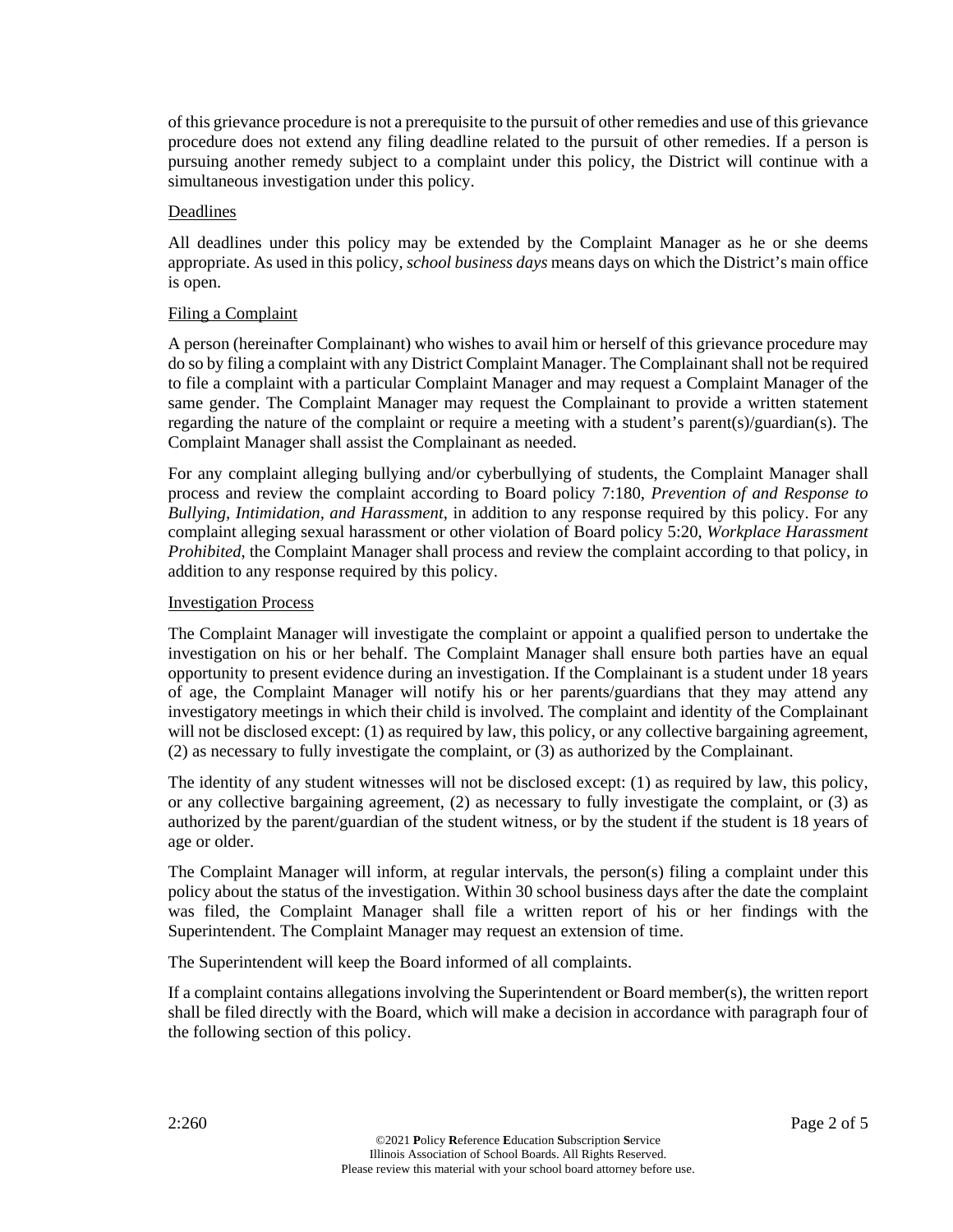### Decision and Appeal

Within five school business days after receiving the Complaint Manager's report, the Superintendent shall mail his or her written decision to the Complainant and the accused by registered mail, return receipt requested, and/or personal delivery as well as to the Complaint Manager. All decisions shall be based upon the *preponderance of evidence* standard.

Within 10 school business days after receiving the Superintendent's decision, the Complainant or the accused may appeal the decision to the Board by making a written request to the Complaint Manager. The Complaint Manager shall promptly forward all materials relative to the complaint and appeal to the Board.

Within 30 school business days after an appeal of the Superintendent's decision, the Board shall affirm, reverse, or amend the Superintendent's decision or direct the Superintendent to gather additional information. Within five school business days after the Board's decision, the Superintendent shall inform the Complainant and the accused of the Board's action.

For complaints containing allegations involving the Superintendent or Board member(s), within 30 school business days after receiving the Complaint Manager's or outside investigator's report, the Board shall mail its written decision to the Complainant and the accused by registered mail, return receipt requested, and/or personal delivery as well as to the Complaint Manager.

This policy shall not be construed to create an independent right to a hearing before the Superintendent or Board. The failure to strictly follow the timelines in this grievance procedure shall not prejudice any party.

### Appointing a Nondiscrimination Coordinator and Complaint Managers

The Superintendent shall appoint a Nondiscrimination Coordinator to manage the District's efforts to provide equal opportunity employment and educational opportunities and prohibit the harassment of employees, students, and others. The Nondiscrimination Coordinator also serves as the District's Title IX Coordinator.

The Superintendent shall appoint at least one Complaint Manager to administer this policy. If possible, the Superintendent will appoint two Complaint Managers, one of each gender. The District's Nondiscrimination Coordinator may be appointed as one of the Complaint Managers.

The Superintendent shall insert into this policy and keep current the names, office addresses, email addresses, and telephone numbers of the Nondiscrimination Coordinator and the Complaint Managers.

#### **Nondiscrimination Coordinator:**

| <b>Scott Petrie</b>                             |  |
|-------------------------------------------------|--|
| Name                                            |  |
| 1002 SW 6 <sup>th</sup> Street, Aledo, IL 61231 |  |
| Address                                         |  |
| petries@mercerschools.org                       |  |
| Email                                           |  |
| 309-582-2238                                    |  |
| Telephone                                       |  |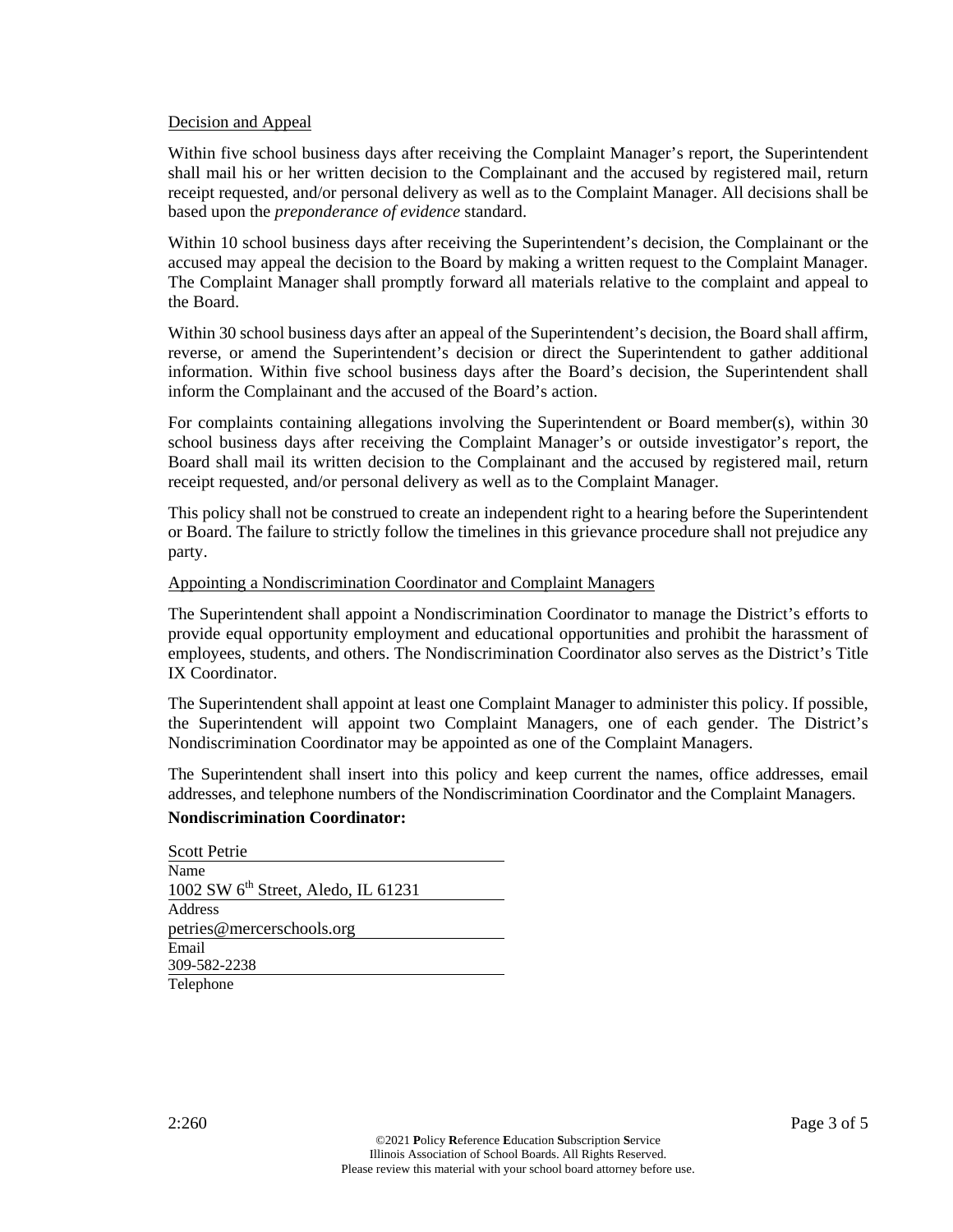## **Complaint Managers:**

| <b>Stacey Day</b>                       | Marcus Bush                                |
|-----------------------------------------|--------------------------------------------|
| Name                                    | Name                                       |
| 1500 South College Ave, Aledo, IL 61231 | 301 Jefferson Street, New Boston, IL 61272 |
| Address                                 | <b>Address</b>                             |
| days@mercerschools.org                  | bushm@mercerschools.org                    |
| Email                                   | Email                                      |
| 309-582-2223                            | 309-587-8141                               |
| Telephone                               | Telephone                                  |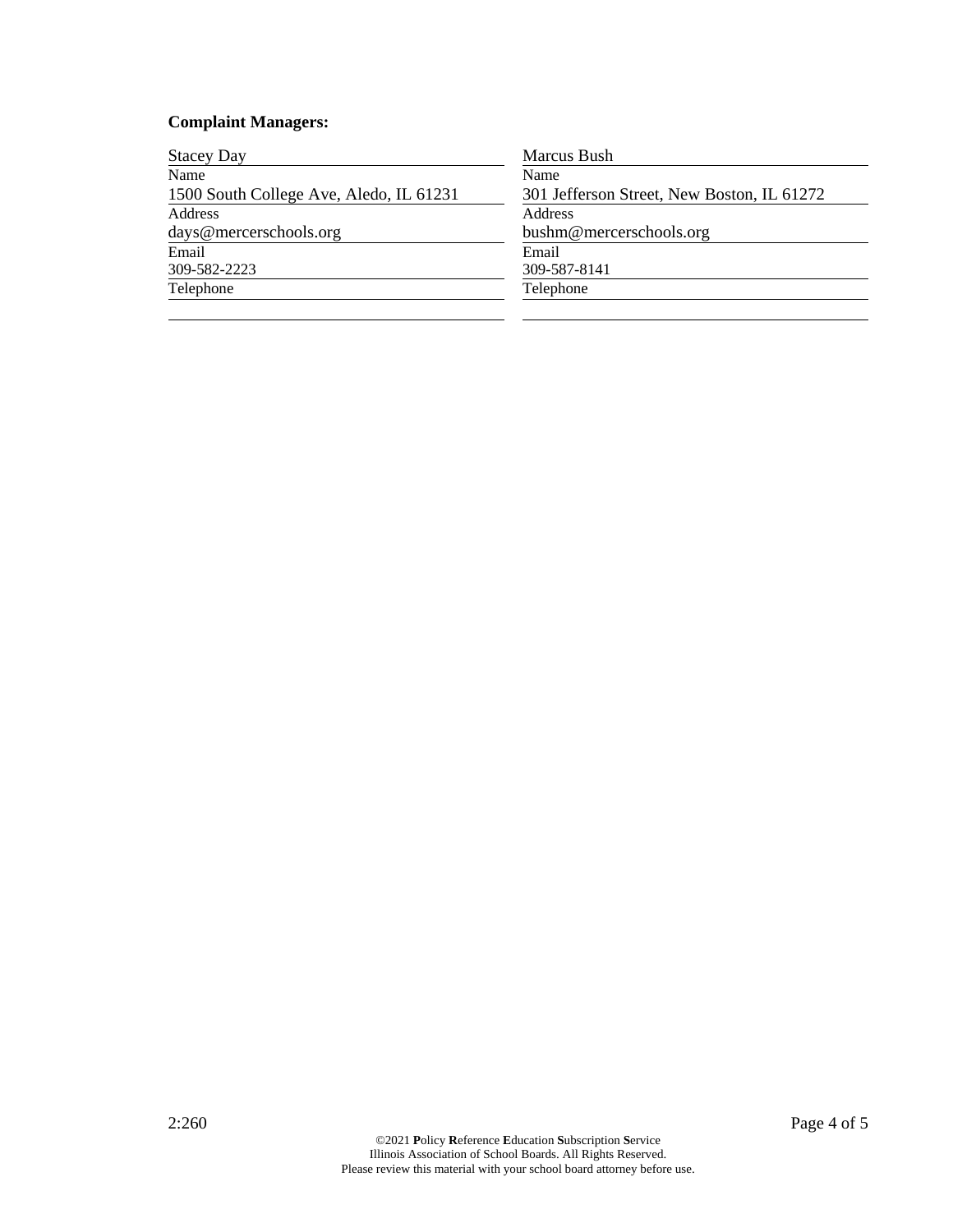- LEGAL REF.: 8 U.S.C. §1324a et seq., Immigration Reform and Control Act.
	- 20 U.S.C. §1232g, Family Education Rights Privacy Act.
	- 20 U.S.C. §1400, The Individuals with Disabilities Education Act.
	- 20 U.S.C. §1681 et seq., Title IX of the Education Amendments; 34 C.F.R. Part 106.
	- 29 U.S.C. §206(d), Equal Pay Act.
	- 29 U.S.C. §621 et seq., Age Discrimination in Employment Act.
	- 29 U.S.C. §791 et seq., Rehabilitation Act of 1973.
	- 29 U.S.C. §2612, Family and Medical Leave Act.
	- 42 U.S.C. §2000d et seq., Title VI of the Civil Rights Act.
	- 42 U.S.C. §2000e et seq., Equal Employment Opportunities Act (Title VII of the Civil Rights Act).
	- 42 U.S.C. §2000ff et seq., Genetic Information Nondiscrimination Act.
	- 42 U.S.C. §11431 et seq., McKinney-Vento Homeless Assistance Act.
	- 42 U.S.C. §12101 et seq., Americans With Disabilities Act.
	- 105 ILCS 5/2-3.8, 5/3-10, 5/10-20, 5/10-20.5, 5/10-20.7a, 5/10-20.60, 5/10-20.69 5/10-20.75 (final citation pending), 5/10-22.5, 5/22-19, 5/24-4, 5/27-1, 5/27- 23.7, and 45/1-15.
	- 5 ILCS 415/10(a)(2), Government Severance Pay Act.
	- 5 ILCS 430/70-5(a), State Officials and Employees Ethics Act.
	- 410 ILCS 513/, Ill. Genetic Information Privacy Act.
	- 740 ILCS 174/, Whistleblower Act.
	- 740 ILCS 175/, Ill. False Claims Act.
	- 775 ILCS 5/, Ill. Human Rights Act.
	- 820 ILCS 180/, Victims' Economic Security and Safety Act; 56 Ill.Admin.Code Part 280.
	- 820 ILCS 112/, Equal Pay Act of 2003.
	- 820 ILCS 70/, Employee Credit Privacy Act, 70/10(b), and 70/2523 Ill.Admin.Code §§1.240, 200.40, 226.50, and 226.570.
- CROSS REF.: 2:105 (Ethics and Gift Ban), 2:265 (Title IX Sexual Harassment Grievance Procedure), 5:10 (Equal Employment Opportunity and Minority Recruitment), 5:20 (Workplace Harassment Prohibited), 5:30 (Hiring Process and Criteria), 5:90 (Abused and Neglected Child Reporting), 6:120 (Education of Children with Disabilities), 6:140 (Education of Homeless Children), 6:170 (Title I Programs), 6:260 (Complaints About Curriculum, Instructional Materials, and Programs), 7:10 (Equal Educational Opportunities), 7:15 (Student and Family Privacy Rights), 7:20 (Harassment of Students Prohibited), 7:180 (Prevention of and Response to Bullying, Intimidation, and Harassment), 7:185 (Teen Dating Violence Prohibited), 7:310 (Restrictions on Publications; Elementary Schools), 7:315 (Restrictions on Publications; High Schools), 8:70 (Accommodating Individuals with Disabilities), 8:95 (Parental Involvement), 8:110 (Public Suggestions and Concerns)

Adopted by Mercer County School Board of Education on December 15, 2021.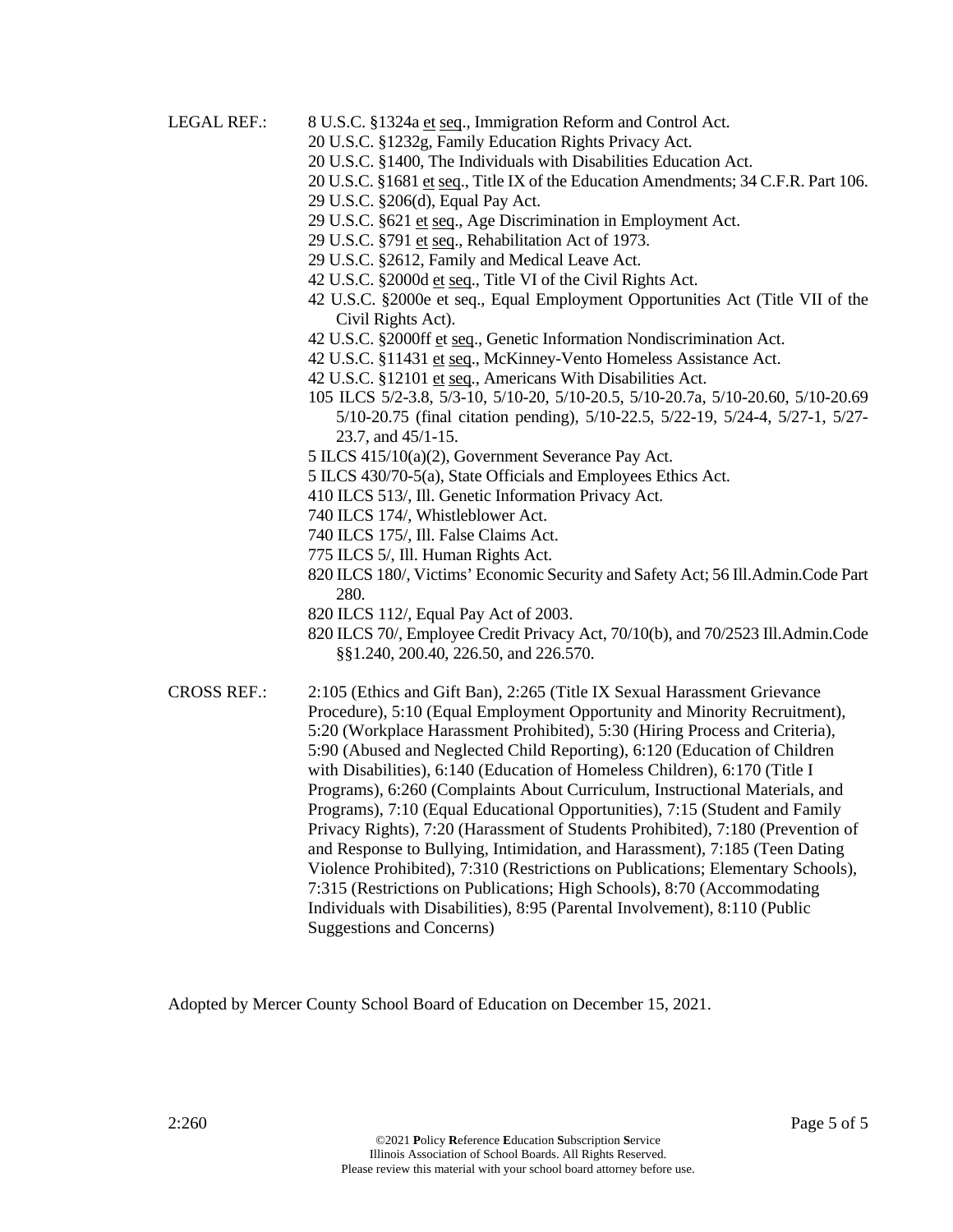## **Title IX Sexual Harassment Grievance Procedure**

Sexual harassment affects a student's ability to learn and an employee's ability to work. Providing an educational and workplace environment free from sexual harassment is an important District goal. The District does not discriminate on the basis of sex in any of its education programs or activities, and it complies with Title IX of the Education Amendments of 1972 (Title IX) and its implementing regulations (34 C.F.R. Part 106) concerning everyone in the District's education programs and activities, including applicants for employment, students, parents/guardians, employees, and third parties.

#### Title IX Sexual Harassment Prohibited

Sexual harassment as defined in Title IX (Title IX Sexual Harassment) is prohibited. Any person, including a District employee or agent, or student, engages in Title IX Sexual Harassment whenever that person engages in conduct on the basis of an individual's sex that satisfies one or more of the following:

- 1. A District employee conditions the provision of an aid, benefit, or service on an individual's participation in unwelcome sexual conduct; or
- 2. Unwelcome conduct determined by a reasonable person to be so severe, pervasive, and objectively offensive that it effectively denies a person equal access to the District's educational program or activity; or
- 3. *Sexual assault* as defined in 20 U.S.C. §1092(f)(6)(A)(v), *dating violence* as defined in 34 U.S.C. §12291(a)(10), *domestic violence* as defined in 34 U.S.C. §12291(a)(8), or *stalking* as defined in 34 U.S.C. §12291(a)(30).

Examples of sexual harassment include, but are not limited to, touching, crude jokes or pictures, discussions of sexual experiences, teasing related to sexual characteristics, spreading rumors related to a person's alleged sexual activities, rape, sexual battery, sexual abuse, and sexual coercion.

#### Definitions from 34 C.F.R. §106.30

*Complainant* means an individual who is alleged to be the victim of conduct that could constitute sexual harassment.

*Education program or activity* includes locations, events, or circumstances where the District has substantial control over both the *Respondent* and the context in which alleged sexual harassment occurs.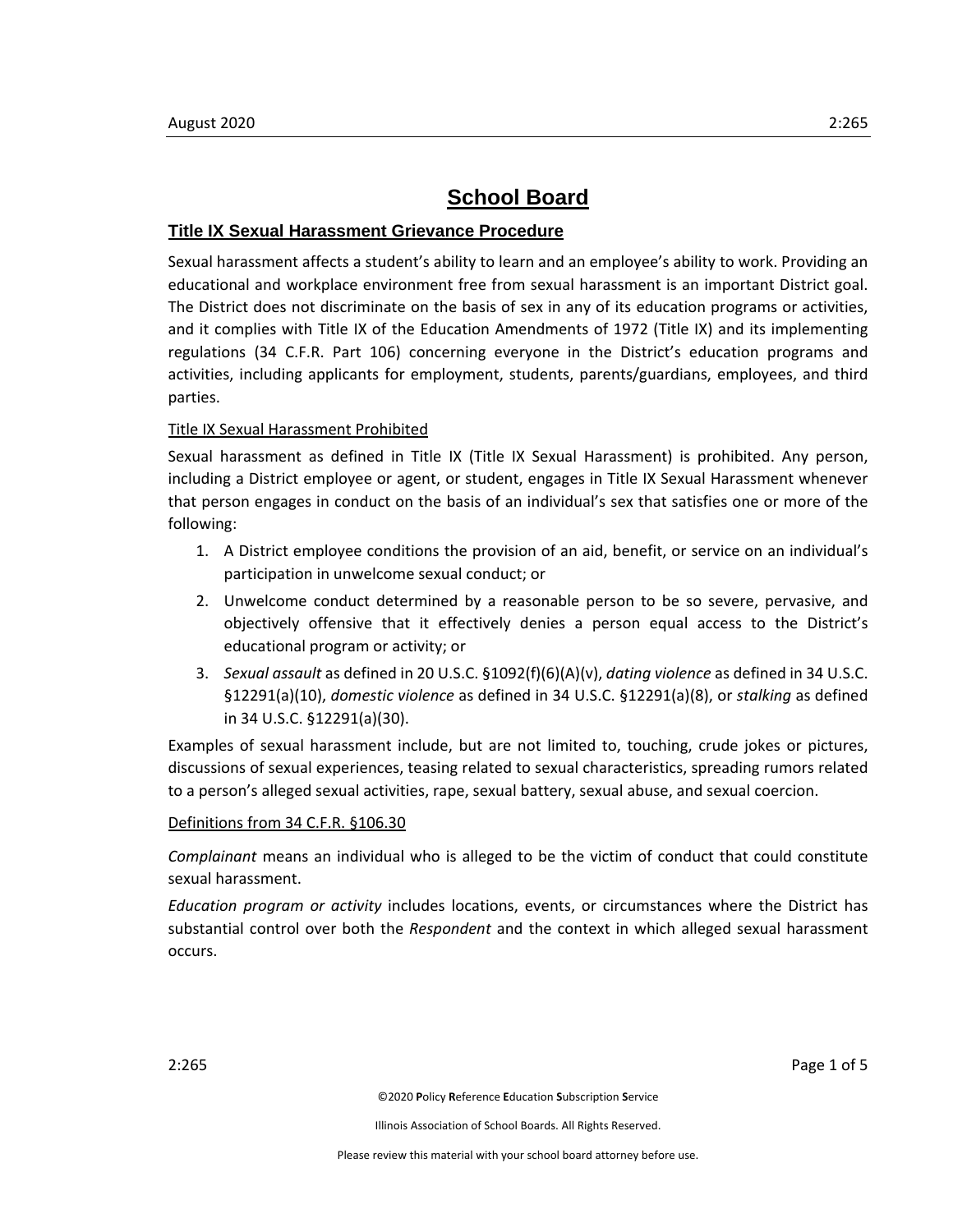*Formal Title IX Sexual Harassment Complaint* means a document filed by a *Complainant* or signed by the Title IX Coordinator alleging sexual harassment against a *Respondent* and requesting that the District investigate the allegation.

*Respondent* means an individual who has been reported to be the perpetrator of the conduct that could constitute sexual harassment.

*Supportive measures* mean non‐disciplinary, non‐punitive individualized services offered as appropriate, asreasonably available, and without fee or charge to the *Complainant* or the *Respondent* before or after the filing of a *Formal Title IX Sexual Harassment Complaint* or where no *Formal Title IX Sexual Harassment Complaint* has been filed.

### Title IX Sexual Harassment Prevention and Response

The Superintendent or designee will ensure that the District prevents and responds to allegations of Title IX Sexual Harassment as follows:

- 1. Ensures that the District's comprehensive health education program in Board policy 6:60, *Curriculum Content,* incorporates(a) age‐appropriate sexual abuse and assault awareness and prevention programs in grades pre‐K through 12, and (b) age‐appropriate education about the warning signs, recognition, dangers, and prevention of teen dating violence in grades 7‐ 12. This includes incorporating student social and emotional development into the District's educational program as required by State law and in alignment with Board policy 6:65, *Student Social and Emotional Development*.
- 2. Incorporates education and training for school staff as recommended by the Superintendent, Title IX Coordinator, Nondiscrimination Coordinator, Building Principal, Assistant Building Principal, Dean of Students, or a Complaint Manager.
- 3. Notifies applicants for employment, students, parents/guardians, employees, and collective bargaining units of this policy and contact information for the Title IX Coordinator by, at a minimum, prominently displaying them on the District's website, if any, and in each handbook made available to such persons.

## Making a Report

A person who wishesto make a report under this Title IX Sexual Harassment grievance procedure may make a report to the Title IX Coordinator, Nondiscrimination Coordinator, Building Principal, Assistant Building Principal, Dean of Students, a Complaint Manager, or any employee with whom the person is comfortable speaking. A person who wishes to make a report may choose to report to a person of the same gender.

School employees shall respond to incidents of sexual harassment by promptly making or forwarding the report to the Title IX Coordinator. An employee who fails to promptly make or forward a report may be disciplined, up to and including discharge.

The Superintendent shall insert into this policy and keep current the name, office address, email address, and telephone number of the Title IX Coordinator.

©2020 **P**olicy **R**eference **E**ducation **S**ubscription **S**ervice

Illinois Association of School Boards. All Rights Reserved.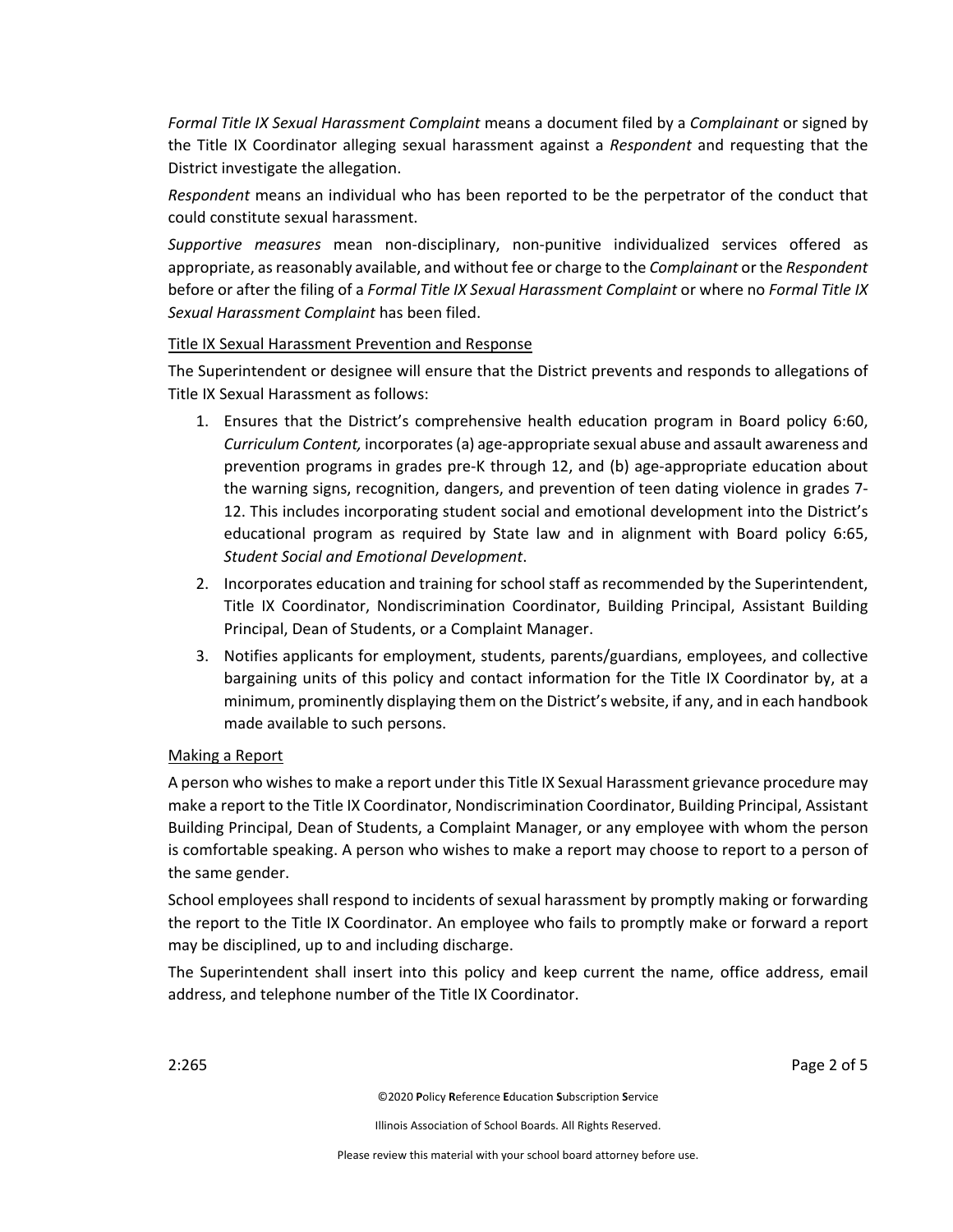#### **Title IX Coordinator:**

Scott Petrie Name 1002 SW  $6<sup>th</sup>$  Street, Aledo, IL 61231 Address petries@mercerschools.org Email 309‐582‐2238 Telephone

#### Processing and Reviewing a Report or Complaint

Upon receipt of a report, the Title IX Coordinator and/or designee will promptly contact the *Complainant* to: (1) discuss the availability of supportive measures, (2) consider the *Complainant's* wishes with respect to *supportive measures*, (3) inform the *Complainant* of the availability of *supportive measures* with or without the filing of a *Formal Title IX Sexual Harassment Complaint*, and (4) explain to the *Complainant* the process for filing a *Formal Title IX Sexual Harassment Complaint*.

Further, the Title IX Coordinator will analyze the report to identify and determine whether there is another or an additional appropriate method(s) for processing and reviewing it. For any report received, the Title IX Coordinator shall review Board policies 2:260, *Uniform Grievance Procedure*; 5:20, *Workplace Harassment Prohibited*; 5:90, *Abused and Neglected Child Reporting*; 5:120, *Employee Ethics; Conduct; and Conflict of Interest*; 7:20, *Harassment of Students Prohibited*; 7:180, *Prevention of and Response to Bullying, Intimidation, and Harassment*; 7:185, *Teen Dating Violence Prohibited*; and 7:190, *Student Behavior*, to determine if the allegations in the report require further action.

Reports of alleged sexual harassment will be confidential to the greatest extent practicable, subject to the District's duty to investigate and maintain an educational program or activity that is productive, respectful, and free of sexual harassment.

#### Formal Title IX Sexual Harassment Complaint Grievance Process

When a *Formal Title IX Sexual Harassment Complaint* is filed, the Title IX Coordinator will investigate it or appoint a qualified person to undertake the investigation.

The Superintendent or designee shall implement procedures to ensure that all *Formal Title IX Sexual Harassment Complaints* are processed and reviewed according to a Title IX grievance process that fully complies with 34 C.F.R. §106.45. The District's grievance process shall, at a minimum:

1. Treat *Complainants* and *Respondents* equitably by providing remedies to a *Complainant* where the *Respondent* is determined to be responsible for sexual harassment, and by following a grievance process that complies with 34 C.F.R. §106.45 before the imposition of any disciplinary sanctions or other actions against a *Respondent*.

2:265 Page 3 of 5

©2020 **P**olicy **R**eference **E**ducation **S**ubscription **S**ervice

Illinois Association of School Boards. All Rights Reserved.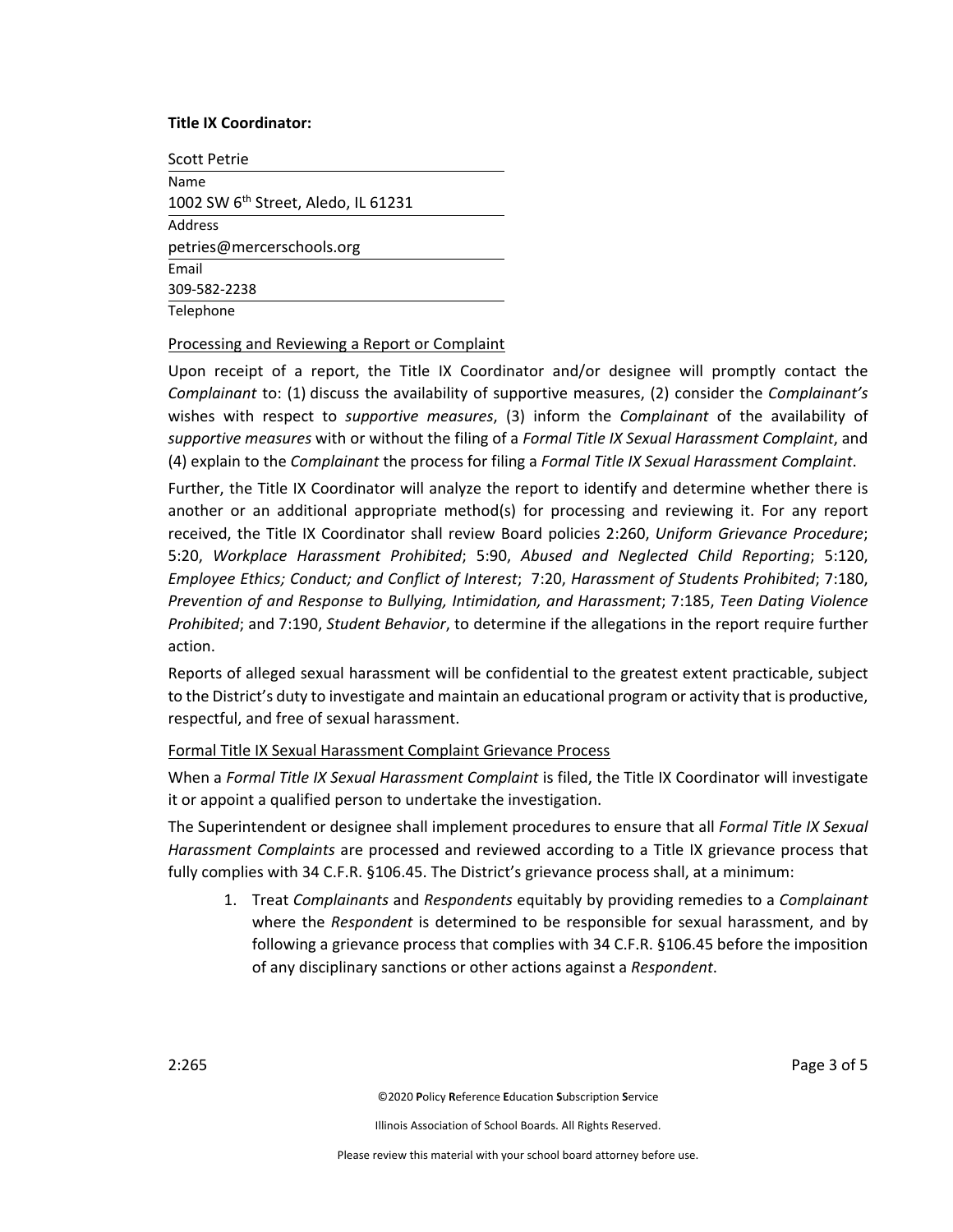- 2. Require an objective evaluation of all relevant evidence including both inculpatory and exculpatory evidence – and provide that credibility determinations may not be based on a person's status as a *Complainant*, *Respondent*, or witness.
- 3. Require that any individual designated by the District as a Title IX Coordinator, investigator, decision‐maker, or any person designated by the District to facilitate an informal resolution process:
	- a. Not have a conflict of interest or bias for or against complainants or respondents generally or an individual *Complainant* or *Respondent*.
	- b. Receive training on the definition of sexual harassment, the scope of the District's *education program or activity*, how to conduct an investigation and grievance process (including hearings, appeals, and informal resolution processes, as applicable), and how to serve impartially.
- 4. Require that any individual designated by the District as an investigator receiving training on issues of relevance to create an investigative report that fairly summarizes relevant evidence.
- 5. Require that any individual designated by the District as a decision-maker receive training on issues of relevance of questions and evidence, including when questions and evidence about the *Complainant's* sexual predisposition or prior sexual behavior are not relevant.
- 6. Include a presumption that the *Respondent* is not responsible for the alleged conduct until a determination regarding responsibility is made at the conclusion of the grievance process.
- 7. Include reasonably prompt timeframes for conclusion of the grievance process.
- 8. Describe the range of possible disciplinary sanctions and remedies the District may implement following any determination of responsibility.
- 9. Base all decisions upon the *preponderance of evidence* standard.
- 10. Include the procedures and permissible bases for the *Complainant* and *Respondent* to appeal.
- 11. Describe the range of *supportive measures* available to *Complainants* and *Respondents*.
- 12. Not require, allow, rely upon, or otherwise use questions or evidence that constitute, or seek disclosure of, information protected under a legally recognized privilege, unless the person holding such privilege has waived the privilege.

### Enforcement

Any District employee who is determined, at the conclusion of the grievance process, to have engaged in sexual harassment will be subject to disciplinary action up to and including discharge. Any third party who is determined, at the conclusion of the grievance process, to have engaged in sexual harassment will be addressed in accordance with the authority of the Board in the context of the

2:265 Page 4 of 5

©2020 **P**olicy **R**eference **E**ducation **S**ubscription **S**ervice

Illinois Association of School Boards. All Rights Reserved.